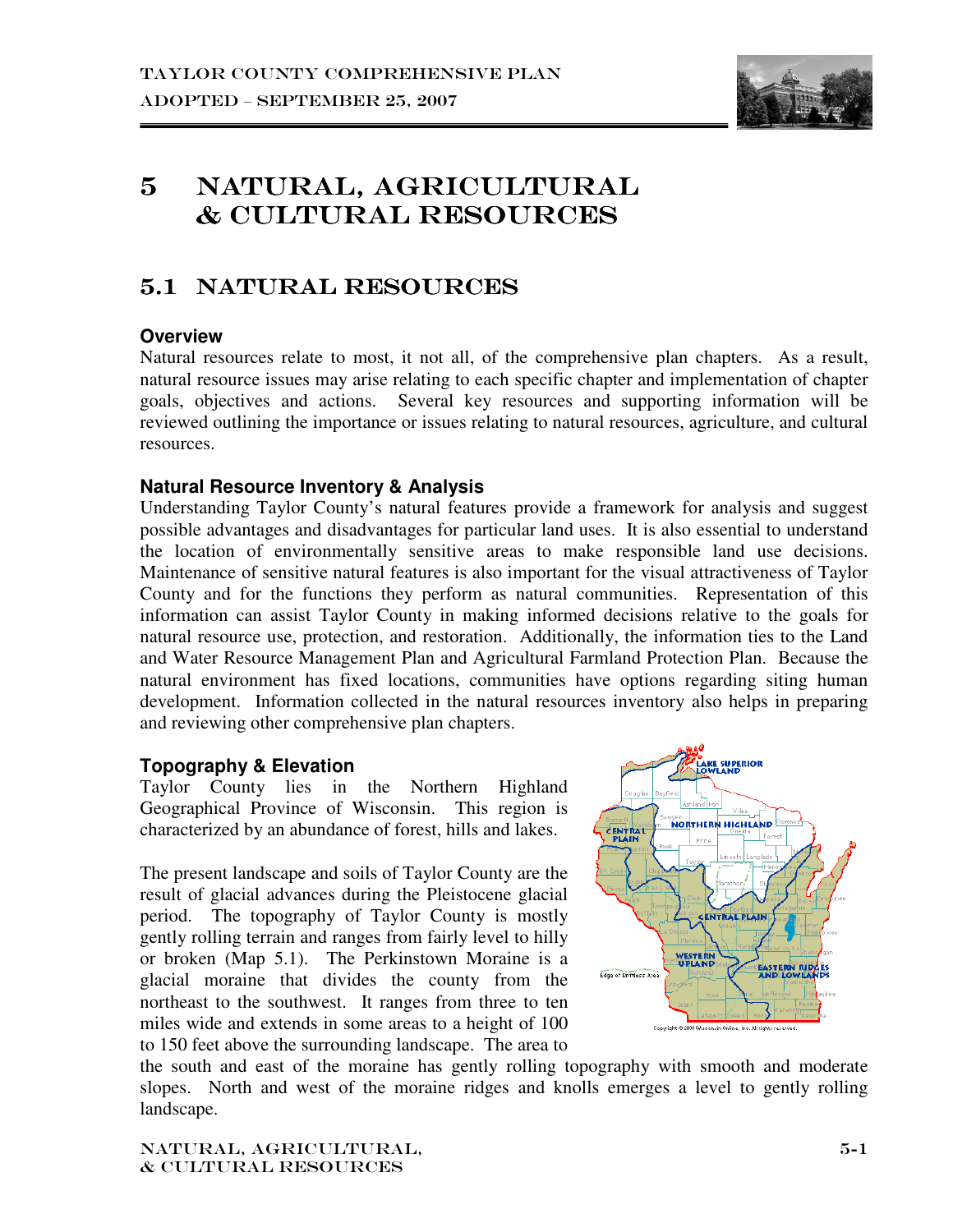

## **Soils**

Nearly all soils in Taylor County today were developed in loess over glacial deposits. The loess cap ranges from non-existent or very thin in the Perkinstown Moraine area to approximately five feet thick northwest of Jump River. Generally, the soils of Taylor County are acidic in nature with a naturally low fertility. Soils associated with the rolling moraine include gravelly, sandy, and stony soils. Soil suitability is a key factor in determining the best and most cost-effective locations for development. Soil type capabilities also foretell the viability of land for agricultural purposes. The County consists of 24 general soil series, which are shown on Map 5.2 and summarized below (Table 5-1).

|                   | <b>Table 5-1: Taylor County Soil Series Names</b>                                                                 |
|-------------------|-------------------------------------------------------------------------------------------------------------------|
| Alban             | Very deep, well drained soils formed in mostly loamy lacustrine deposits on stream                                |
|                   | terraces, glacial lake plains, and delta kames.                                                                   |
|                   | Very deep well drained soils that are very deep to a densic contact. These soils formed in                        |
| Amery             | sandy loam till or mudflow sediments on end moraines, disintegration moraines, and on                             |
|                   | dissected ground moraines.                                                                                        |
| <b>Almena</b>     | Very deep, somewhat poorly drained soils formed mostly in loess or silty alluvium and in                          |
|                   | the underlying loamy till on ground moraines.                                                                     |
|                   | Very deep, well drained soils which are moderately deep to sandy outwash. These soils                             |
| Antigo            | formed mostly in loess or silty alluvium and in loamy alluvium underlain by stratified sandy                      |
|                   | outwash. Typically these soils are on outwash plains, stream terraces, outwash terraces,                          |
|                   | kames, eskers, glacial lake plains, glacial drainageways, and outwash areas of moraines.                          |
| <b>Auburndale</b> | Very deep, poorly drained soils formed mostly in loess or silty alluvium, or both, and in the                     |
|                   | underlying loamy till on ground moraines.                                                                         |
| <b>Barronett</b>  | Very deep, poorly drained soils formed in mostly silty lacustrine deposits on stream                              |
|                   | terraces and glacial lake plains. Permeability is moderate in the solum and moderately slow<br>in the substratum. |
|                   | Very deep, poorly drained and very poorly drained soils that are moderately deep to a                             |
|                   | densic contact. These soils formed in a thin loess or water-laid loamy mantle and in loamy                        |
| Cable             | till underlain by dense mostly sandy lodgement till. These soils are in depressions or                            |
|                   | drainageways on drumlins.                                                                                         |
|                   | Very deep, very poorly drained organic soils moderately deep to loamy materials. They                             |
| Cathro            | formed in organic material 16 to 51 inches thick overlying loamy glacial deposits on ground                       |
|                   | moraines, end moraines, outwash plains, lake plains, stream terraces, and flood plains.                           |
|                   | Very deep, somewhat excessively drained soils which are shallow to sandy outwash. They                            |
| <b>Chetek</b>     | formed mostly in loamy alluvium and in the underlying sandy and gravelly outwash.                                 |
|                   | Typically, they are on outwash plains and stream terraces but some are on moraines or                             |
|                   | kame terraces.                                                                                                    |
|                   | Very deep, moderately well drained soils which are deep to a densic contact. They formed                          |
| Freeon            | in loess or silty lacustrine deposits and in the underlying dense sandy loam till on ground                       |
|                   | moraines, end moraines, disintegration moraines, drumlins, and ice-walled glacial lake                            |
|                   | plains.                                                                                                           |
| Langlade          | Very deep, well drained soils formed in a mantle of loess or silty alluvium and in loamy                          |
|                   | alluvium overlying sandy and gravelly outwash on outwash plains.                                                  |
| Loyal             | Very deep, moderately well drained soils, formed in loess or silty alluvium and in the                            |
|                   | underlying loamy till on ground moraines.                                                                         |
| Lupton            | Very deep, very poorly drained soils formed in organic deposits more than 51 inches thick                         |
|                   | within depressions on lake plains, moraines and outwash plains.                                                   |
| Loxley            | Very deep, very poorly drained soils formed in herbaceous organic deposits more than 51                           |
|                   |                                                                                                                   |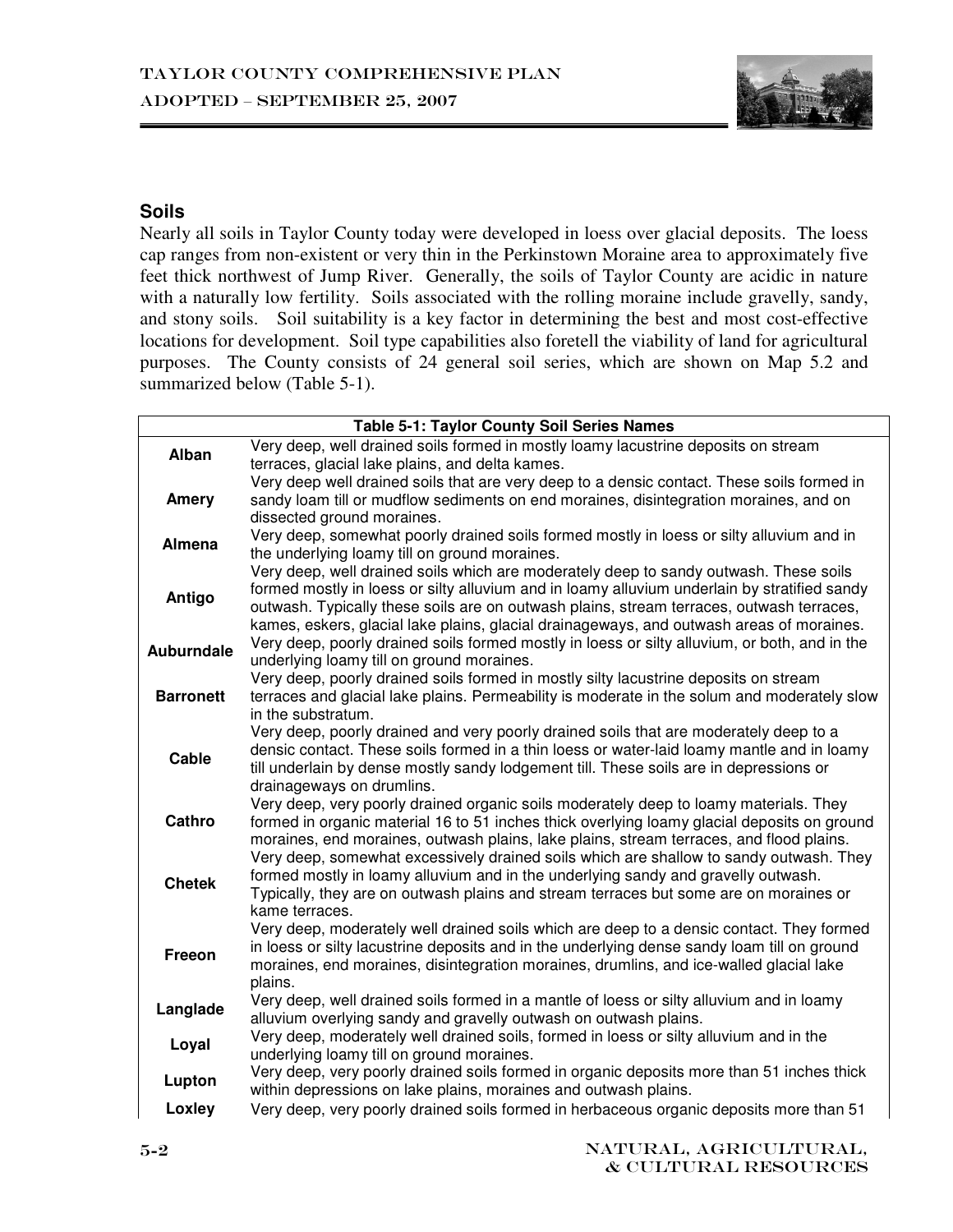#### ADOPTED – SEPTEMBER 25, 2007



|                   | inches thick in depressions on moraines, lake plains and outwash plains. These soils have<br>moderately slow to moderately rapid permeability.                                                                                                                              |
|-------------------|-----------------------------------------------------------------------------------------------------------------------------------------------------------------------------------------------------------------------------------------------------------------------------|
| <b>Magnor</b>     | Very deep, somewhat poorly drained soils which are deep to a densic contact. They formed<br>in loess or silty lacustrine deposits and in the underlying dense sandy loam till mostly on                                                                                     |
|                   | ground moraines, end moraines, disintegration moraines, drumlins, and ice-walled glacial<br>lake plains.                                                                                                                                                                    |
| <b>Marshfield</b> | Very deep, poorly drained soils formed in loess or silty alluvium and in the underlying loamy<br>glacial till on ground moraines.                                                                                                                                           |
| Menahga           | Very deep, excessively drained to well drained soils that formed in sandy glacial outwash<br>sediments on outwash plains, valley trains, and some moraines and drumlins.                                                                                                    |
| <b>Newood</b>     | Very deep, moderately well drained soils that are deep to a densic contact. They formed in<br>loamy till on end moraines, disintegration moraines, ice-walled glacial lake plains, and<br>drumlins.                                                                         |
| <b>Newot</b>      | Very deep, well drained soils that are deep to a densic contact. They formed in loamy till on<br>end moraines, disintegration moraines, ice-walled glacial lake plains, and drumlins.<br>Very deep somewhat excessively drained soils which are shallow to stratified sandy |
| Pence             | outwash. They formed in a thin mantle of loamy alluvium or eolian deposits and in the<br>underlying stratified sand or stratified sandy outwash on glacial lake plains, outwash<br>terraces, outwash plains, eskers, and kames within moraines.                             |
| <b>Rifle</b>      | Very deep, very poorly drained soils formed in organic deposits more than 51 inches thick<br>in bogs and depressional areas within ground moraines, end moraines, outwash plains,<br>and lake plains.                                                                       |
| <b>Rosholt</b>    | Very deep, well drained soils which are moderately deep to sandy outwash. These soils<br>formed mostly in loamy alluvial deposits and are underlain by stratified sandy outwash on<br>outwash plains, stream terraces, eskers, and kames.                                   |
| Santiago          | Well drained soils which are deep to a densic contact. They formed in loess or silty<br>lacustrine deposits and in the underlying dense sandy loam till on ground moraines,<br>disintegration moraines, and end moraines.                                                   |
| Withee            | Very deep, somewhat poorly drained soils formed in loess or silty alluvium and in the<br>underlying loamy till on ground moraines.                                                                                                                                          |

Source: NRCS

## **Steep Slopes**

Areas with steep slopes (20% and greater) are scattered throughout Taylor County, but are especially concentrated in the Chequamegon-Nicolet National Forest near Perkinstown, and in northeastern Taylor County near Rib Lake. Steep slopes are generally associated with either directly adjacent waterways or elongated or oval hills of glacial drift. Map 5.3 shows the general locations of areas that have slopes from zero to 20% or greater.

#### **Land Cover**

Taylor County land cover information was obtained from the Wisconsin Initiative for Statewide Cooperation on Land Cover Analysis and Data (WISCLAND) data set. The data represents surface vegetation, open water, and urban area delineation based upon satellite imagery. The data presents a generalized view of the county's land cover and should be used for general planning purposes only. WISCLAND land cover is shown in Table 5-2 and depicted on Map 5.4.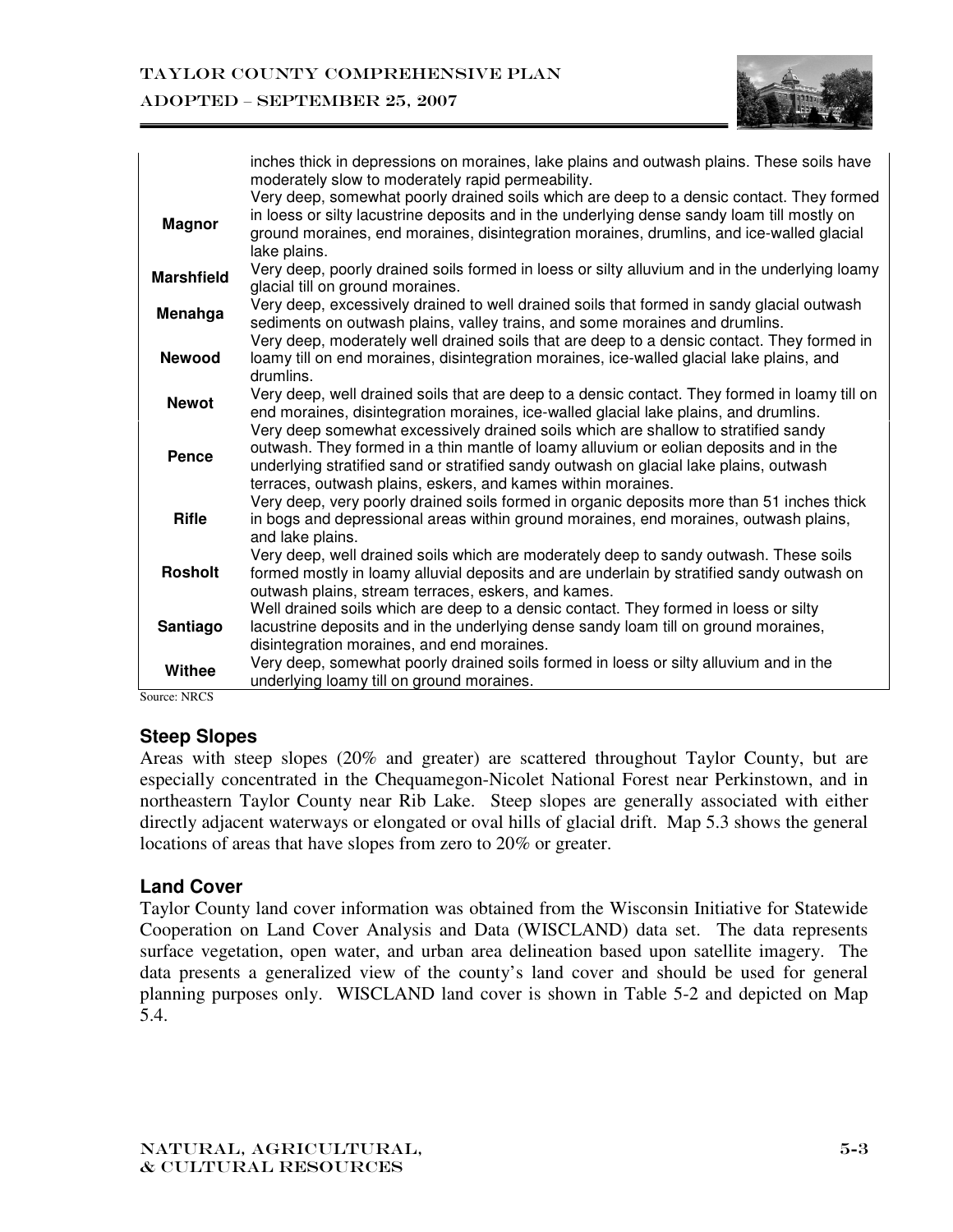

| <b>Table 5-2: Taylor County Land Cover</b>     |                |                |  |  |  |
|------------------------------------------------|----------------|----------------|--|--|--|
| <b>Class</b>                                   | <b>Acreage</b> | <b>Percent</b> |  |  |  |
| <b>AGRICULTURE: corn</b>                       | 23,520.25      | 4%             |  |  |  |
| <b>AGRICULTURE: forage crops</b>               | 64,396.32      | 10%            |  |  |  |
| AGRICULTURE: herbaceous/field crops            | 29,192.44      | 5%             |  |  |  |
| <b>AGRICULTURE: other row crops</b>            | 7,875.36       | 1%             |  |  |  |
| <b>BARREN</b>                                  | 6,954.13       | $1\%$          |  |  |  |
| FOREST: aspen                                  | 89,236.54      | 14%            |  |  |  |
| FOREST: jack pine                              | 4,452.30       | 1%             |  |  |  |
| FOREST: maple                                  | 11,653.29      | 2%             |  |  |  |
| FOREST: mixed deciduous/coniferous             | 26,465.37      | 4%             |  |  |  |
| FOREST: mixed/other broad-leaved deciduous     | 138,702.70     | 22%            |  |  |  |
| FOREST: mixed/other coniferous                 | 7,538.99       | $1\%$          |  |  |  |
| FOREST: oak                                    | 26,999.78      | 4%             |  |  |  |
| FOREST: red pine                               | 4,452.41       | 1%             |  |  |  |
| FOREST: sugar maple                            | 1,989.26       | 0%             |  |  |  |
| FORESTED WETLAND: broad-leaved deciduous       | 26,547.30      | 4%             |  |  |  |
| FORESTED WETLAND: coniferous                   | 16,854.49      | 3%             |  |  |  |
| FORESTED WETLAND: mixed                        | 13,132.97      | 2%             |  |  |  |
| deciduous/coniferous                           |                |                |  |  |  |
| <b>GRASSLAND</b>                               | 52,166.11      | 8%             |  |  |  |
| <b>OPEN WATER</b>                              | 10,543.24      | 2%             |  |  |  |
| <b>SHRUBLAND</b>                               | 3,793.42       | 1%             |  |  |  |
| URBAN/DEVELOPED: golf course                   | 30.19          | 0%             |  |  |  |
| URBAN/DEVELOPED: high intensity urban          | 449.86         | 0%             |  |  |  |
| URBAN/DEVELOPED: low intensity urban           | 1,123.86       | 0%             |  |  |  |
| WETLAND: emergent/wet meadow                   | 21,458.11      | 3%             |  |  |  |
| <b>WETLAND: lowland shrub</b>                  | 21,258.16      | 3%             |  |  |  |
| WETLAND: lowland shrub: broad-leaved deciduous | 17,731.13      | 3%             |  |  |  |
| WETLAND: lowland shrub: broad-leaved evergreen | 793.83         | 0%             |  |  |  |
| WETLAND: lowland shrub: needle-leaved          | 202.22         | 0%             |  |  |  |
| <b>Total</b>                                   | 629,514.03     | 100%           |  |  |  |

Source: WISCLAND

#### **Forest Cover**

Forests and woodlands play an important role in providing habitat for plants and animals as well as shaping the economy of many communities. Nearly 60 percent of Taylor County's total land area is wooded or forest land. The DNR manages two forestry tax law programs that provide tax incentives to encourage managing private forestlands for sustainable forestry, while recognizing a variety of other purposes. Taylor County has 7,571 acres enrolled in Forest Crop Law, and 36,063 acres enrolled in Managed Forest Law programs (Map 5.5).

The dominant forest cover type in Taylor County is mixed/other broad-leaved deciduous, as shown in Figure 5-1 and Map 5.6. It comprises nearly 140,000 acres or 45 percent of the total forested area. Aspen, oak, and mixed deciduous/coniferous make up the bulk of the remaining forestland in the county.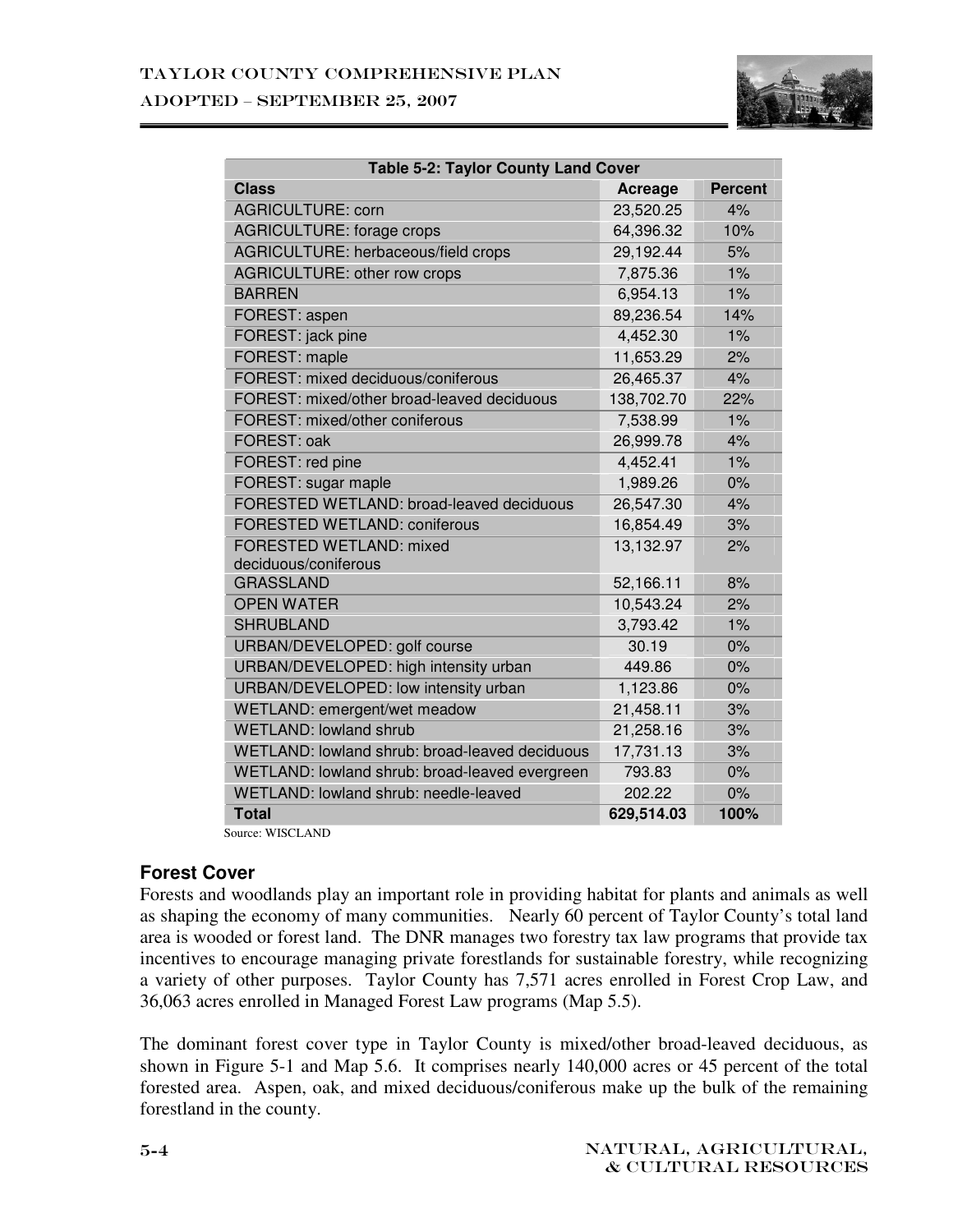



#### **Figure 5-1: Taylor County Forest Cover Types**

## **Legacy Places**

The *'Wisconsin Land Legacy Report'* produced by the WDNR, is a statewide assessment and description of places the public and Department staff identified as most important to meet Wisconsin's conservation and recreation needs for the next 50 years. The report identifies 229 Legacy Places and 8 Statewide Needs and Resources by ecological landscapes. The 229 Legacy Places range in size and their relative conservation and recreation strengths. Within Taylor County, the WDNR identified seven legacy places. Table 5-3 lists the Taylor County legacy places.

| Table 5-3: Legacy Places in Taylor County         |                             |             |                   |                   |                                       |                                       |
|---------------------------------------------------|-----------------------------|-------------|-------------------|-------------------|---------------------------------------|---------------------------------------|
| <b>Place Name</b>                                 | <b>Ecological</b>           | <b>Size</b> | <b>Protection</b> | <b>Protection</b> | Conservation                          | <b>Recreation</b>                     |
|                                                   | Landscape                   |             | <b>Initiated</b>  | Remaining         | Significance                          | <b>Potential</b>                      |
| <b>Black River</b>                                | <b>Forest Transition</b>    |             | Limited           | Substantial       | $\cdots$<br>$\cdots$                  | $\cdots$<br>$\ddots$                  |
| Chequamegon-<br>Nicolet<br><b>National Forest</b> | <b>North Central Forest</b> | L           | Substantial       | Limited           | $\cdots$<br>$\cdots$                  | <br>.                                 |
| Jump River                                        | North Central Forest        |             | Limited           | Substantial       | $\cdots$<br>$\cdots$                  | $\cdots$<br>$\cdots$                  |
| Pershing Area                                     | <b>North Central Forest</b> | М           | Substantial       | Limited           | $\cdot \cdot$<br>$\ddot{\phantom{0}}$ | <br>$\ddot{\phantom{a}}$              |
| <b>Rib River</b>                                  | <b>Forest Transition</b>    | М           | Moderate          | Moderate          | <br>$\ddot{\phantom{a}}$              | $\cdots$<br>$\cdots$                  |
| Timm's Hill                                       | North Central Forest        | М           | Substantial       | Moderate          | $\cdots$<br>$\cdots$                  | $\cdots$<br>$\cdots$                  |
| Yellow<br>(Chippewa)<br>River                     | North Central Forest        | м           | Limited           | Moderate          | $\cdots$<br>$\cdots$                  | $\cdot \cdot$<br>$\ddot{\phantom{0}}$ |

Source: WDNR

M: Medium – Places where the study area will most likely incorporate from 5,000 to 50,000 acres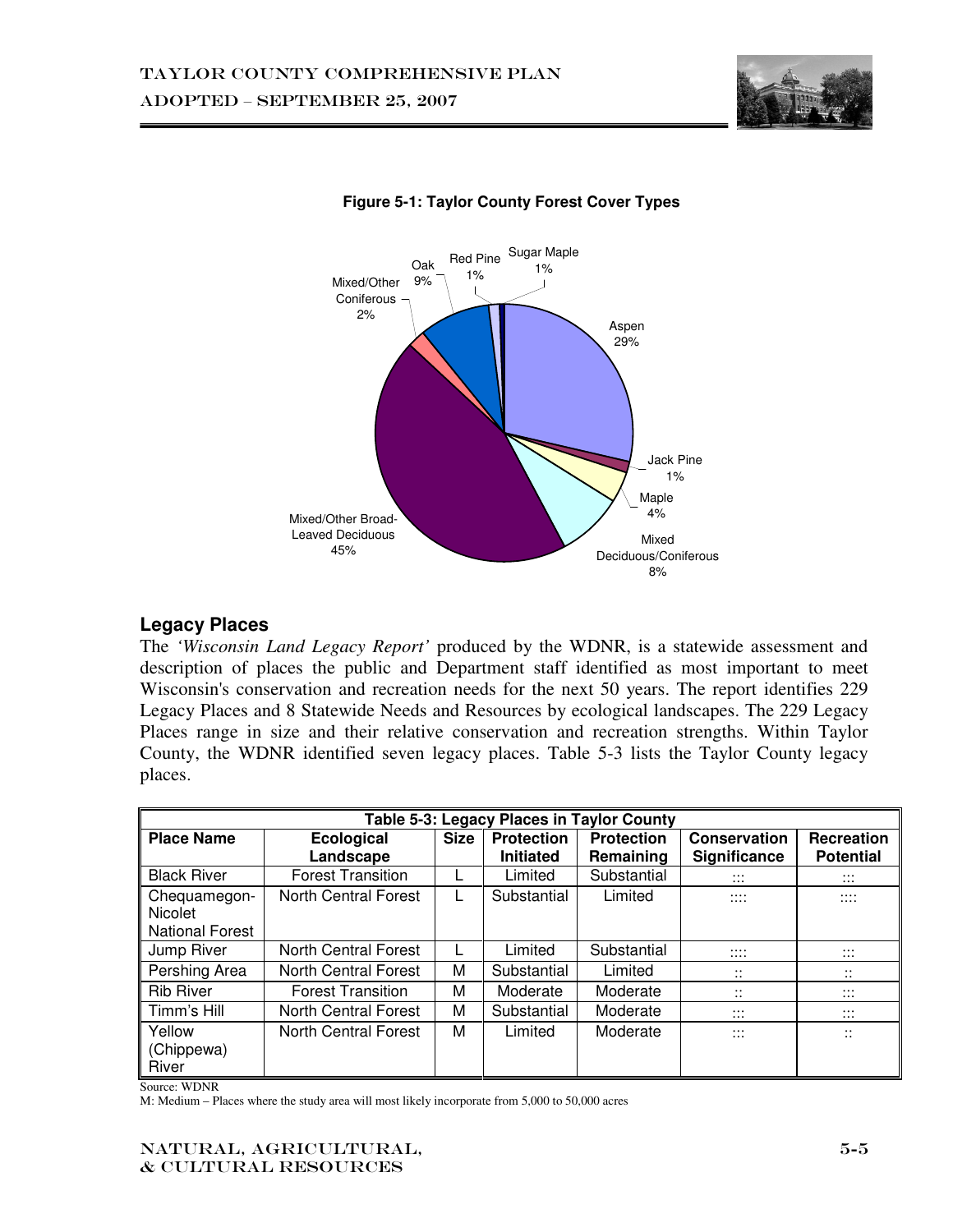#### ADOPTED – SEPTEMBER 25, 2007



L: Large - Places where the study area will most likely incorporate more than 50,000 acres

To better understand Table 5-3: Legacy Places in Taylor County, a description of the key headings is provided to allow the reader an understanding of what the data represents.

#### **Protection Initiated**

**Limited**: Little, if any, formal permanent protection has occurred. Most of the protection efforts to date are the work of individual landowners.

**Moderate**: Some formal permanent or shorter-term protection work, either by a government or conservation or recreation group, has occurred.

**Substantial**: A considerable amount of formal protection has already taken place or been attempted and, in many cases, represents several partners working together with landowners.

#### **Protection Remaining**

**Limited**: Little, if any, formal permanent protection likely remains.

**Moderate**: Some protection work remains and may range over a wide area or a number of different attributes, or require many partners.

**Substantial**: A considerable amount of protection effort remains to be undertaken if the Place is to maintain its conservation and recreation values.

#### **Conservation Significance**

- :::: The area possesses excellent ecological qualities, is of adequate size to meet the needs of most of the critical components, and/or harbors natural communities or species of Great Lakes regional significance. Restoration efforts have a high likelihood of success.
- ::: The area possesses very good ecological qualities, is of adequate size to meet the needs of some of the critical components, and/or harbors natural communities or species of state significance. Restoration efforts will typically be important and have a very good chance of success.
- :: The area possesses good ecological qualities, may be of adequate size to meet the needs of some of the critical components, and /or harbors natural communities or species of state or ecological landscape significance. Restoration efforts are likely needed and have a good chance of success.

#### **Recreation Potential**

- :::: The area possesses excellent recreation potential, could offer a wide variety of land and water-based recreation opportunities, could meet several and existing and anticipated future recreation demands, is of adequate size to accommodate some potentially incompatible activities, could link important recreation areas, and/or is in close proximity to large population centers.
- ::: The areas possesses a very good recreation potential, could offer a variety of land and/or water-based recreation opportunities, could meet some existing or anticipated future recreation demands, may be of adequate size to accommodate some potentially incompatible activities, could link recreation areas, and/or is near mid-sized population centers.
- :: The area possesses good to moderate recreation potential, could offer some land and/or water-based recreation opportunities, might meets some existing or anticipated future recreation demands, many not be of adequate size to accommodate potentially incompatible activities, could like recreation areas, and/or is near small population areas.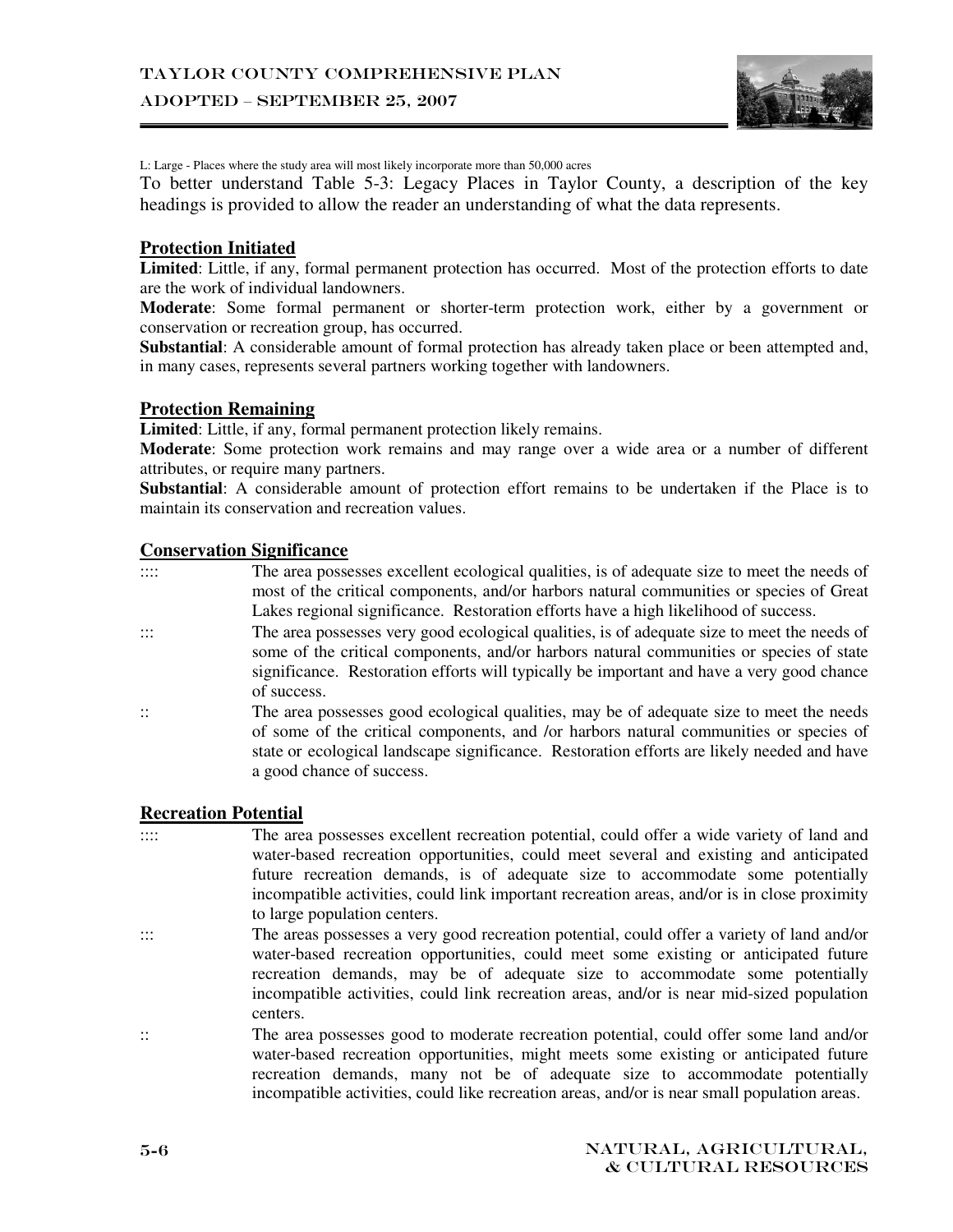

#### **Wetlands**

As defined by state statute, a wetland is "an area where water is at, near, or above the land surface long enough to be capable of supporting aquatic or hydrophytic (water-loving) vegetation and which has soils indicative of wet conditions. Wetlands are a critical natural resource, that function in several ways that are beneficial to both people and wildlife. These are important areas for filtering pollutants, aquifer recharge, groundwater and surface water quality improvement, and wildlife habitat. Wetlands have been identified and mapped by the Wisconsin Department of Natural Resources (WDNR) through its Wisconsin Wetlands Inventory (WWI). Map 5.7 depicts scattered wetlands throughout Taylor County and Table 5-4 lists the different types of wetlands found in Taylor County.

The Taylor County shoreland zoning ordinance restricts development of wetlands five acres and greater within the shoreland zone. The federal government and WDNR restrict development in wetlands through Section 404 of the Clean Water Act and NR 103. The WDNR keeps an inventory of all wetlands that are five acres or greater.

| <b>Type</b>                                     | <b>Approximate Acres*</b> |  |  |
|-------------------------------------------------|---------------------------|--|--|
| Emergent/Wet Meadow                             | 21,458.11                 |  |  |
| Lowland Shrub/Scrub                             | 39,985.34                 |  |  |
| <b>Forested Wetland</b>                         | 56,534.76                 |  |  |
| Total                                           | 117,978.21                |  |  |
| Source: * WWI data, 5-acre minimum mapping unit |                           |  |  |

#### **Floodplains**

The Federal Emergency Management Agency (FEMA) designates floodplain areas. These are areas that are predicated to be inundated with floodwaters in the 100-year storm event (a storm that has a  $1\%$  chance of happening in any given year). FEMA produces flood hazard maps called Flood Insurance Rate Maps (FIRMs) showing areas subject to flooding that are currently regulated by FEMA. The State requires local regulation of development in floodplains. Development is strongly discouraged in floodplains to avoid both on-site and downstream property damage. For official delineation and elevation, the FIRMs should be referenced for floodplain boundaries and can often be reviewed at local government offices and the Taylor County Courthouse. Map 5.8 is an approximation of floodplains located in Taylor County and is included for reference only as the map should NOT be used to determine floodplain location, only site analysis can determine where a location is or is not within a designated floodplain.

#### **Groundwater**

Groundwater is the water that occupies the spaces in between soil particles and rocks below the earth surface. It is the source of drinking water for Taylor County residents. Groundwater resources are plentiful in Taylor County supplied by the aquifer that underlies the county at depths from less than 82 feet in the northeast and southwest and up to 213 feet in the central portions of the

Natural, agricultural, & cultural resources

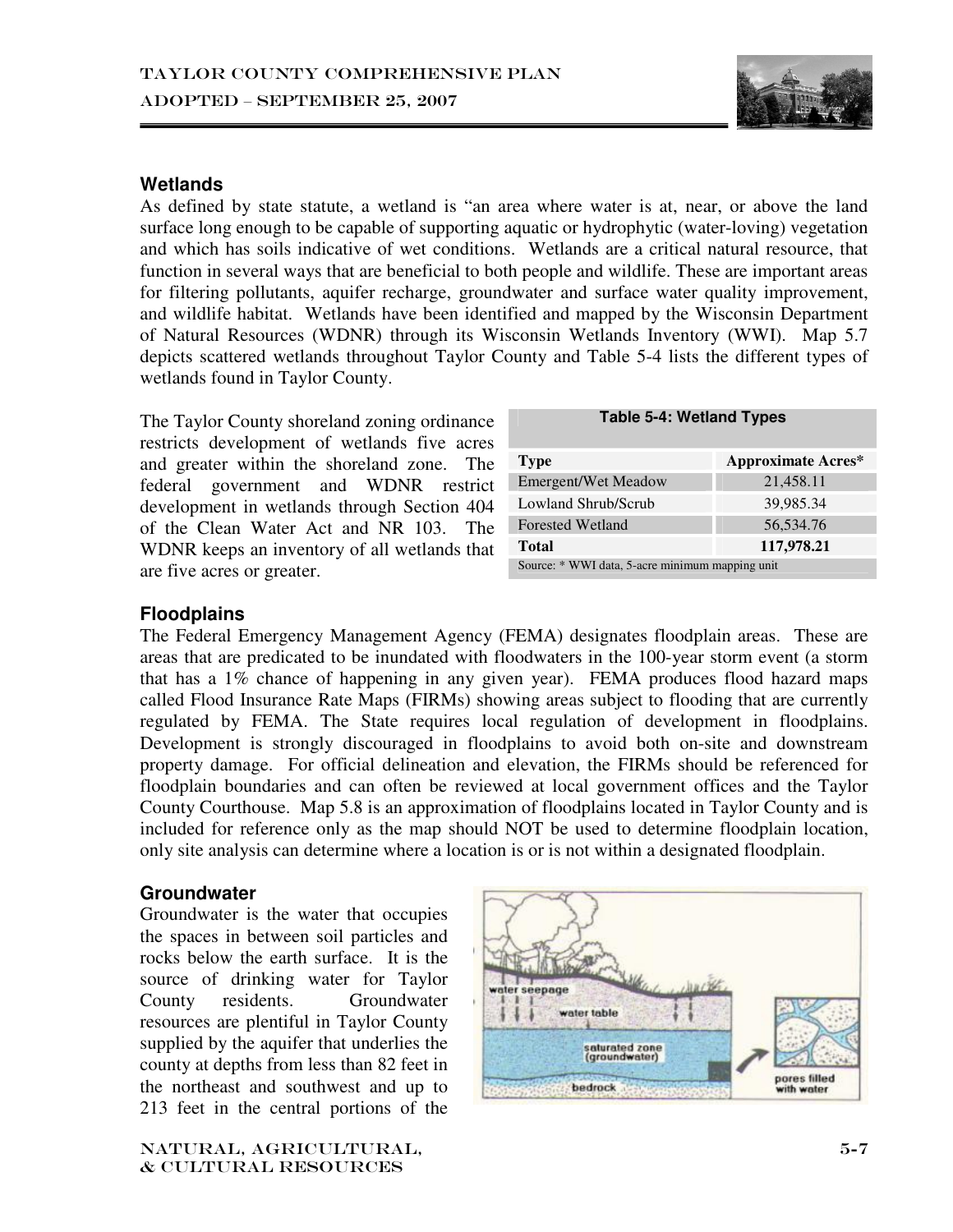

county. Map 5.9 depicts a generalized depth to the water table that is found in the county. This map does not indicate the depth to finding adequate or quality drinking water.

Groundwater contamination can occur in many ways and from multiple sources, both natural and human-induced. Groundwater commonly contains one or more naturally occurring chemicals, leached from soil or rocks by percolating water, that in concentrations may exceed state or federal drinking water standards. Some natural sources of groundwater contamination include dissolved solids and chloride, iron and manganese and nitrate-nitrogen. Contamination can also enter groundwater from more than 30 different sources related to human activities. These sources are commonly referred to as either point or non-point sources of pollution. Point sources are localized in areas of an acre or less, whereas non-point sources are dispersed over broad areas.

Since 1985, the Taylor County Land Conservation Department and UW-Extension have conducted drinking water testing that has painted a general picture of the quality of groundwater around the county. Testing has been conducted for coliform bacteria, nitrates, chlorides and arsenic. Arsenic is one of the most serious potential health threats in Taylor County's drinking water. Elevated levels of arsenic are found in drinking water tested throughout the county, with the highest levels in the northern half of the county.

#### **Recommendations for improving the implementation of groundwater issues could include:**

- Increasing citizen involvement to heighten the priority of groundwater in local communities
- Hire local government staff and consultants who value groundwater
- Improve the accessibility of groundwater data
- Provide education to help better interpret and use groundwater information
- Provide funding assistance to support further groundwater studies
- Provide education about the costs of groundwater contamination

#### **Hydrologic Areas**

Basins

The state is divided into 3 major river basins each identified by the primary waterbody into which the basin drains. In Wisconsin, they are the Lake Superior Basin, Mississippi River Basin and the Lake Michigan Basin. Taylor County is located within the Mississippi River Basin. Two-thirds of the land area of Wisconsin is in the Mississippi River drainage basin.

#### Water Management Units (WMUs)

These areas are hydrologically based subdivisions of the larger major basins of the state. Wisconsin has 24 Water Management Units that were originally developed to support the old Water Quality Management Plans, which are now called State of the Basin Reports. Five of the 24 WMUs are partially located in Taylor County. They include the Black River, Lower Chippewa, Upper Chippewa, Central Wisconsin and Upper Wisconsin.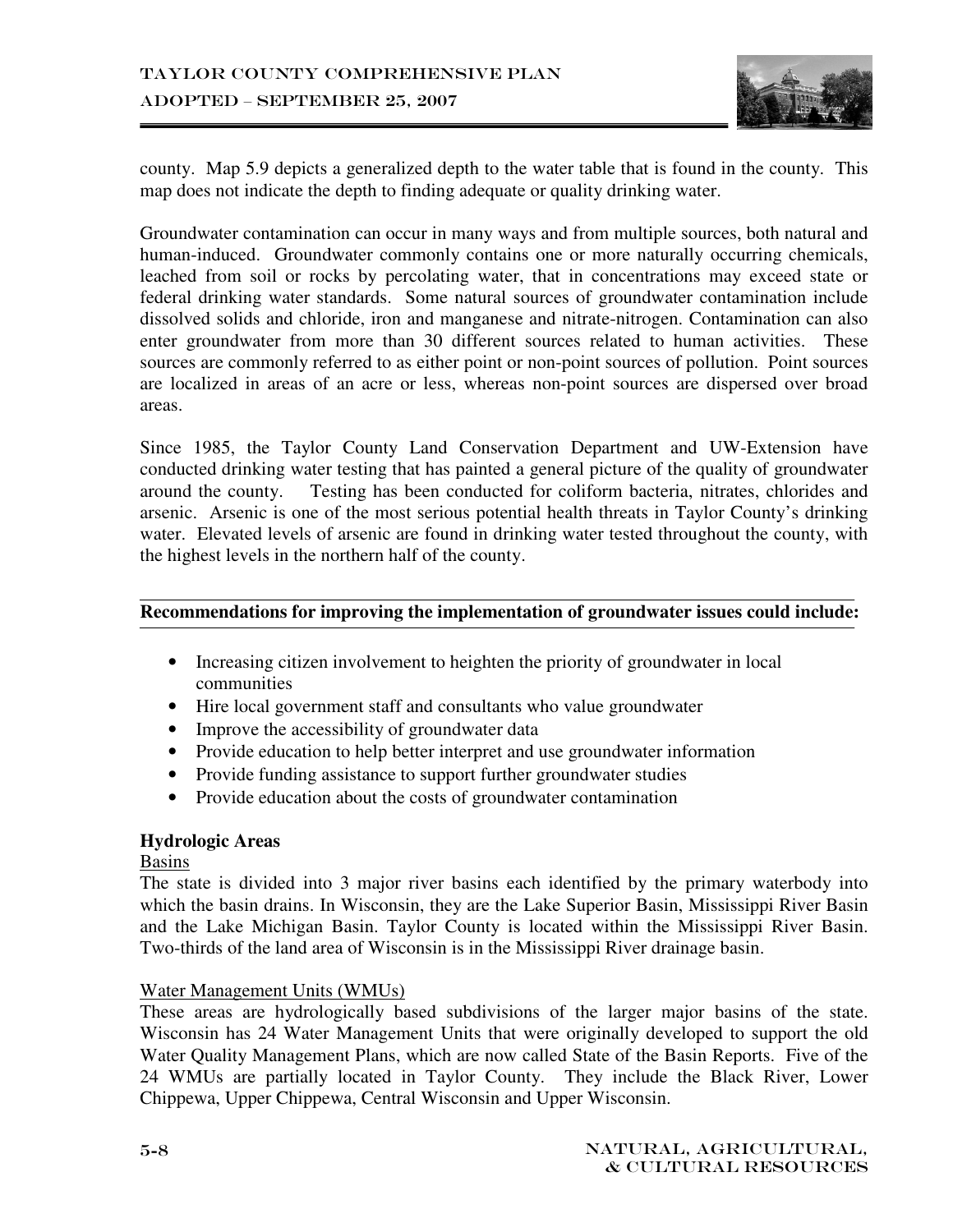

#### Watersheds

Watersheds are interconnected areas of land draining from surrounding ridge tops to a common point such as a lake or stream confluence with a neighboring land area. Watersheds are further hydrologic subdivisions of the Water Management Units. There are 16 watersheds completely or partially located within Taylor County. They include: Popple River, Trappers and Pine Creeks, Black and Little Black Rivers, South Fork Eau Claire River, North Fork Eau Claire River, Lower Yellow (Chippewa Co.) River, Upper Yellow (Wood Co.) River, McCann Creek and Fisher River, Lower Jump River, Middle Jump River, Upper South Fork Jump River, Upper Big Eau Pleine River, Black Creek River, Upper Rib River, New Wood River and Spirit River. Map 5.10 details the location of all watersheds within Taylor County.

#### **Surface Water**

Surface waters in Taylor County are primarily comprised of lakes, rivers, streams, ponds and flowages (Map 5.11). In total, there are 283 lakes in Taylor County, 88 named and 195 unnamed. Covering 2,730 acres, the Chequamegon Waters is the largest lake (impoundment) in the county. Other prominent lakes in the county include Mondeaux Flowage (416 acres) Rib Lake (320 acres) and North Spirit Lake (213 acres). Due to dissolved organics from decaying plant material, many of the lakes in the county are brownish in color with a low transparency or visibility. In an effort to be involved in various levels of lake management to maintain, protect and improve the quality of a lake, its fisheries, and its watershed, a number of lake associations have been formed. These associations are voluntary organizations with members who own land on or near a lake and vary from well-run management groups to loose-knit social groups. Lake associations have been formed for Diamond, Esadore, Harper, Hulls, Kathryn, Richter and Spirit Lakes and Miller Dam and the Mondeux Flowage. A Lake District has been formed for Rib Lake. A Lake District enables the area to assess a levy onto all properties within the District for purposes to advance the interests of the members relating to the natural resources. Table 5-5 lists the named lakes in Taylor County along with other lake information.

| <b>Table 5-5: Taylor County Named Lakes</b> |              |              |                              |                                               |                                              |                     |
|---------------------------------------------|--------------|--------------|------------------------------|-----------------------------------------------|----------------------------------------------|---------------------|
| <b>Name</b>                                 | Sec. T-N R-W | <b>Acres</b> | Miles of<br><b>Shoreline</b> | Miles of<br><b>Public</b><br><b>Shoreline</b> | $%$ Of<br><b>Private</b><br><b>Shoreline</b> | Lake<br><b>Type</b> |
| Anderson Lake                               | 5-31N-1E     | 10.7         | 0.48                         | 0                                             | 100                                          | S                   |
| Anderson Lake                               | 2-31N-2W     | 42.9         | 1.32                         | $\Omega$                                      | 100                                          | D                   |
| <b>Birch Lake</b>                           | 23-31N-2W    | 10.2         | 0.56                         | 0.56                                          | $\Omega$                                     | D                   |
| <b>Black Lake</b>                           | 29-33N-2E    | 15           | 0.63                         | 0                                             | 100                                          | D                   |
| <b>Blacken Lake</b>                         | 27-32N-1W    | 5.5          | 0.44                         | $\Omega$                                      | 100                                          | D                   |
| <b>Bullhead Lake</b>                        | 2-32N-1E     | 17.8         | 0.89                         | 0                                             | 100                                          | D                   |
| Bullhead Lake                               | 7-32N-1E     | 15           | 0.75                         | 0.75                                          | 0                                            | D                   |
| <b>Bullhead Lake</b>                        | 20-32N-1E    | 3.7          | 0.38                         | 0                                             | 100                                          | <b>SP</b>           |
| Camp 8                                      | 25-33N-3E    | 22.0         |                              | All                                           | 0                                            |                     |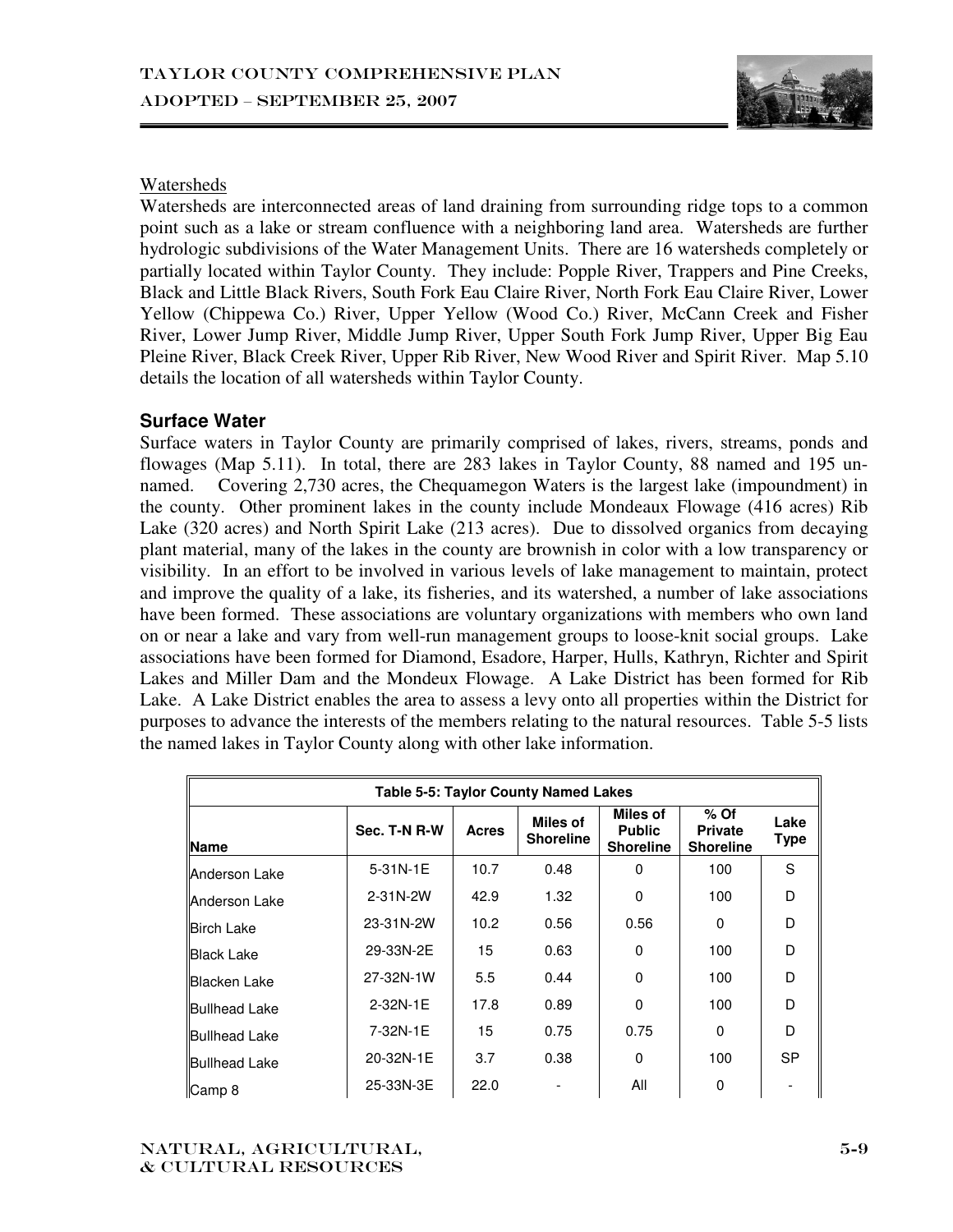## Taylor County Comprehensive Plan ADOPTED – SEPTEMBER 25, 2007



| Table 5-5: Taylor County Named Lakes |                |              |                                     |                                                      |                                              |                     |
|--------------------------------------|----------------|--------------|-------------------------------------|------------------------------------------------------|----------------------------------------------|---------------------|
| Name                                 | Sec. T-N R-W   | <b>Acres</b> | <b>Miles of</b><br><b>Shoreline</b> | <b>Miles of</b><br><b>Public</b><br><b>Shoreline</b> | $%$ Of<br><b>Private</b><br><b>Shoreline</b> | Lake<br><b>Type</b> |
| Chelsea Lake                         | 35-33N-1E      | 59.6         | 1.80                                | 0.04                                                 | 98                                           | D                   |
| Chequamegon Waters                   | 23-32N-3W      | 2,730        | 34.10                               | 30.05                                                | 12                                           | D                   |
| Chub Lake                            | 16-31N-2W      | 5.7          | 0.40                                | 0.4                                                  | 0                                            | D                   |
| <b>Clarke Lake</b>                   | 21-32N-1E      | 12.3         | 0.79                                | 0.16                                                 | 80                                           | SP                  |
| <b>Clear Lake</b>                    | $1 - 31N - 1W$ | 25.5         | 0.95                                | 0.01                                                 | 99                                           | D                   |
| <b>Cronin Lake</b>                   | 29-32N-1E      | 20.2         | 0.98                                | $\mathbf 0$                                          | 100                                          | <b>SP</b>           |
| Diamond Lake                         | 1-30N-3W       | 48.95        | 1.30                                | 1.04                                                 | 20                                           | D                   |
| Duchien Lake                         | 20-33N-2E      | 4.5          | 0.32                                | $\mathbf 0$                                          | 100                                          | S                   |
| East Lake                            | 20-33N-2E      | 5.4          | 0.33                                | 0.33                                                 | 0                                            | S                   |
| Eleven Lake                          | 11-31N-2W      | 8.1          | 0.54                                | 0.54                                                 | $\mathbf 0$                                  | S                   |
| <b>Esadore Lake</b>                  | $1 - 31N - 1W$ | 45.6         | 1.70                                | $\mathbf 0$                                          | 100                                          | D                   |
| Eska Lake                            | 3-31N-2W       | 11.2         | 0.55                                | 0                                                    | 100                                          | S                   |
| <b>Foss Lake</b>                     | 34-32N-2W      | 3.3          | 0.28                                | 0.01                                                 | 96                                           | S                   |
| Gibbs Lake                           | 2-32N-1E       | 7.4          | 0.43                                | 0                                                    | 100                                          | SP                  |
| <b>Grassy Knoll Lake</b>             | 30-32N-1E      | 58.3         | 1.20                                | 0                                                    | 100                                          | D                   |
| Halfmoon Lake                        | 26-33N-1E      | 7.1          | 0.55                                | 0                                                    | 100                                          | D                   |
| Horsehoe Lake                        | 20-32N-1E      | 15.1         | 0.88                                | 0                                                    | 100                                          | D                   |
| Horton Lake                          | 5-31N-1W       | 15.5         | 0.74                                | $\mathbf 0$                                          | 100                                          | D                   |
| Hulls Lake                           | 29-32N-1W      | 66.8         | 1.99                                | 0.02                                                 | 99                                           | D                   |
| James Lake                           | 9-33N-2E       | 50.2         | 2.00                                | $\mathbf 0$                                          | 100                                          | S                   |
| Jerry Lake                           | 26-32N-2W      | 10.2         | 0.50                                | 0.5                                                  | 0                                            | D                   |
| Kathryn Lake                         | 4-31N-2W       | 63.2         | 2.63                                | 0.36                                                 | 86                                           | SP                  |
| <b>Kennedy Lake</b>                  | 22-33N-2E      | 11.9         | 0.56                                | $\mathbf 0$                                          | 100                                          | D                   |
| Ketcham Lake                         | 9-32N-1E       | 3.7          | 0.28                                | 0                                                    | 100                                          | D                   |
| Kettle Lake                          | 17-33N-2E      | 6.1          | 0.35                                | 0                                                    | 100                                          | S                   |
| Keyes Lake                           | 33-32N-1W      | 13.4         | 0.55                                | 0                                                    | 100                                          | SP                  |
| <b>Kleutch Lake</b>                  | 21-32N-1W      | 27.5         | 1.44                                | 0.81                                                 | 44                                           | D                   |
| Laher Lake                           | 21-32N-1E      | 3.7          | 0.39                                | 0                                                    | 100                                          | SP                  |
| Leuthey Lake                         | 2-31N-1W       | 4.3          | 0.39                                | 0                                                    | 100                                          | S                   |
| Little Chelsea Lake                  | 35-33N-1E      | 11.3         | 0.50                                | 0.02                                                 | 96                                           | S                   |
| Little Rib Lake                      | 27-33N-2E      | 24           | 1.13                                | 0                                                    | 100                                          | S                   |
| Long Lake                            | 30-32N-1E      | 18.1         | 0.88                                | 0                                                    | 100                                          | SP                  |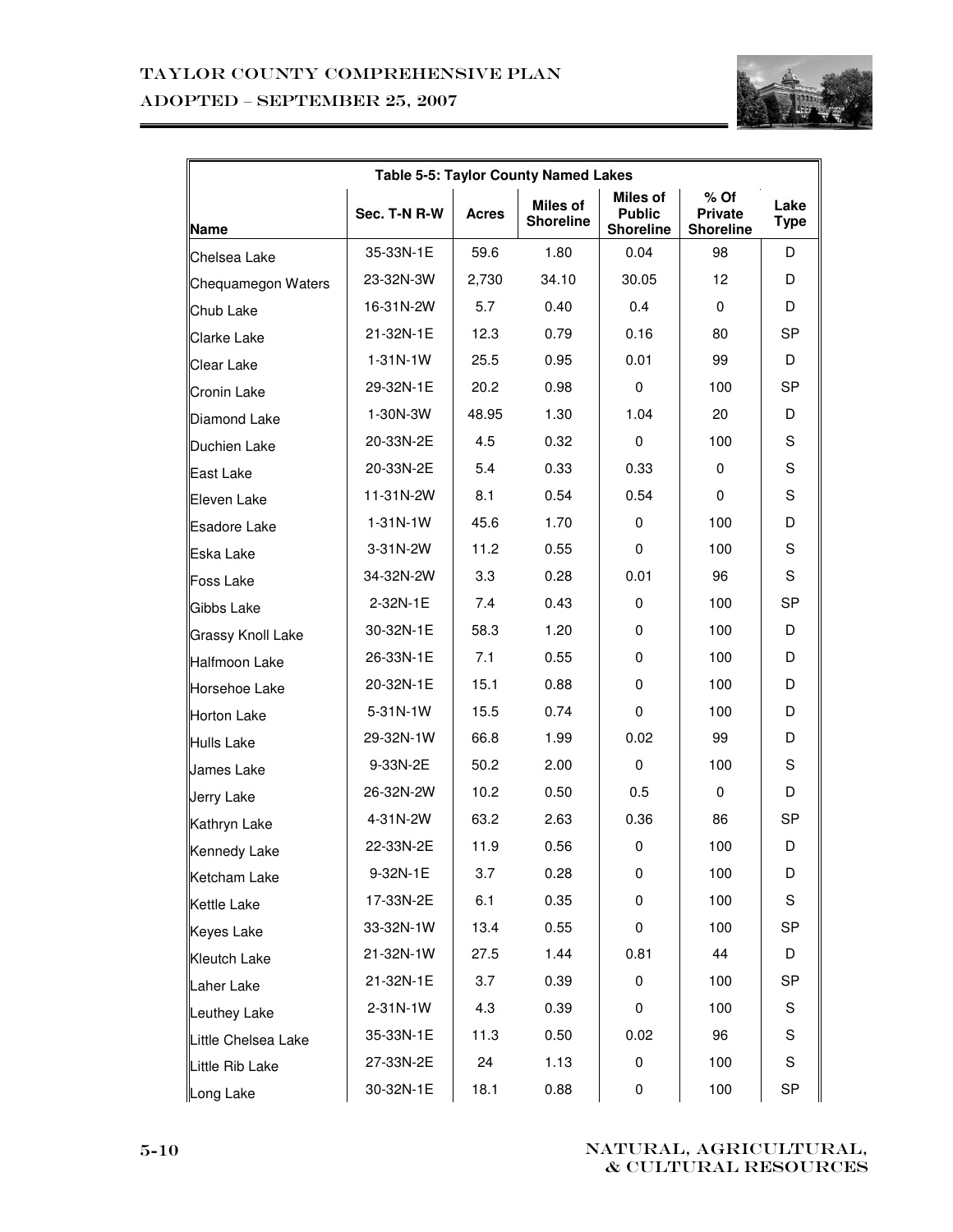## Taylor County Comprehensive Plan ADOPTED – SEPTEMBER 25, 2007



| <b>Table 5-5: Taylor County Named Lakes</b> |              |              |                                     |                                                      |                                            |                     |
|---------------------------------------------|--------------|--------------|-------------------------------------|------------------------------------------------------|--------------------------------------------|---------------------|
| <b>Name</b>                                 | Sec. T-N R-W | <b>Acres</b> | <b>Miles of</b><br><b>Shoreline</b> | <b>Miles of</b><br><b>Public</b><br><b>Shoreline</b> | % Of<br><b>Private</b><br><b>Shoreline</b> | Lake<br><b>Type</b> |
| Long Lake                                   | 35-32N-2W    | 7.3          | 0.55                                | 0                                                    | 100                                        | D                   |
| Long Lake                                   | 1-33N-2E     | 19.6         | 1.13                                | 0                                                    | 100                                        | S                   |
| Lost Lake                                   | 1-32N-2W     | 19.1         | 0.75                                | 0                                                    | 100                                        | D                   |
| MacNamar Lake                               | 21-32N-1E    | 8.5          | 0.55                                | $\mathbf 0$                                          | 100                                        | <b>SP</b>           |
| <b>Marion Lake</b>                          | 17-31N-2W    | 1.6          | 0.19                                | 0.19                                                 | $\mathbf 0$                                | D                   |
| Matt Och Lake                               | 27-32N-1W    | 5.1          | 0.39                                | 0                                                    | 100                                        | SP                  |
| Medford Flowage                             | 27-31N-1E    | 19           | 1.14                                | 0.4                                                  | 65                                         | D                   |
| Mondeaux Flowage                            | 24-33N-1W    | 416          | 11.20                               | 7.04                                                 | 37                                         | D                   |
| Monson Flowage                              | 34-33N-4W    | 60           | 1.36                                | 1.36                                                 | $\mathbf 0$                                | D                   |
| <b>Mud Lake</b>                             | 28-30N-4W    | 8.1          | 0.58                                | 0                                                    | 100                                        | <b>SP</b>           |
| Mud Lake                                    | 32-31N-2W    | 15.8         | 0.88                                | 0                                                    | 100                                        | D                   |
| <b>Mud Lake</b>                             | 10-32N-1E    | 13           | 0.63                                | 0                                                    | 100                                        | <b>SP</b>           |
| Mud Lake                                    | 32-32N-1W    | 9.5          | 0.45                                | 0                                                    | 100                                        | <b>SP</b>           |
| Mud Lake                                    | 35-32N-2W    | 27.8         | 1.57                                | 0                                                    | 100                                        | D                   |
| Mud Lake                                    | 16-33N-3E    | 0.3          | 0.08                                | 0                                                    | 100                                        | S                   |
| Nancy Lake                                  | 27-32N-2W    | 6.9          | 0.38                                | 0                                                    | 100                                        | S                   |
| Niene Lake                                  | 20-33N-2E    | 5.9          | 0.43                                | 0                                                    | 100                                        | S                   |
| Nineteen Lake                               | 19-32N-1W    | 17.1         | 0.65                                | 0                                                    | 100                                        | S                   |
| Nona Lake                                   | 4-31N-2W     | 5.2          | 0.34                                | 0                                                    | 100                                        | S                   |
| North Harper Lake                           | 2-33N-2E     | 53.7         | 1.85                                | 0                                                    | 100                                        | S                   |
| North Spirit                                | 31-34-3E     | 213.3        | 5.51                                | 0.02                                                 | 100                                        | D                   |
| North Twin Lake                             | 1-32N-1W     | 31.7         | 1.39                                | 0.24                                                 | 83                                         | S                   |
| Pechstein Lake                              | 31-32N-1E    | 6            | 0.63                                | 0                                                    | 100                                        | D                   |
| Perch Lake                                  | 24-32N-1W    | 5.3          | 0.53                                | 0                                                    | 100                                        | D                   |
| Pickerel Lake                               | 18-32N-1W    | 5.5          | 0.43                                | 0.36                                                 | 16                                         | S                   |
| Polack Lake                                 | 9-31N-2W     | 8.3          | 0.68                                | 0                                                    | 100                                        | SP                  |
| Redman Flowage                              | 3-32N-4W     | 40           | 1.00                                | $\mathbf{1}$                                         | 0                                          | D                   |
| Reich Lake #1                               | 1-33N-2E     | 8.7          | 0.56                                | 0                                                    | 100                                        | D                   |
| Reich Lake #2                               | 1-33N-2E     | 5.8          | 0.53                                | 0                                                    | 100                                        | SP                  |
| Rib Lake                                    | 26-33N-2E    | 320          | 3.33                                | 0.4                                                  | 88                                         | D                   |
| <b>Richter Lake</b>                         | 11-31N-2W    | 44.8         | 1.70                                | 0.2                                                  | 88                                         | S                   |
| Sackett Lake                                | 36-32N-1W    | 63.3         | 1.85                                | 0.07                                                 | 96                                         | S                   |

#### Natural, agricultural,  $\&$  CULTURAL RESOURCES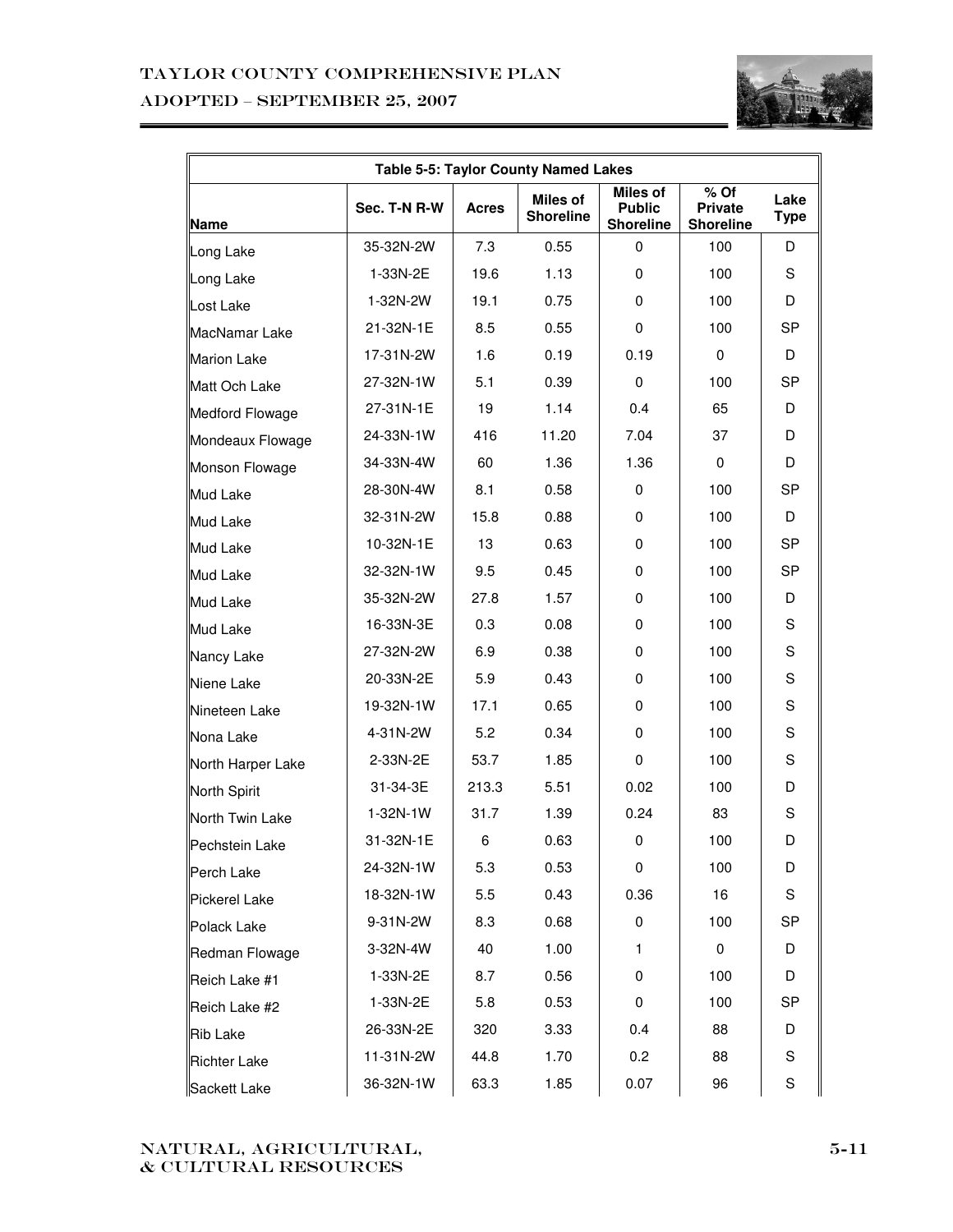

| Table 5-5: Taylor County Named Lakes                                        |                |              |                                     |                                               |                                              |              |
|-----------------------------------------------------------------------------|----------------|--------------|-------------------------------------|-----------------------------------------------|----------------------------------------------|--------------|
| Name                                                                        | Sec. T-N R-W   | <b>Acres</b> | <b>Miles of</b><br><b>Shoreline</b> | Miles of<br><b>Public</b><br><b>Shoreline</b> | $%$ Of<br><b>Private</b><br><b>Shoreline</b> | Lake<br>Type |
| Saint Clair Lake                                                            | 6-33N-3E       | 6.3          | 0.58                                | 0.02                                          | 97                                           | S            |
| Salem Lake                                                                  | 19-32N-1W      | 12.9         | 0.63                                | 0.02                                          | 97                                           | D            |
| Schoolhouse Lake                                                            | $2 - 31N - 1W$ | 19.3         | 1.60                                | $\Omega$                                      | 100                                          | S            |
| Scoof Lake                                                                  | 32-32N-1W      | 32.1         | 1.25                                | 0.11                                          | 91                                           | D            |
| <b>Shearer Lake</b>                                                         | 35-33N-1E      | 21           | 1.05                                | 0.02                                          | 98                                           | S            |
| <b>Skinner Lake</b>                                                         | 20-33N-2E      | 9.2          | 0.64                                | $\Omega$                                      | 100                                          | S            |
| South Harper Lake                                                           | 11-33N-2E      | 79.7         | 2.00                                | 0.02                                          | 99                                           | S            |
| South Twin Lake                                                             | 12-32N-1W      | 24.9         | 0.93                                | 0.93                                          | $\Omega$                                     | S            |
| Spirit                                                                      | 32-34-3E       | 126.4        | 3.51                                | 0.02                                          | 99                                           | D            |
| Spruce Lake                                                                 | 32-31N-2W      | 22.5         | 0.88                                | 0.79                                          | 10                                           | <b>SP</b>    |
| <b>Steve Creek Flowage</b>                                                  | 3-33N-2W       | 140          | 2.74                                | 2.74                                          | $\Omega$                                     | D            |
| Sue Lake                                                                    | 11-31N-2W      | 2.5          | 0.23                                | 0.23                                          | $\Omega$                                     | <b>SP</b>    |
| Thirty Lake                                                                 | 30-32N-1W      | 19.4         | 0.80                                | 0.15                                          | 81                                           | <b>SP</b>    |
| Thirty-Three Lake                                                           | 33-32N-2W      | 7.6          | 0.44                                | $\Omega$                                      | 100                                          | S            |
| <b>Wellington Lake</b>                                                      | 5-32N-2E       | 42.5         | 1.30                                | 0.04                                          | 97                                           | S            |
| Wood Lake<br>Source: WDNR (D-Drainage Lake, SP-Spring Lake, S-Seepage Lake) | 23-33N-3E      | 62.5         | 1.43                                | 0                                             | 100                                          | D            |

## **Lake Types**

Lakes are often classified into three types based on water source and type of outflow. The named lakes of Taylor County are classified as "spring", "seepage" or "drainage" lakes.

*Spring Lakes* – Also called "groundwater drainage lakes", are naturally fed lakes by groundwater, precipitation and limited runoff that have a stream outlet.

*Seepage Lakes* - Naturally fed lake by precipitation, limited runoff and groundwater, with no stream outlet.

*Drainage Lakes* - Lakes fed by streams, groundwater, precipitation and runoff and drained by a stream.

## **Water Quality**

Impaired waters, as defined by Section 303(d) of the federal Clean Water Act, are those waters that do not meet the state's water quality standards. Every two years, states are required to submit a list of impaired waters to EPA for approval. In 2006, WDNR developed a proposed Impaired Waters List update -- this list has not been finalized by WDNR and USEPA.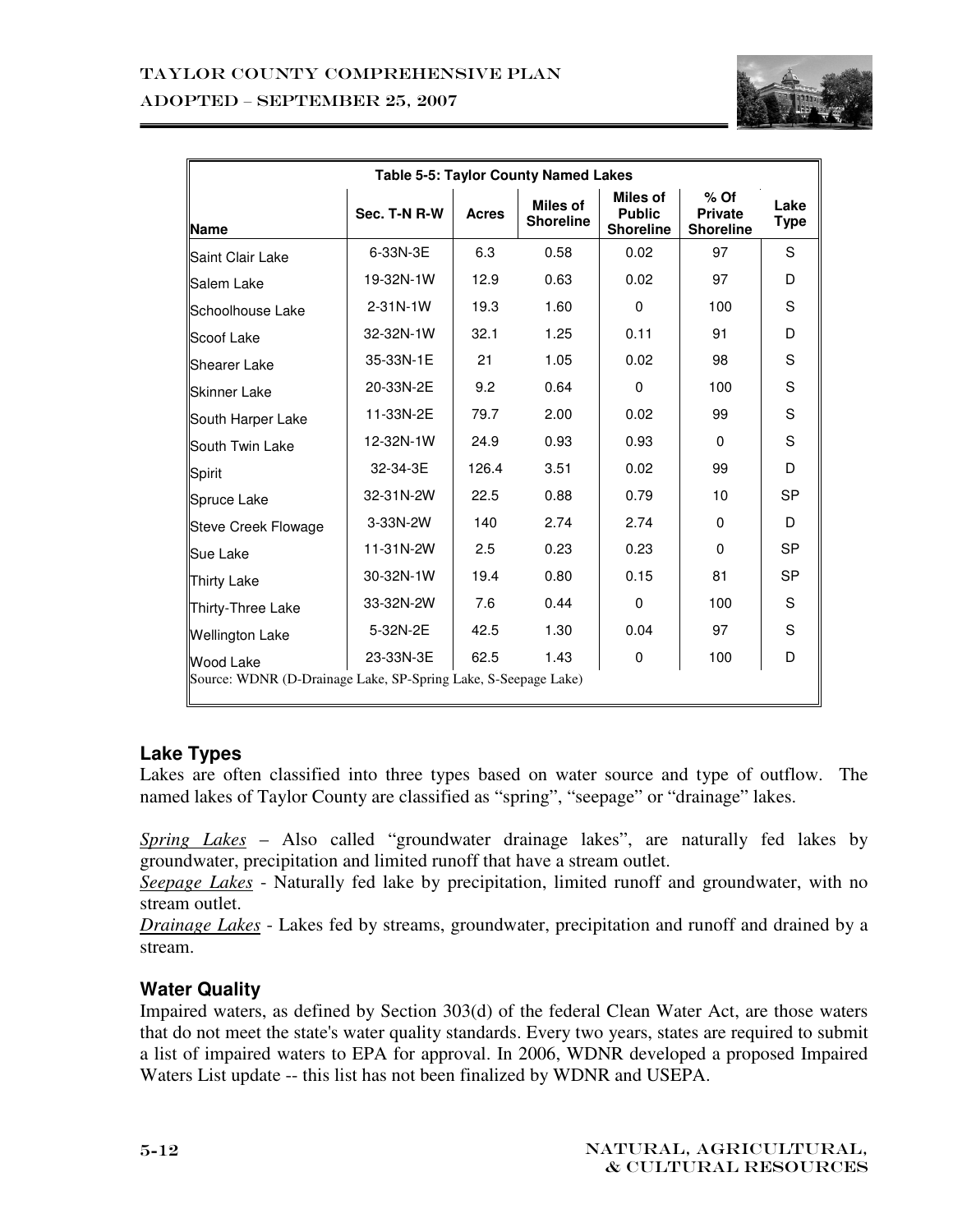

| Table 5-6: Proposed 303(d) Impaired Waters in Taylor County |                |            |          |
|-------------------------------------------------------------|----------------|------------|----------|
| Waterbody                                                   | Pollutant      | Impairment | Priority |
| Black River (South of<br>Medford)                           | <b>Mercury</b> | <b>FCA</b> | Low      |
| Chequamegon Flowage                                         | <b>Mercury</b> | <b>FCA</b> | Low      |
| Diamond Lake                                                | <b>Mercury</b> | <b>FCA</b> | Low      |
| North Spirit Lake                                           | <b>Mercury</b> | <b>FCA</b> | Low      |
| <b>Richter Lake</b>                                         | <b>Mercury</b> | <b>FCA</b> | Low      |
| Sackett Lake                                                | <b>Mercury</b> | <b>FCA</b> | Low      |
| South Harper Lake                                           | <b>Mercury</b> | <b>FCA</b> | Low      |
| Spirit River Flowage                                        | <b>Mercury</b> | <b>FCA</b> | Low      |
| Source: WDNR                                                |                |            |          |

## **Rivers and Streams**

There are 67 named steams totaling 494 miles in Taylor County. The major rivers include the Jump, Yellow, Black and Rib. Water quality studies have been conducted on Jump, Pine, Trappers Creeks, Black and the Little Black Rivers. Of the 494 miles of rivers and streams, 60 miles are classified as trout waters.

Surface Water resources have also been evaluated and rated for water quality, fish, wildlife, and aesthetic values by the WDNR. High quality water resources were classified as either Outstanding Resource Waters (ORW) or Exceptional Resource Waters (ERW). Outstanding Resource Waters are defined as a lake or stream having excellent water quality, high recreational and aesthetic value, high quality fishing, and are free from point source or non-point source pollution. Exceptional Resource Waters are defined as a stream exhibiting the same high quality resource values as an ORW but may be impacted by point or non-point sources of pollution or have the potential for receiving a wastewater discharge from a non-sewered community in the future.

Several streams or rivers in the county have been identified as ORW or ERW. In some cases the stream or river segment classified traverses more than Taylor County as identified in the segment description. The segments identified are from NR 102.10 (November 2006).

#### ORW

|             | Yellow River: Segment 1 - Confluence with South Fork Yellow River to Inlet of Chequamegon |
|-------------|-------------------------------------------------------------------------------------------|
|             | Waters Flowage.                                                                           |
|             | Segment 2 – Outlet of Chequamegon Waters Flowage (at Miller Dam) to State                 |
|             | Highway 64/73.                                                                            |
|             | Silver Creek: Segment 1 – Origin to Westboro Sanitary District Outfall.                   |
| <b>ERW</b>  |                                                                                           |
| Jump River: | Segment 1 - Confluence of the North Fork Jump River and South Fork Jump                   |
|             | River to the Village of Jump River.                                                       |

Segment 2 – From Village of Jump River downstream to Holcombe Flowage.

Natural, agricultural, & cultural resources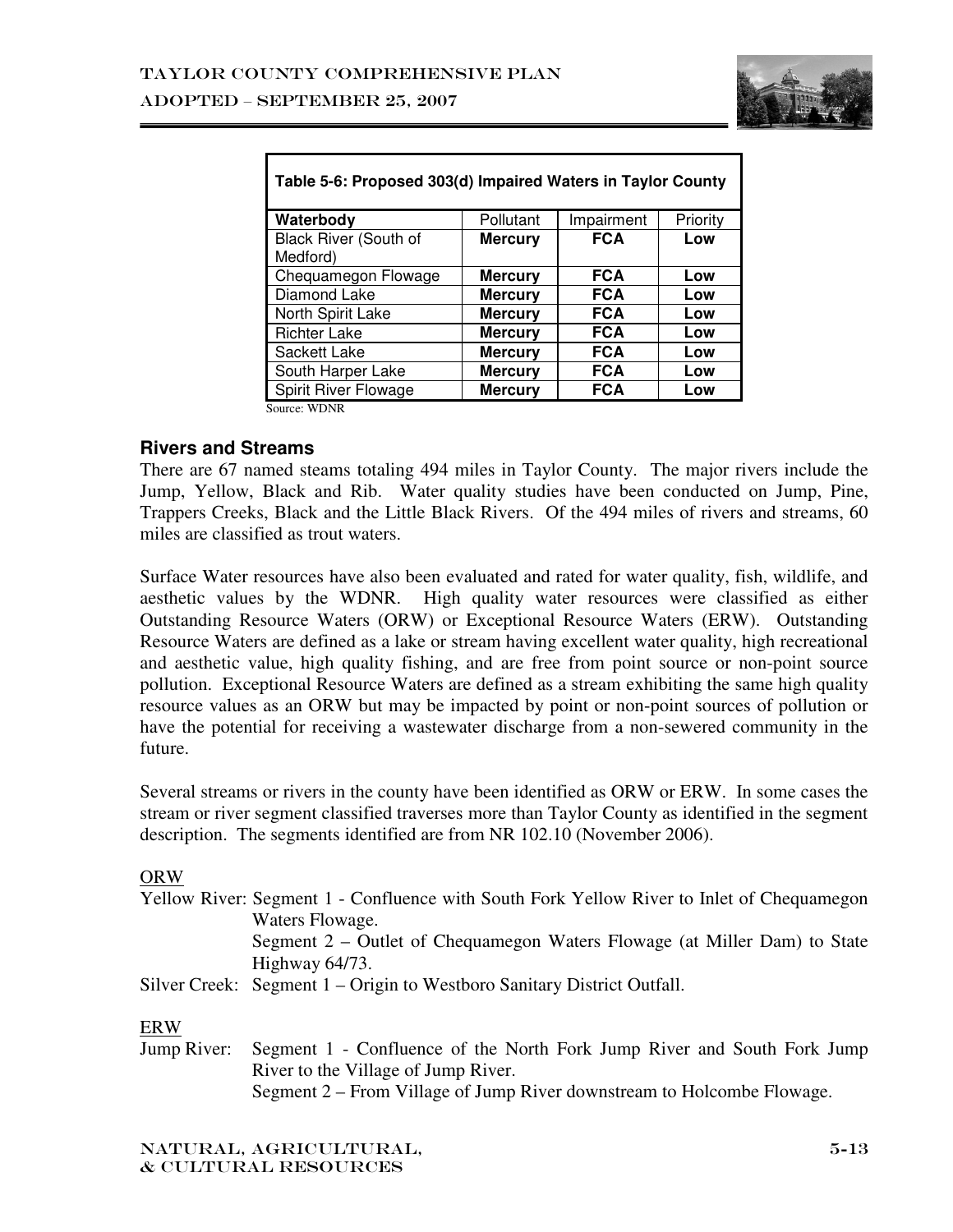

South Fork Jump River: Segment 1 – Origin to Confluence with North Fork Jump River. Silver Creek: Segment 2 – Westboro Sanitary District Outfall to Confluence with South Fork Jump River

## **Shorelands**

Taylor County has statutory authorization to regulate shoreland development in the unincorporated areas as part of the Taylor County Shoreland Zoning Code (Chapter 31). Shorelands include lands within 1,000 feet of the ordinary high water mark of a lake or pond and lands within 300 feet of the ordinary high water mark or landward edge of the floodplain (which ever is greater) along rivers or streams.

#### **Trout Streams**

Trout need certain environmental conditions to survive and flourish. Cold water, plenty of oxygen, sheltered places to hide and rest, and abundant supplies of insects and forage fish are the most important. Trout waters usually indicate relatively high water quality. The WDNR has classified some streams in Taylor County as trout streams (Table 5-7). Three categories have been developed to classify the different types of trout streams throughout the state.

| <b>Table 5-7: Taylor County Trout Waters</b> |                                       |              |              |                |
|----------------------------------------------|---------------------------------------|--------------|--------------|----------------|
| <b>Stream Name</b>                           | <b>Portion Trout</b><br>Waters        | <b>Brook</b> | <b>Brown</b> | Class          |
| <b>Big Rib River</b>                         | Below rd crossing<br>CTH C to Co line | n            | x            | 1,2,3          |
| <b>Black River</b>                           | Above Medford                         | n            | x            | 2,3            |
| Camp 11 Cr                                   | Αll                                   | n            |              | $\overline{2}$ |
| Fisher Cr                                    | All                                   | n            | x            | 3              |
| Mink Creek<br>(Mondeaux)                     | All                                   | x            |              | 2              |
| Mink Creek<br>(Goodrich Cr)                  | All                                   | n            |              | 3              |
| Sheep Ranch<br>Cr                            | Above Hwy 102                         | x            |              | 2              |
| Silver Cr                                    | All                                   | n            | x            | 3              |
| Spring Cr                                    | All                                   | n            |              | 2              |
| Wood Cr<br>Course WDND                       | All                                   | n            | n            | 2              |

Class 1

High quality trout waters that have sufficient natural reproduction to sustain populations of wild trout.

#### Class 2

Streams may have some natural reproduction, but, stocking is required to maintain a desirable sport fishery. These streams have good survival and carryover of adult trout, often producing some fish larger than average size.

#### Class 3

These waters are marginal trout habitat with no natural reproduction occurring. They require annual stocking of trout to provide trout fishing. Generally, there is no carryover of trout from one year to the next.

Source: WDNR

n=natural x=stocked a=anadromous (migratory)

#### **Northern Rivers Initiative (NRI)**

The mission of the Northern Rivers Initiative is to provide protection options for northern Wisconsin streams and rivers by ranking them according to their high ecological significance, outstanding natural scenic beauty, and special recreational and/or cultural values. The list of streams and rivers identified has the greatest risk of over-development or other threats. Table 5- 8 shows NRI ranked streams in Taylor County. In the table, the segment heading refers to the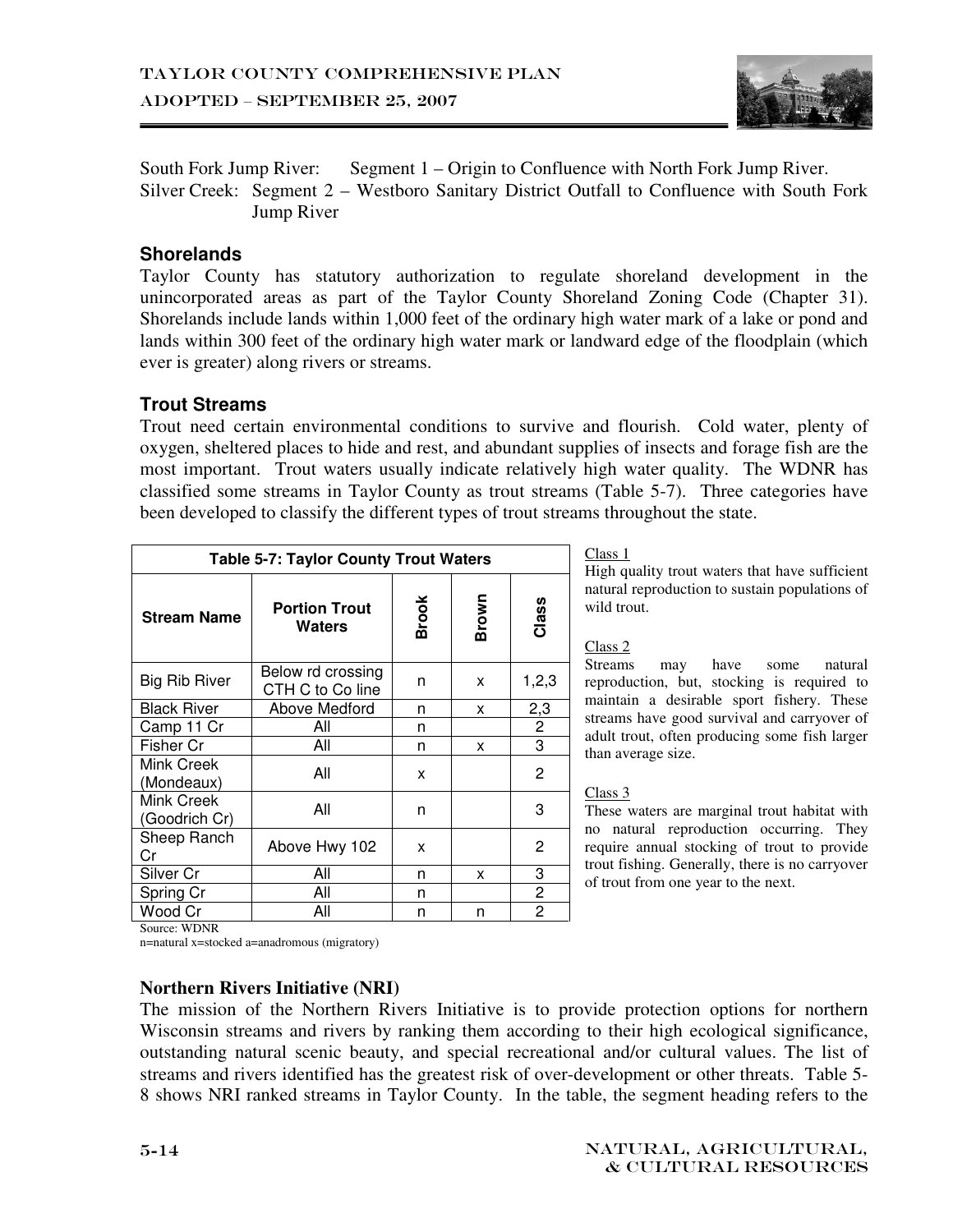

portion of the stream which was selected and ranked based on specific data related to it. The **#**  Rank & % Rank identifies the stream ranking within Taylor County, *with one (1 & 100%) having the highest ranking*. The total score is the sum of the individual value scores among rivers, creeks and streams in 20 counties under each of the three headings (natural resource, recreational, and cultural) where the higher the total score the higher ranking due to resource values. The full individual scoring report for each stream can be found in the publication titled "Northern Rivers Initiative: An Integrated Ecosystem Management Project for Shoreland Habitat Protection", produced by the Wisconsin Department of Natural Resources.

| Table 5-8: NRI Ranking w/in Taylor County |                  |                |         |                              |              |
|-------------------------------------------|------------------|----------------|---------|------------------------------|--------------|
| <b>River/Stream</b>                       | <b>Segment</b>   | # Rank         | % Rank  | <b>Total</b><br><b>Score</b> | <b>Basin</b> |
| <b>Alder Creek</b>                        | All              | 29             | 20.00%  | 30.31                        | UC           |
| <b>Bear Creek</b>                         | All              | 12             | 68.57%  | 44.98                        | UC           |
| <b>Elder Creek</b>                        | All              | 32             | 11.43%  | 28.98                        | UC           |
| <b>Fisher River</b>                       | All              | 31             | 14.29%  | 29.63                        | UC           |
| <b>Hay Creek</b>                          | All              | 28             | 22.86%  | 30.64                        | UC           |
| Jump River                                | All              | 3              | 94.29%  | 60.36                        | UC           |
| Jump River                                | SEG <sub>2</sub> | 5              | 88.57%  | 57.75                        | UC           |
| Levitt Creek                              | All              | 14             | 62.86%  | 42.77                        | UC           |
| Mondeaux River                            | All              | 4              | 91.43%  | 58.23                        | UC           |
| N FK Eau Claire River                     | All              | 25             | 31.43%  | 33.43                        | UC           |
| N FK Yellow River                         | All              | 9              | 77.14%  | 49.43                        | UC           |
| <b>Otter Creek</b>                        | All              | 27             | 25.71%  | 30.77                        | UC           |
| S FK Eau Claire River                     | All              | 33             | 8.57%   | 27.63                        | UC           |
| S FK Yellow River                         | All              | $\mathbf{1}$   | 100.00% | 73.09                        | UC           |
| <b>Shoulder Creek</b>                     | All              | 22             | 37.14%  | 38.09                        | UC           |
| <b>Silver Creek</b>                       | All              | $\overline{7}$ | 82.86%  | 53.70                        | UC           |
| <b>Wolf River</b>                         | All              | 34             | 5.71%   | 26.83                        | UC           |
| <b>Yellow River</b>                       | All              | 8              | 80.00%  | 50.97                        | UC           |
| <b>Big Rib River</b>                      | SEG1             | 10             | 74.29%  | 48.94                        | <b>UW</b>    |
| <b>Big Rib River</b>                      | SEG <sub>2</sub> | 20             | 45.71%  | 38.89                        | <b>UW</b>    |
| <b>Big Rib River</b>                      | SEG3             | 22             | 37.14%  | 38.09                        | <b>UW</b>    |
| <b>Black Creek</b>                        | All              | 18             | 51.43%  | 40.16                        | <b>UW</b>    |
| E Lemke Creek                             | All              | 21             | 42.86%  | 38.64                        | <b>UW</b>    |
| <b>Gus Johnson Creek</b>                  | All              | 6              | 85.71%  | 55.98                        | <b>UW</b>    |
| New Wood Creek                            | All              | $\overline{c}$ | 97.14%  | 64.03                        | UW           |
| Rocky Creek                               | SEG <sub>2</sub> | 15             | 60.00%  | 41.98                        | UW           |
| W BR Big Eau Pleine River                 | All              | 26             | 28.57%  | 32.09                        | <b>UW</b>    |
| <b>Black River</b>                        | SEG <sub>2</sub> | 11             | 71.43%  | 48.76                        | BBT          |
| McKenzie Creek                            | All              | 13             | 65.71%  | 44.43                        | BBT          |
| W BR Little Back River                    | All              | 16             | 57.14%  | 40.70                        | BBT          |
| <b>Paradise Creek</b>                     | All              | 17             | 54.29%  | 40.64                        | BBT          |
| <b>Black River</b>                        | SEG <sub>1</sub> | 18             | 51.43%  | 40.16                        | BBT          |
| <b>Pine Creek</b>                         | All              | 19             | 48.57%  | 39.18                        | BBT          |
| <b>Trappers Creek</b>                     | All              | 24             | 34.29%  | 37.83                        | BBT          |
| E BR Little Back River                    | All              | 36             | 0.00%   | 22.43                        | <b>BBT</b>   |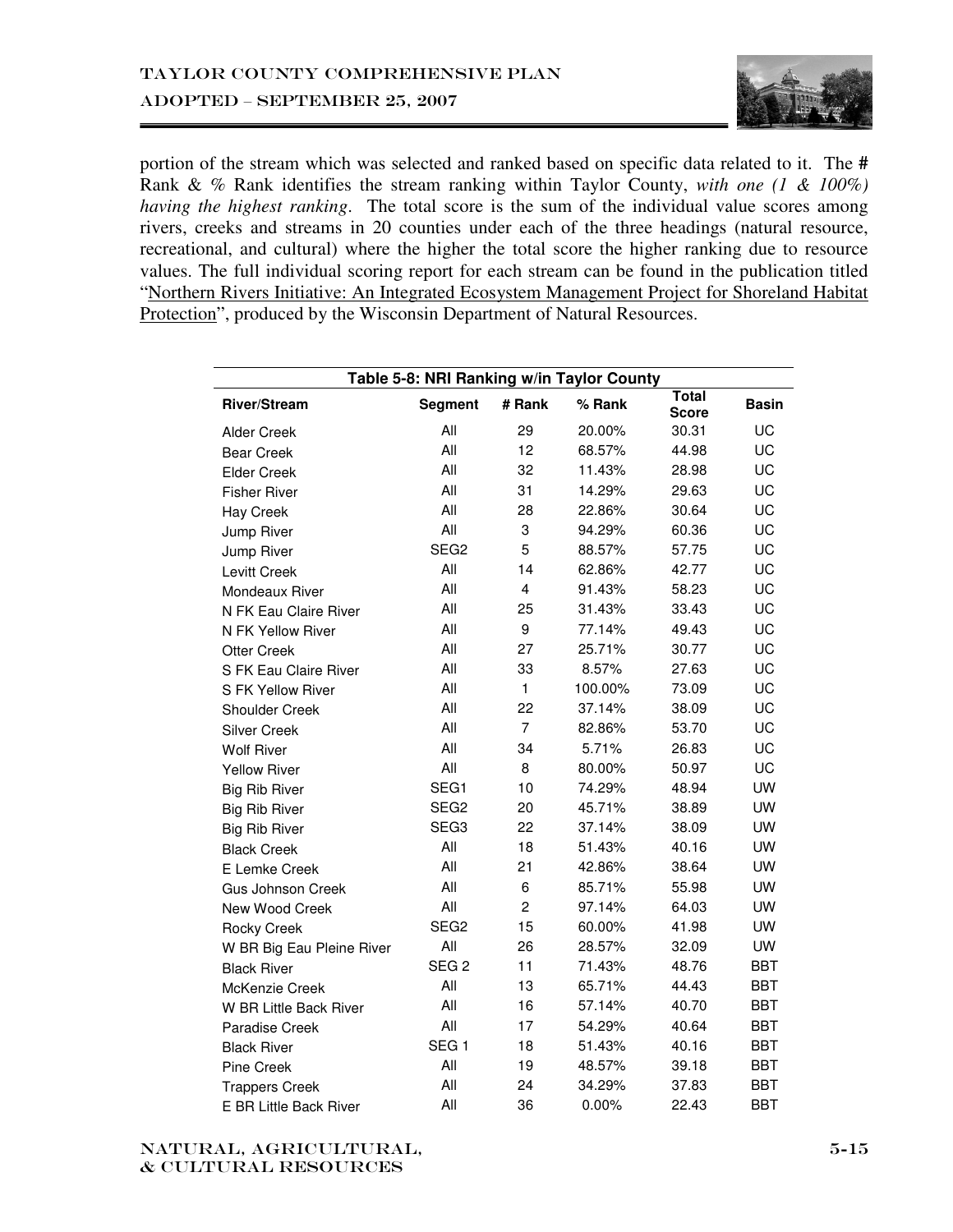

| Table 5-8: NRI Ranking w/in Taylor County                                                           |                |        |          |                       |              |  |
|-----------------------------------------------------------------------------------------------------|----------------|--------|----------|-----------------------|--------------|--|
| <b>River/Stream</b>                                                                                 | <b>Segment</b> | # Rank | $%$ Rank | Total<br><b>Score</b> | <b>Basin</b> |  |
| Washington Creek                                                                                    | All            | 35     | 2.86%    | 23.31                 | <b>BBT</b>   |  |
| Source: WDNR                                                                                        |                |        |          |                       |              |  |
| UC: Upper Chippewa                                                                                  |                |        |          |                       |              |  |
| UW: Upper Wisconsin                                                                                 |                |        |          |                       |              |  |
| BBT: Black/Buffalo/Trempealeau                                                                      |                |        |          |                       |              |  |
| Basin Rank: Rank given for water body in each basin.                                                |                |        |          |                       |              |  |
| Overall Rank: Overall points assigned based on the three resource values. The lower the number, the |                |        |          |                       |              |  |
| more valuable the resource is.                                                                      |                |        |          |                       |              |  |
| Total Score: The higher the total score, the more protection needed to preserve the resource.       |                |        |          |                       |              |  |

#### **Rare, Threatened & Endangered Species**

Land and waterways in Taylor County provide habitat for many species of flora and fauna, which often include rare, threatened, or endangered species. These rare, threatened or endangered species have been documented by the Wisconsin Department of Natural Resources as part of the Natural Heritage Inventory (NHI) Program (Table 5-9). The specific location of the species is confidential because rare species are very sensitive and vulnerable to collection as well as destruction. Map 5.12 Sensitive Resources, depicts the general locations (by section) of resources listed in the public access database.

The NHI Map (5.12) represents data as aquatic, terrestrial or both. Aquatic NHI species or plants refer to those living or growing in, on, or near the water. Terrestrial refers to plants and animals living on the soil.

| Table 5-9: Natural Heritage Inventory - Taylor County |                                    |               |                  |                |  |
|-------------------------------------------------------|------------------------------------|---------------|------------------|----------------|--|
| Group                                                 | <b>Common Name</b>                 | <b>Status</b> | <b>SRank</b>     | <b>GRank</b>   |  |
| <b>BIRD</b>                                           | NORTHERN GOSHAWK                   | SC/M          | <b>S2N;S2B</b>   | G5             |  |
| <b>BIRD</b>                                           | <b>BLACK-THROATED BLUE WARBLER</b> | SC/M          | S <sub>3</sub> B | G <sub>5</sub> |  |
| <b>BIRD</b>                                           | <b>CERULEAN WARBLER</b>            | THR           | S <sub>2</sub> B | G4             |  |
| <b>BIRD</b>                                           | <b>GREATER PRAIRIE-CHICKEN</b>     | THR           | S2B;S2N          | G4             |  |
| <b>BIRD</b>                                           | <b>GREAT BLUE HERON</b>            | SC/M          | S3B;SNAN         | G <sub>5</sub> |  |
| <b>BIRD</b>                                           | RED-SHOULDERED HAWK                | THR           | <b>S1N;S3B</b>   | G5             |  |
| <b>BIRD</b>                                           | <b>BALD EAGLE</b>                  | SC/FL         | S2N;S3B          | G4             |  |
| <b>BIRD</b>                                           | <b>OSPREY</b>                      | THR           | S <sub>3</sub> B | G <sub>5</sub> |  |
| <b>COMMUNITY</b>                                      | NORTHERN DRY-MESIC FOREST          | NA            | S <sub>3</sub>   | G4             |  |
| <b>COMMUNITY</b>                                      | <b>NORTHERN MESIC FOREST</b>       | <b>NA</b>     | S <sub>4</sub>   | G <sub>4</sub> |  |
| <b>COMMUNITY</b>                                      | <b>ALDER THICKET</b>               | NA            | S <sub>4</sub>   | G4             |  |
| <b>COMMUNITY</b>                                      | <b>BLACK SPRUCE SWAMP</b>          | <b>NA</b>     | S <sub>3</sub>   | G <sub>5</sub> |  |
| <b>COMMUNITY</b>                                      | <b>EMERGENT MARSH</b>              | <b>NA</b>     | S <sub>4</sub>   | G4             |  |
| <b>COMMUNITY</b>                                      | <b>FLOODPLAIN FOREST</b>           | <b>NA</b>     | S <sub>3</sub>   | G <sub>3</sub> |  |
| <b>COMMUNITY</b>                                      | HARDWOOD SWAMP                     | NA            | S <sub>3</sub>   | G4             |  |
| <b>COMMUNITY</b>                                      | LAKE--DEEP; SOFT; DRAINAGE         | NA            | S <sub>1</sub>   | GU             |  |
| <b>COMMUNITY</b>                                      | LAKE--DEEP; SOFT; SEEPAGE          | NA            | S <sub>3</sub>   | GU             |  |
| <b>COMMUNITY</b>                                      | LAKE--MEROMICTIC                   | NA            | S <sub>1</sub>   | GU             |  |
| <b>COMMUNITY</b>                                      | LAKE--SHALLOW; SOFT; DRAINAGE      | NA            | S <sub>3</sub>   | GU             |  |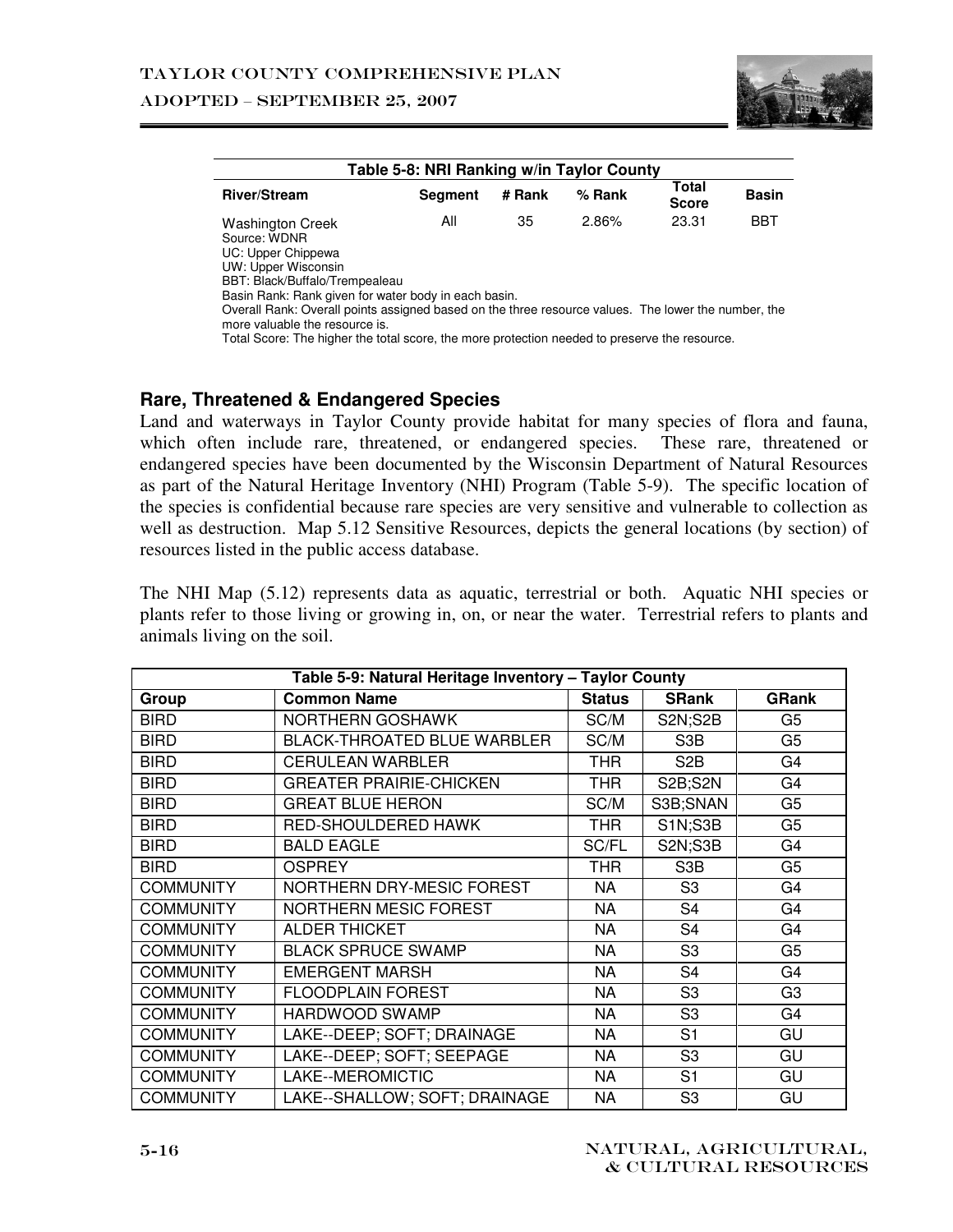

| Table 5-9: Natural Heritage Inventory - Taylor County |                                         |                 |                          |                  |  |
|-------------------------------------------------------|-----------------------------------------|-----------------|--------------------------|------------------|--|
| Group                                                 | <b>Common Name</b>                      | <b>Status</b>   | <b>SRank</b>             | <b>GRank</b>     |  |
| <b>COMMUNITY</b>                                      | <b>LAKE--SOFT BOG</b>                   | <b>NA</b>       | $\overline{\mathsf{S}4}$ | GU               |  |
| <b>COMMUNITY</b>                                      | NORTHERN SEDGE MEADOW                   | <b>NA</b>       | $\overline{\mathsf{S3}}$ | G <sub>4</sub>   |  |
| <b>COMMUNITY</b>                                      | NORTHERN WET FOREST                     | <b>NA</b>       | $\overline{\mathsf{S}4}$ | G4               |  |
| <b>COMMUNITY</b>                                      | NORTHERN WET-MESIC FOREST               | <b>NA</b>       | $\overline{\mathsf{S3}}$ | G3?              |  |
| <b>COMMUNITY</b>                                      | <b>OPEN BOG</b>                         | <b>NA</b>       | $\overline{\mathsf{S}4}$ | G <sub>5</sub>   |  |
| <b>COMMUNITY</b>                                      | STREAM--SLOW; HARD; WARM                | <b>NA</b>       | $\overline{\mathsf{SU}}$ | <b>GNR</b>       |  |
| <b>COMMUNITY</b>                                      | STREAM--SLOW; SOFT; COLD                | <b>NA</b>       | $\overline{\mathsf{SU}}$ | <b>GNR</b>       |  |
| <b>FISH</b>                                           | <b>REDSIDE DACE</b>                     | SC/N            | $\overline{\mathsf{S3}}$ | G <sub>4</sub>   |  |
| <b>FISH</b>                                           | <b>SLENDER MADTOM</b>                   | <b>END</b>      | $\overline{\mathsf{S2}}$ | G <sub>5</sub>   |  |
| <b>HERPTILE</b>                                       | <b>WOOD TURTLE</b>                      | <b>THR</b>      | $\overline{\mathsf{S3}}$ | G <sub>4</sub>   |  |
| <b>HERPTILE</b>                                       | <b>BLANDING'S TURTLE</b>                | <b>THR</b>      | $\overline{\mathsf{S3}}$ | G <sub>4</sub>   |  |
| <b>HERPTILE</b>                                       | <b>FOUR-TOED SALAMANDER</b>             | SC/H            | $\overline{\mathsf{S3}}$ | G <sub>5</sub>   |  |
| <b>INVERTEBRATE</b>                                   | <b>ELKTOE</b>                           | SC/H            | $\overline{\mathsf{S}4}$ | G4               |  |
| <b>INVERTEBRATE</b>                                   | <b>SPLENDID CLUBTAIL</b>                | SC/N            | $\overline{\mathsf{S3}}$ | G4               |  |
| <b>INVERTEBRATE</b>                                   | <b>SKILLET CLUBTAIL</b>                 | SC/N            | S <sub>3</sub>           | G <sub>3</sub>   |  |
| <b>INVERTEBRATE</b>                                   | <b>GREEN-FACED CLUBTAIL</b>             | SC/N            | $\overline{\mathsf{S3}}$ | G <sub>3</sub>   |  |
| <b>INVERTEBRATE</b>                                   | <b>EXTRA-STRIPED SNAKETAIL</b>          | <b>END</b>      | $\overline{S1}$          | G <sub>3</sub>   |  |
| <b>INVERTEBRATE</b>                                   | <b>RIFFLE SNAKETAIL</b>                 | SC/N            | $\overline{\mathsf{S3}}$ | G <sub>5</sub>   |  |
| <b>INVERTEBRATE</b>                                   | <b>PYGMY SNAKETAIL</b>                  | <b>THR</b>      | S <sub>3</sub>           | G <sub>3</sub>   |  |
| <b>INVERTEBRATE</b>                                   | <b>LEAST CLUBTAIL</b>                   | SC/N            | $\overline{\mathsf{S3}}$ | G <sub>5</sub>   |  |
| <b>INVERTEBRATE</b>                                   | <b>ELLIPSE</b>                          | <b>THR</b>      | $\overline{\mathsf{S2}}$ | G3G4             |  |
| <b>MAMMAL</b>                                         | <b>ARCTIC SHREW</b>                     | SC/N            | $\overline{\mathsf{S2}}$ | G <sub>5</sub>   |  |
| <b>MAMMAL</b>                                         | <b>PIGMY SHREW</b>                      | SC/N            | S <sub>3</sub>           | G <sub>5</sub>   |  |
| <b>OTHER</b>                                          | <b>BIRD ROOKERY</b>                     | $\overline{SC}$ | $\overline{\text{SU}}$   | <b>GNR</b>       |  |
| <b>PLANT</b>                                          | <b>DEAM'S ROCKCRESS</b>                 |                 | $\overline{\mathsf{S2}}$ | G4G5QT3?Q        |  |
| <b>PLANT</b>                                          | LITTLE GOBLIN MOONWORT                  | <b>END</b>      | S3                       | G <sub>3</sub>   |  |
| <b>PLANT</b>                                          | <b>BLUNT-LOBE GRAPE-FERN</b>            | $\overline{SC}$ | S <sub>2</sub>           | G <sub>4</sub> Q |  |
| <b>PLANT</b>                                          | <b>PALE SEDGE</b>                       | $\overline{SC}$ | S <sub>3</sub>           | G5TNRQ           |  |
| <b>PLANT</b>                                          | <b>PURPLE CLEMATIS</b>                  | $\overline{SC}$ | S <sub>3</sub>           | G <sub>5</sub>   |  |
| <b>PLANT</b>                                          | <b>AUTUMN CORAL-ROOT</b>                | $\overline{SC}$ | $\overline{\mathsf{S3}}$ | G <sub>5</sub>   |  |
| <b>PLANT</b>                                          | <b>GLADE FERN</b>                       | $\overline{SC}$ | $\overline{\mathsf{S2}}$ | G <sub>5</sub>   |  |
| <b>PLANT</b>                                          | SPREADING WOODFERN                      | SC              | S2                       | G5               |  |
| <b>PLANT</b>                                          | LARGE-FLOWERED GROUND-<br><b>CHERRY</b> | <b>SC</b>       | S <sub>1</sub>           | G <sub>3</sub>   |  |
| <b>PLANT</b>                                          | <b>BROAD BEECH FERN</b>                 | <b>SC</b>       | S <sub>2</sub>           | G <sub>5</sub>   |  |
| <b>PLANT</b>                                          | PALE GREEN ORCHID                       | <b>THR</b>      | S <sub>2</sub>           | G4T4Q            |  |
| <b>PLANT</b>                                          | <b>HOOKER ORCHIS</b>                    | <b>SC</b>       | S <sub>2</sub>           | G <sub>5</sub>   |  |
| <b>PLANT</b>                                          | LARGE ROUNDLEAF ORCHID                  | <b>SC</b>       | S <sub>3</sub>           | G <sub>5</sub>   |  |
| <b>PLANT</b>                                          | <b>TORREY'S BULRUSH</b>                 | SC              | S <sub>2</sub>           | G <sub>5</sub>   |  |
| <b>PLANT</b>                                          | AUTUMNAL WATER-STARWORT                 | SC              | S <sub>2</sub>           | G <sub>5</sub>   |  |
| <b>PLANT</b>                                          | <b>ASSINIBOINE SEDGE</b>                | SC              | S <sub>3</sub>           | G4G5             |  |
| <b>PLANT</b>                                          | PRICKLY HORNWORT                        | <b>SC</b>       | S <sub>2</sub>           | G4               |  |
| <b>PLANT</b>                                          | SHOWY LADY'S-SLIPPER                    | SC              | S <sub>3</sub>           | G4               |  |
| <b>PLANT</b>                                          | <b>TUFTED HAIRGRASS</b>                 | SC              | S <sub>2</sub>           | G <sub>5</sub>   |  |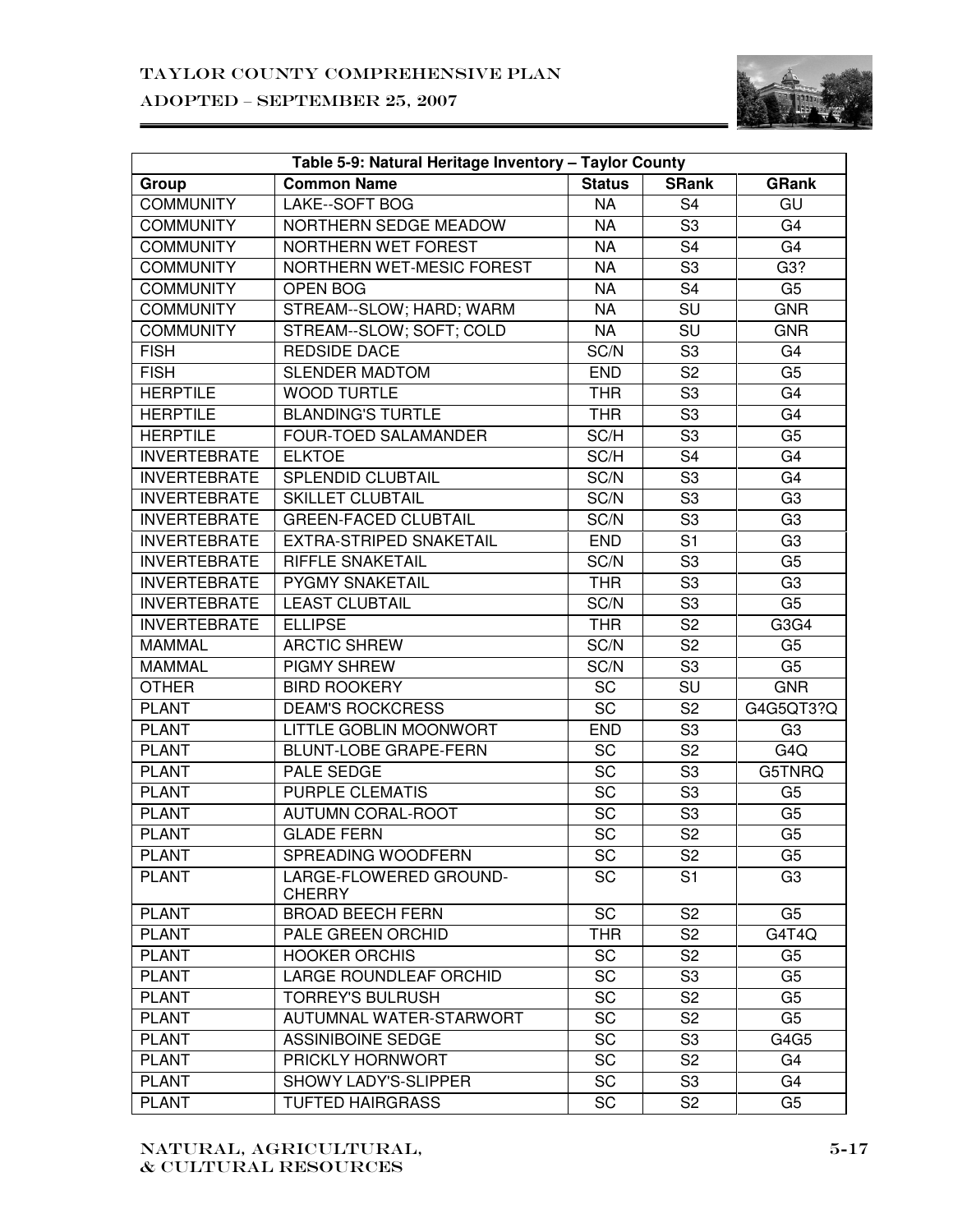

| Table 5-9: Natural Heritage Inventory - Taylor County |                                |               |                |              |  |
|-------------------------------------------------------|--------------------------------|---------------|----------------|--------------|--|
| Group                                                 | <b>Common Name</b>             | <b>Status</b> | <b>SRank</b>   | <b>GRank</b> |  |
| <b>PLANT</b>                                          | <b>MARSH WILLOW-HERB</b>       | <b>SC</b>     | S3             | G5           |  |
| <b>PLANT</b>                                          | WHITE ADDER'S-MOUTH            | SC            | S <sub>3</sub> | G4Q          |  |
| <b>PLANT</b>                                          | <b>FARWELL'S WATER-MILFOIL</b> | <b>SC</b>     | S <sub>3</sub> | G5           |  |
| <b>PLANT</b>                                          | <b>VASEY'S PONDWEED</b>        | <b>SC</b>     | S <sub>2</sub> | G4           |  |
| <b>PLANT</b>                                          | HIDDEN-FRUITED BLADDERWORT     | <b>SC</b>     | S <sub>3</sub> | G4G5         |  |

Source: WDNR

*Protection category designated by the Wisconsin DNR.* 

*Status* 

*END: Endangered* 

*THR: Threatened* 

*FL: Federally protected* 

*SC: Special Concern* 

*SC\H: Take regulated by establishment of open closed sessions* 

*SC\M: Special Concern (Migratory Bird Act)* 

*SC\N: No laws regulating use, possession, or harvesting* 

#### *SRank (State Rank)*

*S1: Critically imperiled in Wisconsin because of extreme rarity (5 or fewer occurrences or very few remaining individuals or acres) or because of some factor(s) making it especially vulnerable to extirpation from the state.* 

*S2: Imperiled in Wisconsin because of rarity (6 to 20 occurrences or few remaining individuals or acres) or because of some factor(s) making it very vulnerable to extirpation from the state.* 

*S3: Rare or uncommon in Wisconsin (21 to 100 occurrences).* 

*S4: Apparently secure in Wisconsin, with many occurrences.* 

*SU: Possibly in peril in the state, but their status is uncertain. More information is needed.* 

*B: Breeding N: Non-breeding* 

#### *GRank (Global Rank)*

*G1: Critically imperiled globally because of extreme rarity (5 or fewer occurrences or very few remaining individuals or acres) or because of some factor(s) making it especially vulnerable to extinction.* 

*G2: Imperiled globally because of rarity (6 to 20 occurrences or few remaining individuals or acres) or because of some factor(s) making it very vulnerable to extinction throughout its range.* 

*G3: Either very rare and local throughout its range or found locally (even abundantly at some of its locations) in a restricted range (e.g., a single state or physiographic region) or because of other factors making it vulnerable to extinction throughout its range; in terms of occurrences, in the range of 21 to 100.* 

*G4: Apparently globally secure, though it may be quite rare in parts of its range, especially at the periphery.* 

*G5: Demonstrably secure globally, though it may be quite rare in parts of its range, especially at the periphery GU: Possibly in peril range-wide, but their status is uncertain. More information is needed.* 

*Species with a questionable taxonomic assignment are given a "Q" after the global rank. Subspecies and varieties are given subranks composed of the letter "T" plus a number or letter. The definition of the second character of the subrank parallels that of the full global rank. (Examples: a rare subspecies of a rare species is ranked G1T1; a rare subspecies of a common species is ranked G5T1.)*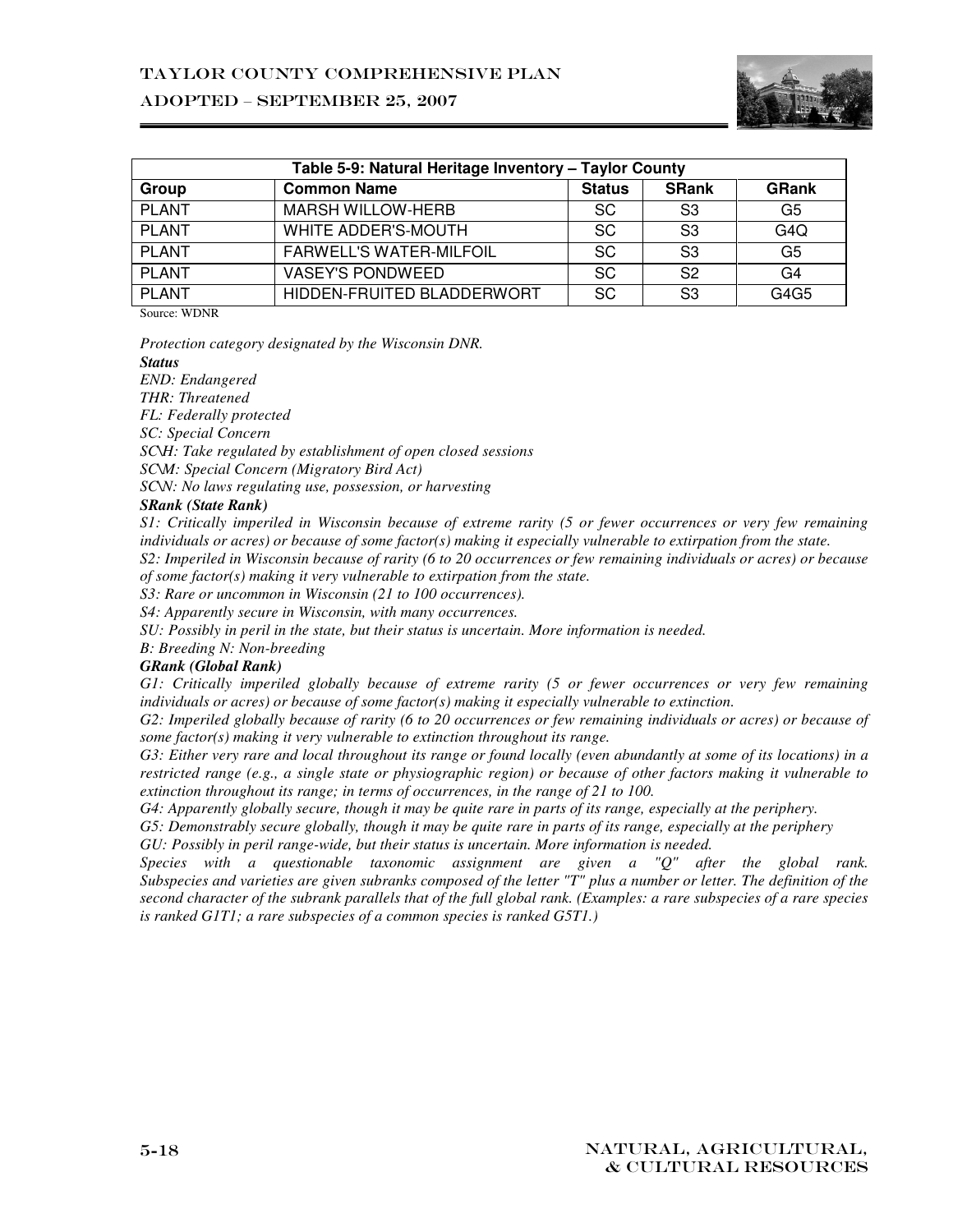

#### **Metallic and Non-metallic Mining Resources**

Taylor County's mineral resources have potentially significant economic, community and environmental impacts on local areas and the county as a whole. Mineral resources are placed into two general categories – non-metallic (e.g., sand and gravel) and metallic (e.g., gold, silver, copper). Table 5-10 lists known active (open), inactive (closed), pending and proposed mining sites in Taylor County. There are no active metallic extraction sites in the county.

| <b>Table 5-10: Non-Metallic Mining Sites</b> |               |  |  |  |
|----------------------------------------------|---------------|--|--|--|
| <b>Name</b>                                  | <b>Status</b> |  |  |  |
| Bauer Pit #1                                 | Active        |  |  |  |
| <b>Bend Project</b>                          | Proposed      |  |  |  |
| <b>Black River Pit #9</b>                    | Inactive      |  |  |  |
| Brooks Pit #53                               | Active        |  |  |  |
| Buehler Pit #6                               | Active        |  |  |  |
| Buffalo Pit #12                              | Active        |  |  |  |
| Clarkson Pit #20                             | Active        |  |  |  |
| Dan Derks Pit #47                            | Active        |  |  |  |
| Decker Pit #37                               | Active        |  |  |  |
| Dick's Pit #30/#28                           | Active        |  |  |  |
| Duesing Pit #36                              | Active        |  |  |  |
| East Pit #34                                 | Active        |  |  |  |
| Foster Pit #27                               | Active        |  |  |  |
| Freudenthal Pit #44                          | Inactive      |  |  |  |
| Gibson Pit #46                               | Inactive      |  |  |  |
| Goessl Pit #22                               | Active        |  |  |  |
| Gosbee Pit #8                                | Active        |  |  |  |
| Gravel Road Pit #45                          | Inactive      |  |  |  |
| Hatlestad Pit #55                            | Active        |  |  |  |
| Hoehn Pit #29                                | Active        |  |  |  |
| Hulle Pit #50                                | Active        |  |  |  |
| Jochimsen Pit #17                            | Active        |  |  |  |
| John's Creek(USFS)                           | Active        |  |  |  |
| Kend Wudi Pit #11                            | Active        |  |  |  |
| Kennedy Pit #52                              | Active        |  |  |  |
| Komarek Pit #13                              | Active        |  |  |  |
| Kroeplin Pit #31                             | Active        |  |  |  |

| Krug Pit #21            | Active   |
|-------------------------|----------|
| Larson Pit #3           | Active   |
| Lissner Pit #23         | Active   |
| Main Pit #16            | Active   |
| Main Pit #32            | Active   |
| Maplehurst Pit #42      | Inactive |
| Matyki Pit #7           | Active   |
| Mayer Pit #26           | Active   |
| McKinley Pit #10        | Active   |
| Nelson Pit #14          | Active   |
| Niebuhr Pit #48         | Active   |
| Nuemann Pit #35         | Active   |
| Ovyn Pit #19            | Inactive |
| Pawelko Pit #54         | Active   |
| Pernsteiner Pit #40     | Inactive |
| Rehbein Pit #2          | Active   |
| Rocky Run (USFS)        | Active   |
| Sawyer Ave Pit #41      | Inactive |
| Schreiner Pit #24       | Active   |
| Sec. 1 Pit #5           | Active   |
| Sec. 12 Pit #4          | Active   |
| Spieles Pit #25         | Active   |
| Spur Pit #15            | Active   |
| Thums Pit #38           | Active   |
| West Side Matierals #51 | Active   |
| Wisniewski Pit #17      | Active   |
| Yellow River (USFS)     | Active   |
| Zach Pit #49            | Active   |

Source: Taylor County Zoning Department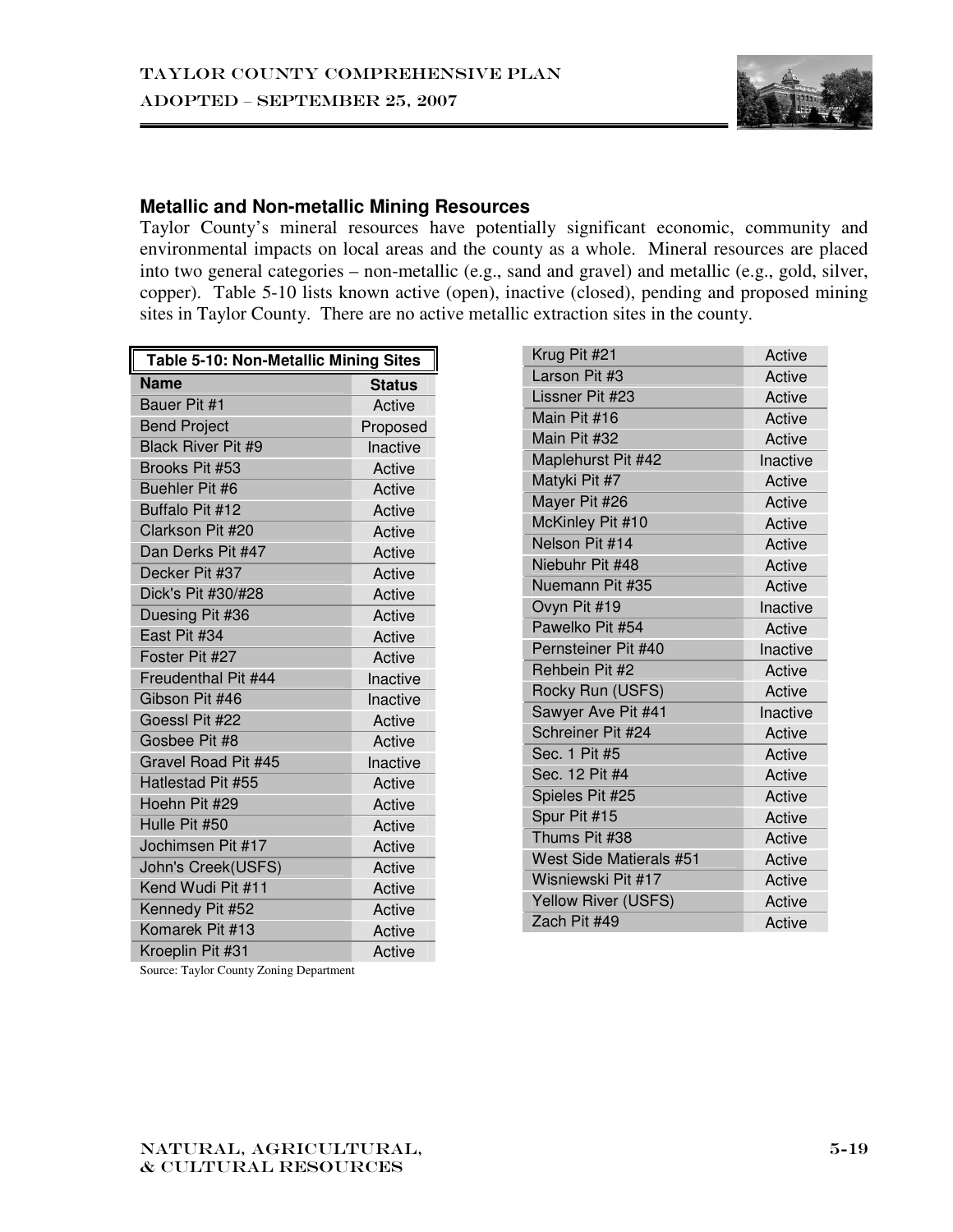

# 5.2 AGRICULTURAL RESOURCES

## **Overview**

This agricultural resources section is based on the principle of achieving sound long-range planning that protects prime agricultural resources of the county while treating landowners in a fair and equitable manner. Good planning helps rural communities promote agriculture and its contribution to rural economies, support appropriate development of land, manage renewable resources, avoid unnecessary conflicts among neighboring land uses, protect community features of special value, and encourage appropriate community development.

## **Agricultural Issues**

In Wisconsin, as in many agricultural states, the impact of agricultural practices on the environment is of great concern to farmers, citizens, and policy makers. Effective planning for agriculture requires cooperation with non-rural communities. While farming is often associated with rural life, the towns located nearest to the edges of cities and villages tend to be the places where conflicts between farmers and non-farmers occur and where the pressure for converting land out of agricultural use is most intense. Issues also arise when residential development infringes upon lands already in agricultural use. Systematic consideration of agricultural issues can further local intergovernmental communication and cooperation and increase the likelihood that a city or village and the adjacent towns agree on policies and programs to manage growth, preservation and development.

Current issues facing Taylor County when it comes to agriculture and farming include:

- Large factory farms
- Competition from large farm operations
- Driving equipment on public roads
- Nutrient management issues (manure management)
- Volatile milk prices
- Increasing costs of production
- Pressure from non-agricultural development
- Odor and noise

Agricultural-related issues were addressed in the Taylor County Comprehensive Land Use Planning Community Survey. Property owners were asked if "Local and county units of government should address the issue of development in productive (prime) agricultural regions by:

|                                                                                                            | Agree    | <b>Neutral</b> | <i><b>Disagree</b></i> |
|------------------------------------------------------------------------------------------------------------|----------|----------------|------------------------|
| a. Preserving all existing farmland at all costs.                                                          | $31.3\%$ | 32.6%          | 36.1%                  |
| b. Protecting productive farmland, but allowing development in<br>areas not suitable for agricultural use. | 59.3%    | 21.2%          | 19.5%                  |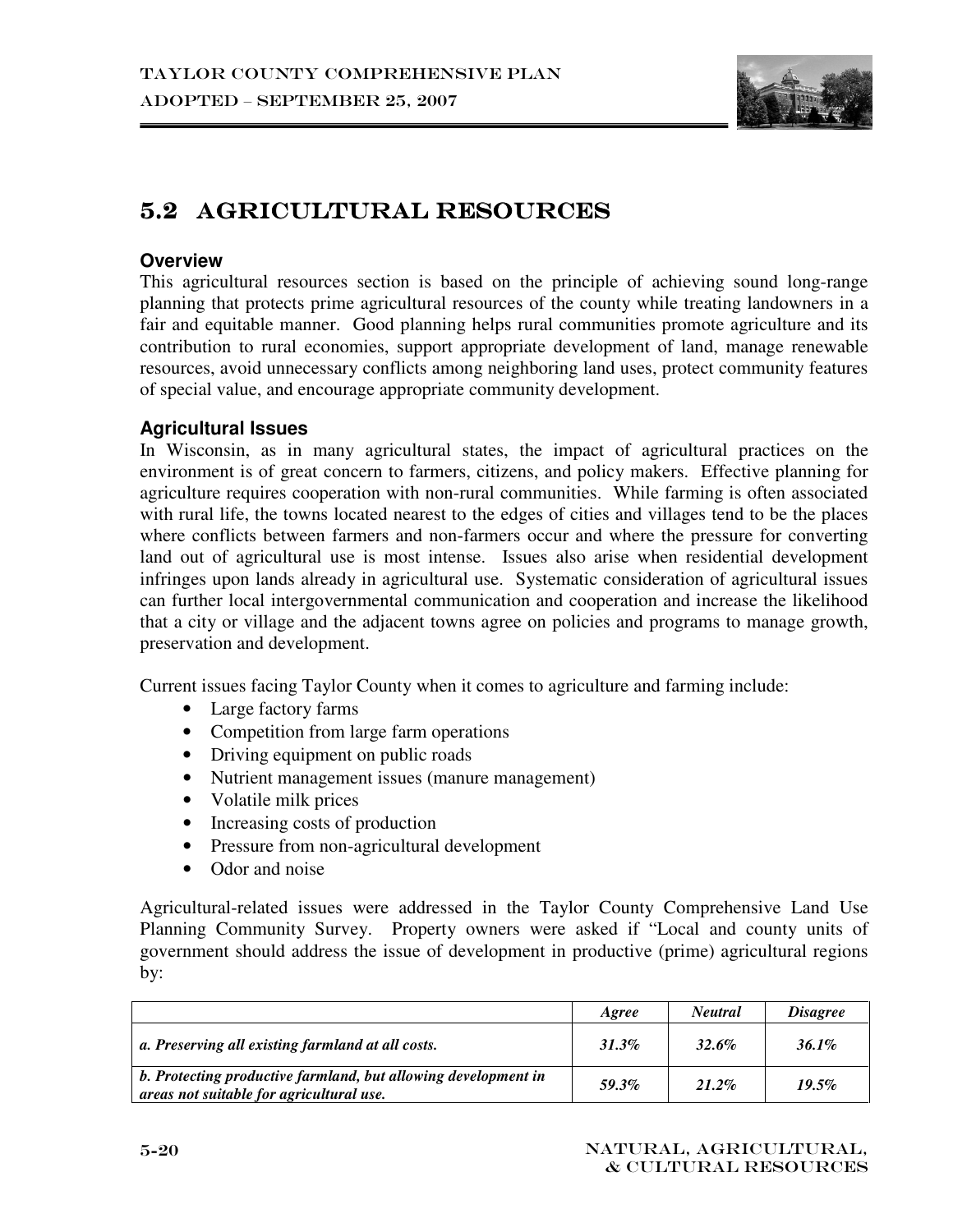#### Taylor County Comprehensive Plan

#### ADOPTED – SEPTEMBER 25, 2007



| c. Not protecting farmland.                                                                                                                                                                                                                                                                                                  | $12.2\%$ | $19.7\%$ | 68.1% |
|------------------------------------------------------------------------------------------------------------------------------------------------------------------------------------------------------------------------------------------------------------------------------------------------------------------------------|----------|----------|-------|
| d. Protecting or preserving other agribusiness.                                                                                                                                                                                                                                                                              | 51.9%    | $37.2\%$ | 11.0% |
| $R_{\text{2}}$ , $R_{\text{2}}$ , $R_{\text{2}}$ , $R_{\text{2}}$ , $R_{\text{2}}$ , $R_{\text{2}}$ , $R_{\text{2}}$ , $R_{\text{2}}$ , $R_{\text{2}}$ , $R_{\text{2}}$ , $R_{\text{2}}$ , $R_{\text{2}}$ , $R_{\text{2}}$ , $R_{\text{2}}$ , $R_{\text{2}}$ , $R_{\text{2}}$ , $R_{\text{2}}$ , $R_{\text{2}}$ , $R_{\text$ |          |          |       |

Source: Taylor County Comprehensive Land Use Planning Community Survey (2006)

#### **Economic Impact**

Agriculture is an important economic force in Taylor County. It includes hundreds of familyowned farms, related businesses and industries that provide equipment, services and other products farmers need to grow, process, market and deliver goods to consumers. The production, sales and processing of Taylor County's farm products generate employment, economic activity, income and tax revenue. Taylor County's agricultural community boasts great diversity that includes production dairy, meat animals, crops, ginseng, horticulture, Christmas trees, mink pelt production (Wisconsin is #1 producer in U.S.), berries, exotic animals and organic farms. Taylor County is home to food producers such as Drangle Foods, Inc., Marathon Cheese Corp., Kraft-Tombstone Pizza and Maple Island, five lumber processing facilities and five major wood product manufacturers. All these businesses use raw Wisconsin agricultural and forestry products.

#### **How important is agriculture to the county's economy?**

- Agriculture provides jobs for 2,545 Taylor County residents. (Nearly 21% of Taylor County's workforce)
- Agriculture accounts for \$286 million in economic activity. (Nearly 18% of Taylor County's total economic activity)
- Agriculture contributes \$87 million to the county's total income. (18.5% of Taylor County's total income)
- Agriculture pays \$7.4 million in taxes. (Does not include all property taxes paid to local schools)

#### **Who owns the farm(s)?**

- Individuals or families 93.8%
- **E** Family partnerships  $-3.7\%$
- **Family-owned corporations 2.1%**
- $\blacksquare$  Non-family corporations 0.4%

#### **Agricultural Resources Inventory and Trends**

Farming has been a significant land use activity throughout the county's history. Taylor County is a rural county, with agricultural activities covering about 23 percent of its land area, according to a 2006 land use inventory. Statistics provided by the USDA Census of Agriculture for Taylor County, show that in the decade from 1987 to 1997 the county lost 192 farms, but five years later in 2002, they gained 169 farms (Table 5-11).

|      | Number of<br>Farms | <b>Land in Farms</b><br>(acres) | <b>Average Farm</b><br>Size (acres) | Number of<br>Farms<br>Lost/Gained* |
|------|--------------------|---------------------------------|-------------------------------------|------------------------------------|
| 1987 | 1.079              | 265,001                         | 246                                 | --                                 |
| 1992 | 931                | 231.427                         | 249                                 | -148                               |
| 997  | 887                | 223.587                         | 252                                 | -44                                |

#### **Table 5-11: Farm Changes in Taylor County – 1989, 1992, 1997 & 2002**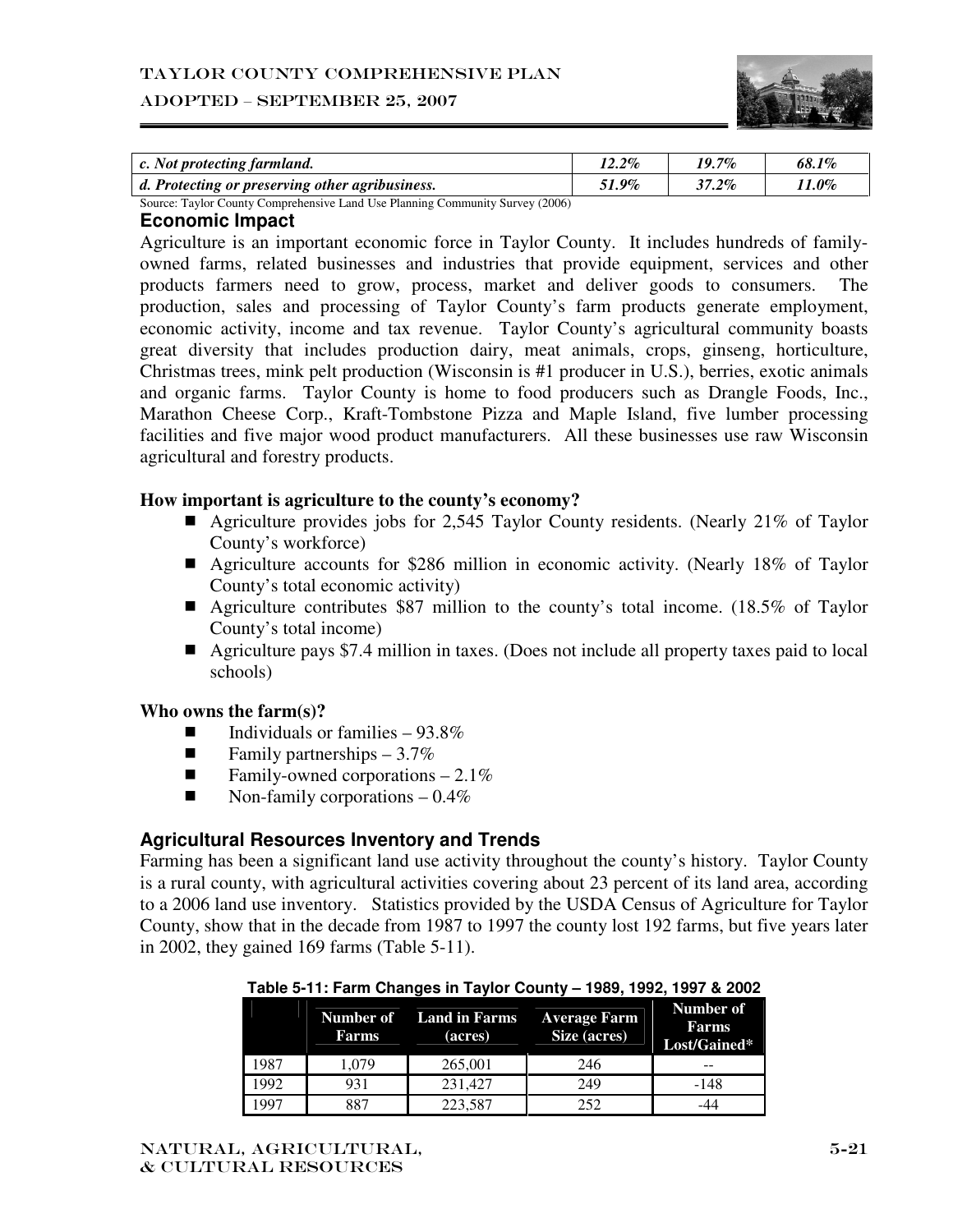

#### ADOPTED – SEPTEMBER 25, 2007

| 2002                                |                                   | 143 |  | 169 |  |  |  |  |
|-------------------------------------|-----------------------------------|-----|--|-----|--|--|--|--|
| Source: USDA, Census of Agriculture |                                   |     |  |     |  |  |  |  |
|                                     | *Change from previous census year |     |  |     |  |  |  |  |

What is a farm? Wisconsin farms can be diverse. There is no specific "right" definition of what a farm is. The process to define what a farm is should begin with the inventory of agricultural operation in the community. <sup>1</sup>Most government agencies that collect agricultural statistics define a farm as any place from which \$1,000 or more of the agricultural products were produced or sold in a normal year. The statistics provided by the USDA included both large, commercial operations that hire numerous non-family employees, medium-sized family labor commercial farms, and smaller, part-time or hobby farms whose households may rely entirely on non-farm jobs to keep the farm business afloat. Table 5-12 shows that nearly 37 percent of farms in Taylor County have sales values of less than \$2,500. Table 5-13 shows that milk is the county's top commodity.

According to the Taylor/Price County USDA Service Center, it is likely that the increase in farms in Table 5-11 from 1997 to 2002 in part is due to an increase in smaller tracts of land for the purpose of hobby farming. Other rapidly growing segments of Taylor County's agricultural industry include a strong growth in cattle grazing, more niche farming (goat & sheep dairying), tree farming, greenhouses, nurseries, sod farms and a noticeable growth in game farms for hunting purposes.

| Table 5-12: Farms by<br><b>Value of Sales (Taylor County)</b>          |              |
|------------------------------------------------------------------------|--------------|
| <b>Value of Sales</b>                                                  | <b>Farms</b> |
| Less than \$2,500                                                      | 386          |
| \$2,500 to \$4,999                                                     | 81           |
| \$5,000 to \$9,999                                                     | 85           |
| \$10,000 to \$24,999                                                   | 106          |
| \$25,000 to \$49,999                                                   | 83           |
| \$50,000 to \$99,999                                                   | 129          |
| \$100,000 or more<br>$S_{\text{out}}$ IISDA Conque of Agriculture 2002 | 186          |

| <b>Table 5-13: Taylor County Top Commodities</b><br>(sales by dollar values, 2002) |                           |                |  |  |  |
|------------------------------------------------------------------------------------|---------------------------|----------------|--|--|--|
| $1_{-}$                                                                            | Milk                      | \$32.8 million |  |  |  |
|                                                                                    | 2. Cattle & calves        | \$10.6 million |  |  |  |
|                                                                                    | 3. Grain                  | \$3.8 million  |  |  |  |
|                                                                                    | 4. Other crops & hay      | \$1.5 million  |  |  |  |
|                                                                                    | 5. Christmas trees        | \$0.4 million  |  |  |  |
|                                                                                    | Source: UW-Extension 2004 |                |  |  |  |

#### Source: USDA Census of Agriculture, 2002

## **Taylor County Farmland Trends**

The data shown in Table 5-14 through 5-15 were made available to local town governments and to county, regional, and state-level extension personnel, planners and other government officials. The data may be used in a variety of ways including:

1. **Documenting the variability of town land use trends within county borders.**  Understanding that counties can be quite diverse – both in terms of their natural resource base and land use trends, it may encourage planners to develop different approaches or policies for different parts of Taylor County.

 $\overline{a}$ <sup>1</sup> Taken from "Planning for Agriculture in Wisconsin" November 2002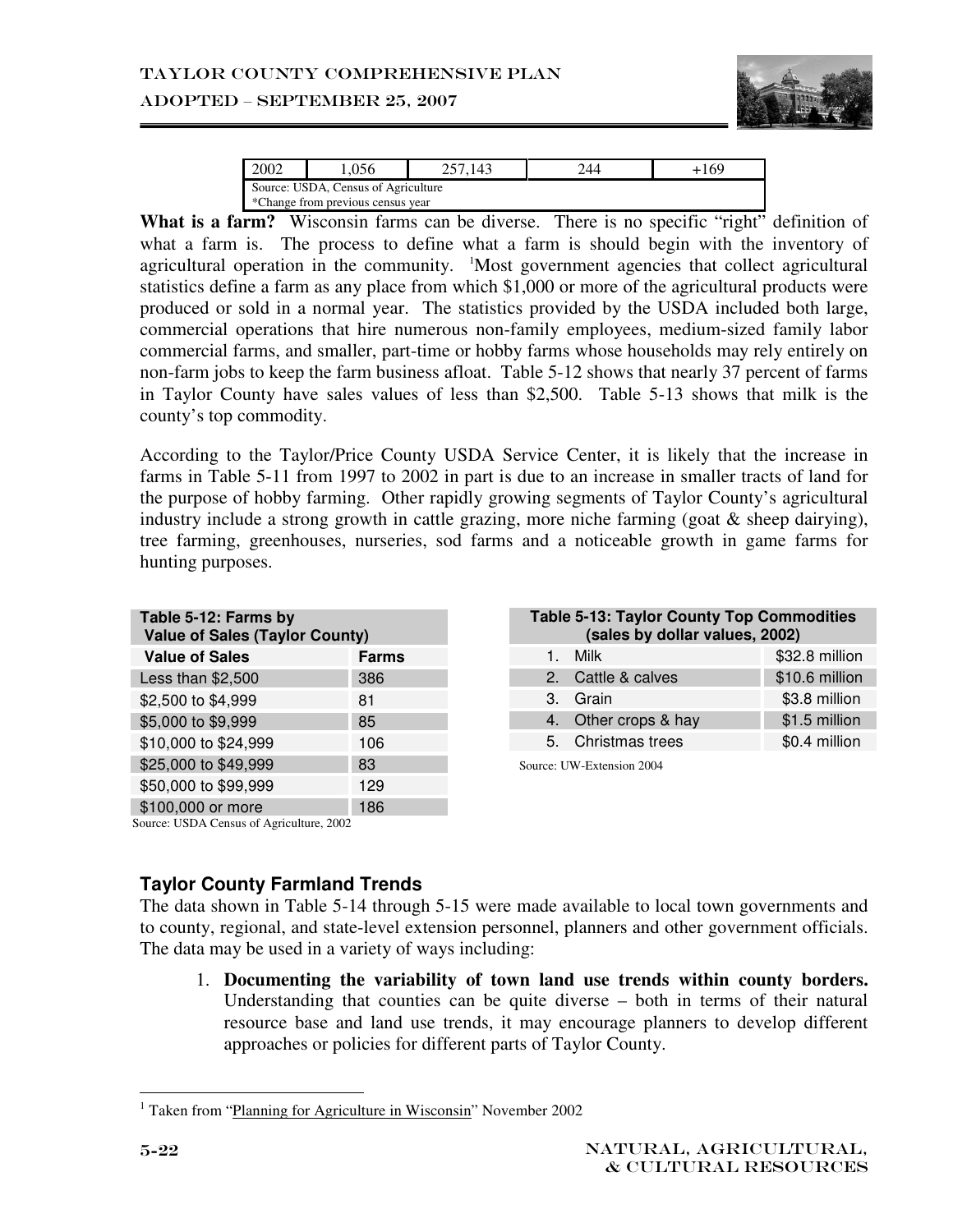

- 2. **Helping local communities understand their own trends** and to see how their situation compares to their neighboring communities.
- 3. **Provide a statistical foundation for the development of new land use/comprehensive plans** particularly the components of those plans designed to protect agricultural resources.
- 4. **Encourage debate and dialogue at the town level (and across municipal boundaries**) regarding land use trends and possible policy options. Having a common foundation of information can also facilitate inter-jurisdictional cooperation on regional land use plans.

While the data in the tables may be useful, it only provides a starting point for local discussions of land use policy, but will not provide the answers for what should be done to address potential land use problems or conflicts at the local level.

## **Farmland Preservation**

The Farmland Preservation Program was developed in the late 1970's and early 1980's to achieve three goals: land conservation, tax relief for farmland owners, and land use planning.

Taylor County prepared a Farmland Preservation Plan under the Wisconsin Preservation Act in the early 1980's. Adopted in 1981, this plan sought to preserve large blocks of farmland most suitable for agricultural production, maintain the rural character of the county, preserve open space and scenic areas, and encourage development to be directed to areas with existing public facilities (sewer and water). Prime agricultural land is identified by the Taylor County Farmland Preservation Plan as all soils categorized by the Soil Conservation as having a capability class of I, II, and III and all lands presently used for agriculture (all cultivated land and pasture, not including pastured woodlots). The County currently has approximately 14,747 acres enrolled in 103 farmland preservation programs. Property tax relief is provided to farmland owners who participate in the programs. The soil and water preservation standards for farm plans in Taylor County are tied to the NR 151 performance standards.

The "Generalized Map of Major Agricultural Areas" was taken from the 1981 Taylor County Farmland Preservation Plan depicts the general areas of agriculture based on "existing land use". The "Prime Farmland" map (Map 5.13) shows prime farmland areas based on soils data from NRCS, WDNR, and Taylor County. A broad view comparison can be seen between existing land use in 1981 and prime farmland soils in 2002.



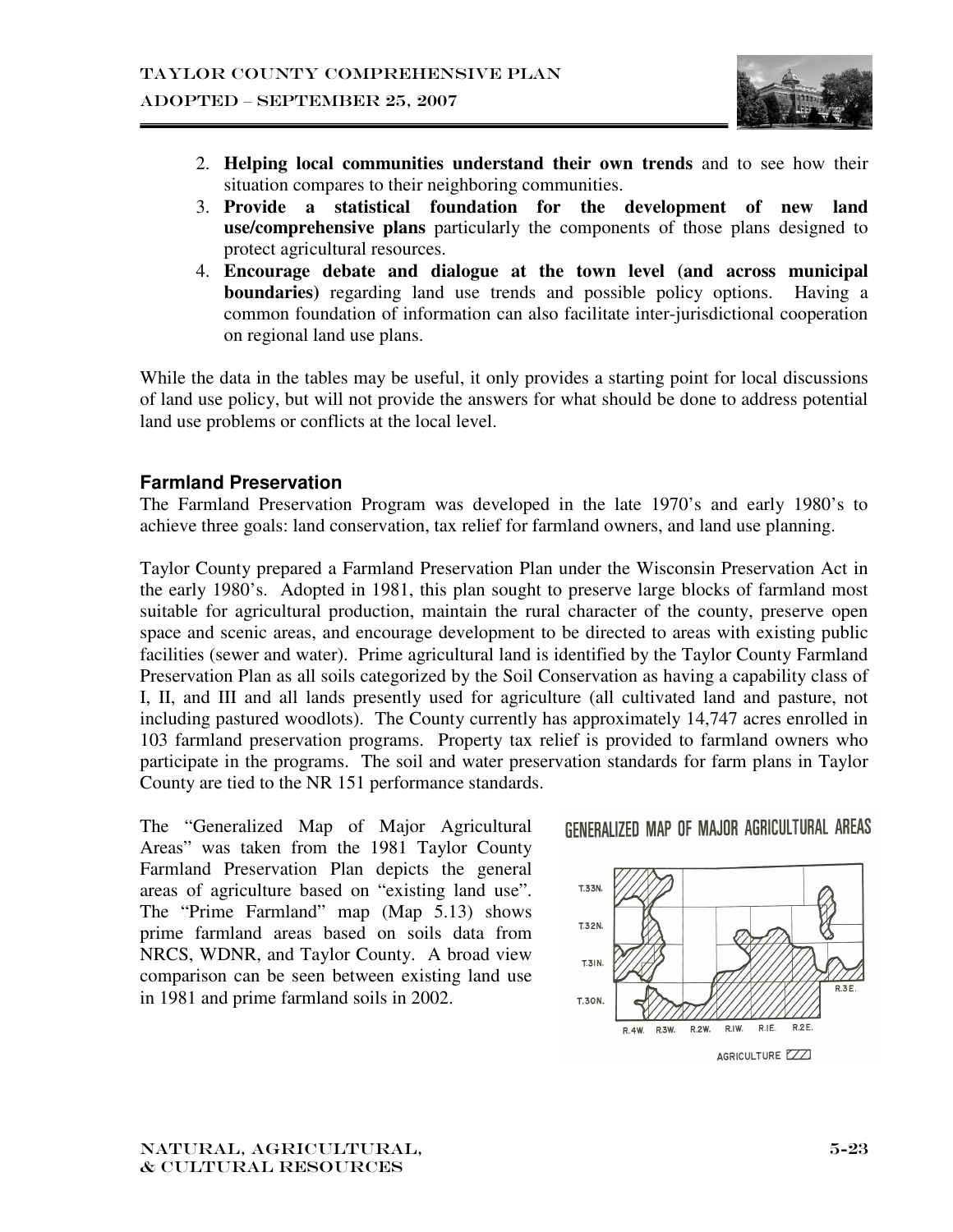

| Table 5-14: Taylor County Farmland Trends 1989-1997 |                                                      |                                                      |                                                              |                                                           |                                             |                                             |                                                         |                                                   |
|-----------------------------------------------------|------------------------------------------------------|------------------------------------------------------|--------------------------------------------------------------|-----------------------------------------------------------|---------------------------------------------|---------------------------------------------|---------------------------------------------------------|---------------------------------------------------|
| <b>Town Name</b>                                    | <b>Estimated</b><br><b>Farms in</b><br>Town,<br>1990 | <b>Estimated</b><br><b>Farms</b> in<br>Town,<br>1997 | <b>Percent</b><br>Change in<br>Farm<br>Numbers,<br>1990-1997 | <b>Estimated</b><br><b>Farms per</b><br>sq. mile,<br>1997 | <b>Number</b><br>of Dairy<br>Farms.<br>1989 | <b>Number</b><br>of Dairy<br>Farms.<br>1997 | Percent<br>Change<br>in Dairv<br>Farms<br>1989-<br>1997 | Dairy<br><b>Farms</b><br>per sq.<br>mile,<br>1997 |
| <b>Aurora</b>                                       | 57                                                   | 58                                                   | 1.8%                                                         | 1.7                                                       | 52                                          | 41                                          | $-21.2%$                                                | 1.2                                               |
| <b>Browning</b>                                     | 57                                                   | 55                                                   | $-3.5%$                                                      | 1.5                                                       | 50                                          | 38                                          | $-24.0%$                                                | 1.0                                               |
| <b>Chelsea</b>                                      | 47                                                   | 56                                                   | 19.1%                                                        | 1.4                                                       | 16                                          | $\overline{7}$                              | $-56.3%$                                                | 0.2                                               |
| <b>Cleveland</b>                                    | 29                                                   | 26                                                   | $-10.3%$                                                     | 0.8                                                       | 17                                          | 13                                          | $-23.5%$                                                | 0.4                                               |
| <b>Deer Creek</b>                                   | 90                                                   | 88                                                   | $-2.2%$                                                      | 2.6                                                       | 55                                          | 50                                          | $-9.1%$                                                 | 1.5                                               |
| Ford                                                | 32                                                   | 34                                                   | 6.3%                                                         | 1.0                                                       | 22                                          | 22                                          | 0.0%                                                    | 0.7                                               |
| <b>Goodrich</b>                                     | 42                                                   | 38                                                   | $-9.5%$                                                      | 1.0                                                       | 30                                          | 18                                          | $-40.0%$                                                | 0.5                                               |
| Greenwood                                           | 70                                                   | 63                                                   | $-10.0%$                                                     | 1.2                                                       | 39                                          | 22                                          | $-43.6%$                                                | 0.4                                               |
| <b>Grover</b>                                       | 8                                                    | 15                                                   | 87.5%                                                        | 0.2                                                       | $\overline{4}$                              | $\overline{2}$                              | $-50.0\%$                                               | 0.0                                               |
| <b>Hammel</b>                                       | 28                                                   | 29                                                   | 3.6%                                                         | 0.8                                                       | 15                                          | 5                                           | $-66.7%$                                                | 0.1                                               |
| Holway                                              | 97                                                   | 80                                                   | $-17.5%$                                                     | 2.2                                                       | 71                                          | 44                                          | $-38.0%$                                                | 1.2                                               |
| <b>Jump River</b>                                   | 41                                                   | 34                                                   | $-17.1%$                                                     | 0.9                                                       | 17                                          | 13                                          | $-23.5%$                                                | 0.4                                               |
| <b>Little Black</b>                                 | 89                                                   | 78                                                   | $-12.4%$                                                     | 2.2                                                       | 58                                          | 36                                          | $-37.9%$                                                | 1.0                                               |
| <b>Maplehurst</b>                                   | 44                                                   | 29                                                   | $-34.1%$                                                     | 0.8                                                       | 28                                          | 13                                          | $-53.6%$                                                | 0.4                                               |
| <b>McKinley</b>                                     | 60                                                   | 50                                                   | $-16.7%$                                                     | 1.4                                                       | 37                                          | 31                                          | $-16.2%$                                                | 0.9                                               |
| <b>Medford</b>                                      | 68                                                   | 51                                                   | $-25.0%$                                                     | 1.3                                                       | 37                                          | 20                                          | $-45.9%$                                                | 0.5                                               |
| <b>Molitor</b>                                      | 16                                                   | 19                                                   | 18.8%                                                        | 0.5                                                       | 8                                           | 5                                           | $-37.5%$                                                | 0.1                                               |
| <b>Pershing</b>                                     | 39                                                   | 37                                                   | $-5.1%$                                                      | 1.0                                                       | 30                                          | 17                                          | $-43.3%$                                                | 0.5                                               |
| <b>Rib Lake</b>                                     | 87                                                   | 81                                                   | $-6.9%$                                                      | 1.1                                                       | 32                                          | 21                                          | $-34.4%$                                                | 0.3                                               |
| Roosevelt                                           | 55                                                   | 57                                                   | 3.6%                                                         | 1.7                                                       | 33                                          | 20                                          | $-39.4%$                                                | 0.6                                               |
| <b>Taft</b>                                         | 42                                                   | 40                                                   | $-4.8%$                                                      | 1.1                                                       | 31                                          | 21                                          | $-32.3%$                                                | 0.6                                               |
| Westboro                                            | 30                                                   | 29                                                   | $-3.3%$                                                      | 0.2                                                       | 17                                          | 8                                           | $-52.9%$                                                | 0.1                                               |
| <b>All Towns</b>                                    | 1,128                                                | 1,047                                                | $-7.2%$                                                      | $1.1$                                                     | 699                                         | 467                                         | $-33.2%$                                                | 0.5                                               |

**Source: Wisconsin Town Land Use Data Project: UW-Madison**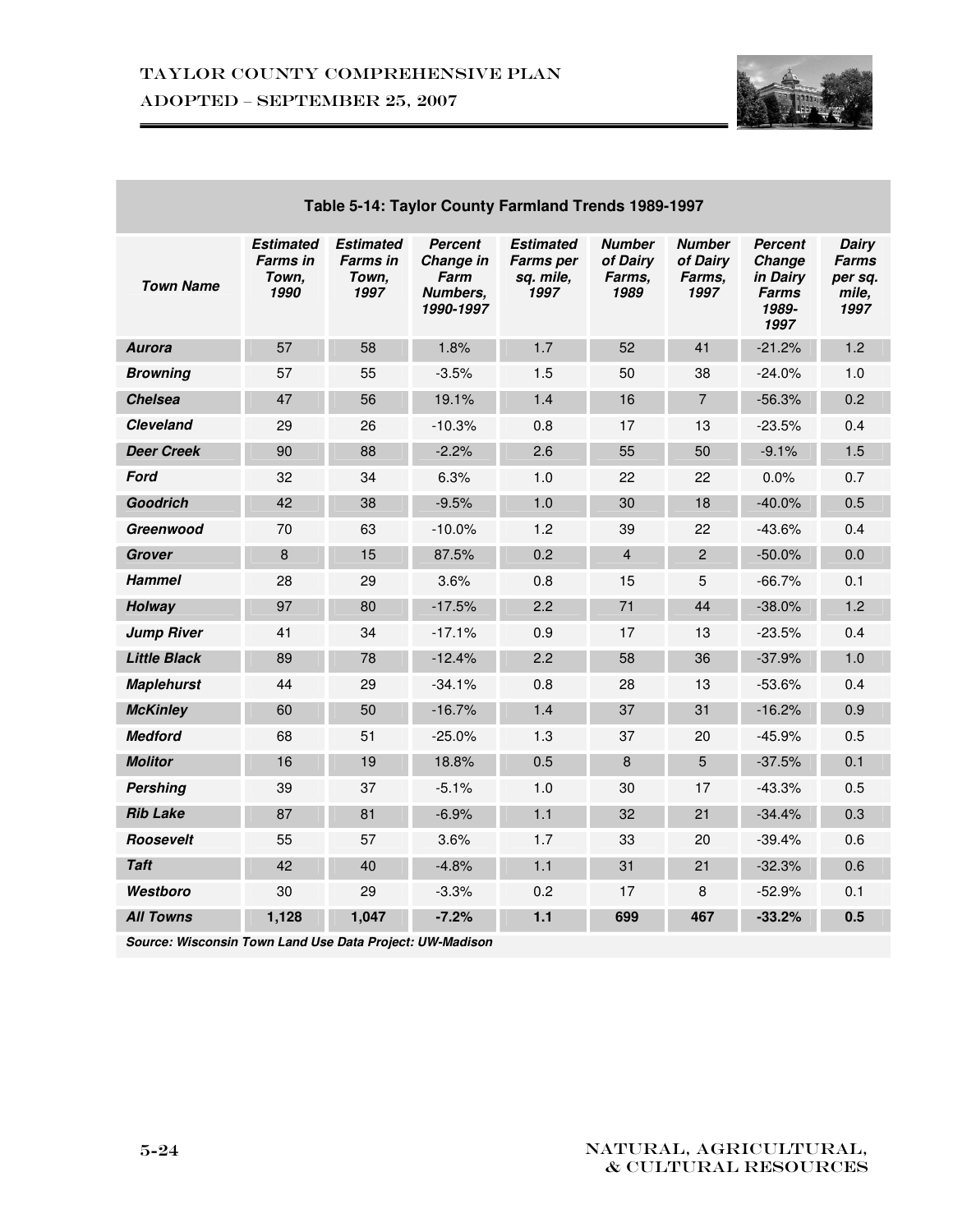

| <b>Town Name</b>    | Acres of<br><b>Farmland</b><br>on Tax<br><b>Rolls 1990</b> | <b>Acres of</b><br><b>Farmland</b><br>on Tax<br><b>Rolls 1997</b> | Acres of<br><b>Farmland</b><br>on Tax<br><b>Rolls 2006</b> | <b>Percent</b><br>Change in<br><b>Farmland</b><br>Acres,<br>1990-2006 | <b>Percent of Land</b><br><b>Taxed as</b><br>Farmland, 2006 |
|---------------------|------------------------------------------------------------|-------------------------------------------------------------------|------------------------------------------------------------|-----------------------------------------------------------------------|-------------------------------------------------------------|
| <b>Aurora</b>       | 12,814                                                     | 12,869                                                            | 12,650                                                     | $-1.3%$                                                               | 60.4%                                                       |
| <b>Browning</b>     | 12,251                                                     | 11,884                                                            | 10,671                                                     | $-12.9%$                                                              | 49.9%                                                       |
| <b>Chelsea</b>      | 5,114                                                      | 4,752                                                             | 3,375                                                      | $-34.0%$                                                              | 18.7%                                                       |
| <b>Cleveland</b>    | 4,864                                                      | 4,595                                                             | 4,824                                                      | $-0.8%$                                                               | 44.7%                                                       |
| <b>Deer Creek</b>   | 16,216                                                     | 16,078                                                            | 14,115                                                     | $-13.0%$                                                              | 66.8%                                                       |
| Ford                | 5,633                                                      | 5,651                                                             | 5,267                                                      | $-6.5%$                                                               | 44.1%                                                       |
| <b>Goodrich</b>     | 8,595                                                      | 8,489                                                             | 5,766                                                      | $-32.9%$                                                              | 33.1%                                                       |
| Greenwood           | 9,488                                                      | 9,490                                                             | 8,364                                                      | $-11.8%$                                                              | 29.1%                                                       |
| Grover              | 1,328                                                      | 1,277                                                             | 1,165                                                      | $-12.3%$                                                              | 11.5%                                                       |
| <b>Hammel</b>       | 6,127                                                      | 5,642                                                             | 4,465                                                      | $-27.1%$                                                              | 25.9%                                                       |
| Holway              | 14,976                                                     | 13,449                                                            | 10,841                                                     | $-27.6%$                                                              | 49.2%                                                       |
| <b>Jump River</b>   | 5,469                                                      | 5,423                                                             | 6,988                                                      | 27.8%                                                                 | 48.1%                                                       |
| <b>Little Black</b> | 16,039                                                     | 15,691                                                            | 13,499                                                     | $-15.8%$                                                              | 61.5%                                                       |
| <b>Maplehurst</b>   | 9,635                                                      | 9,094                                                             | 9,005                                                      | $-6.5%$                                                               | 42.9%                                                       |
| <b>McKinley</b>     | 13,160                                                     | 11,468                                                            | 9,501                                                      | $-27.8%$                                                              | 48.6%                                                       |
| <b>Medford</b>      | 12,744                                                     | 11,934                                                            | 9,171                                                      | $-28.0%$                                                              | 39.0%                                                       |
| <b>Molitor</b>      | 2,547                                                      | 2,476                                                             | 1,664                                                      | $-34.7%$                                                              | 16.9%                                                       |
| <b>Pershing</b>     | 7,613                                                      | 7,599                                                             | 6,427                                                      | $-15.6%$                                                              | 40.2%                                                       |
| <b>Rib Lake</b>     | 8,101                                                      | 7,995                                                             | 5,037                                                      | $-37.8%$                                                              | 21.8%                                                       |
| Roosevelt           | 11,939                                                     | 11,593                                                            | 8,027                                                      | $-32.8%$                                                              | 38.1%                                                       |
| <b>Taft</b>         | 7,493                                                      | 7,293                                                             | 6,907                                                      | $-7.8%$                                                               | 32.0%                                                       |
| Westboro            | 6,322                                                      | 5,776                                                             | 3,973                                                      | $-37.2%$                                                              | 15.1%                                                       |
| <b>All Towns</b>    | 198,468                                                    | 190,521                                                           | 161,702                                                    | $-18.5%$                                                              | 38.7%                                                       |

#### **Table 5-15: Taylor County Changes in Farmland on Tax Rolls 1990, 1997 & 2006**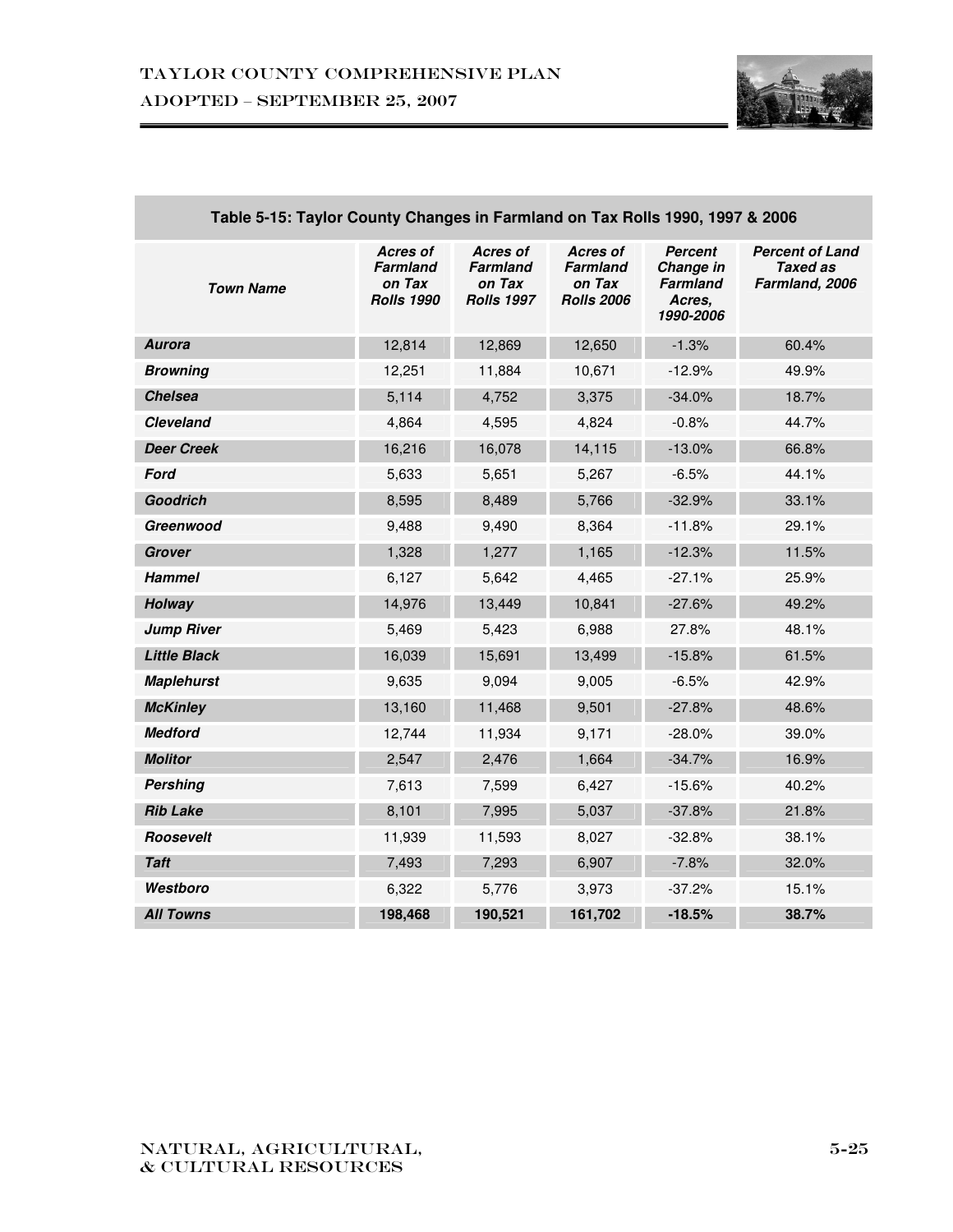

# 5.3 CULTURAL AND HISTORIC RESOURCES

## **Introduction**

Cultural resources are those tangible and intangible aspects of our cultural society, both past and present, that are valued by or representative of a given culture, or that contain information about a culture. Tangible cultural resources include, but are not limited to, sites, structures, districts, landscapes, objects, and historic documents associated with or representative of peoples, cultures, and human activities and events, either in the present or in the past. Intangible cultural features including family life, myth, folklore, ideology, folk song, and folk dance are renewable and transmitted from generation to generation. Although material evidence of past cultures is finite, cultural resources in general are not, but are produced by each successive generation.

Most cultural resources are unique and nonrenewable. These cultural resources were created or occurred at specific geographic locations at certain points in time by different individuals. Although cultural resources fall into broad patterns of civilization, the circumstances that created each resource are unique and thus cannot be duplicated. Because the path of human history continues, new cultural features are created daily, and only time will provide the context for evaluating the relative significance of these new features.

#### **Regional and Local History**

Taylor County never had a very large Indian population, however, they were present. During the mid 1800s to the early 1900s there were significant enough numbers to leave behind noted habitation in the areas of Lublin, Perkinstown, Browning, Westboro, Whittlesey and Chelsea. These were mostly Chippewa (also called Ojibwa) Indian communities that were scattered in the northern part of Wisconsin. A camp and burial grounds are still evident northeast of Perkinstown along the North Fork of the Yellow River.

Taylor County was created on March 4, 1875 from parts of Clark, Marathon, Chippewa, and Lincoln counties. The present boundaries of the county are the same as those established in 1875. Taylor County being 42 miles long and 24 miles wide has an area of 979 square miles or approximately 628,480 acres. Sources differ as to the origin of the name "Taylor". Some say the county got its name from William R. Taylor, Governor of the State at the time the county was organized, while others say it was named for David Taylor of Sheboygan, who at the time was a prominent jurist and later a State Supreme Court Justice.

By provision of the Act that created Taylor County, the county seat was located in the Village of Medford. Now incorporated, the City of Medford continues to be the county seat. There are 22 towns, four villages, and one city in Taylor County. Their names and dates of incorporation are shown in Table 5-16.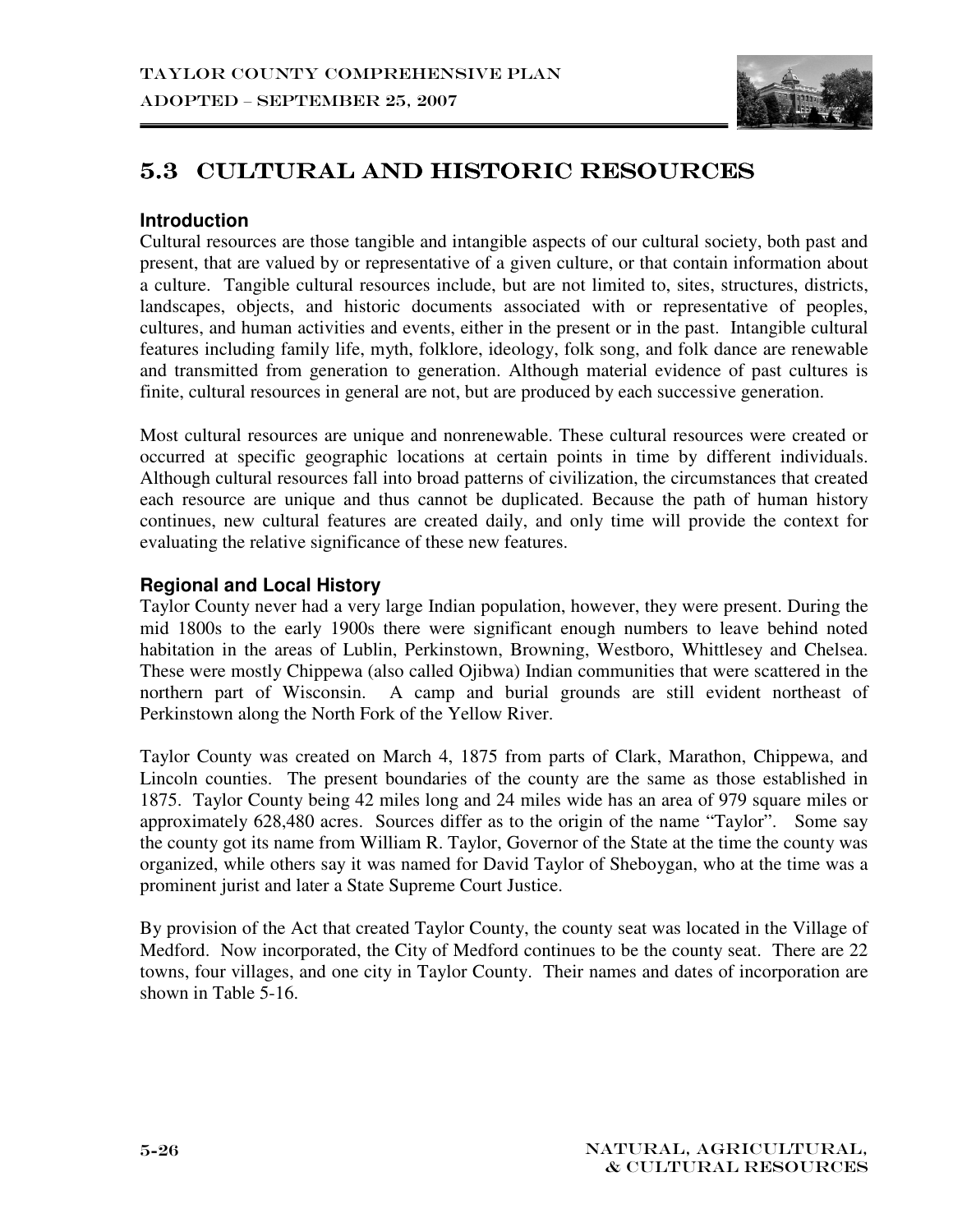

| <b>Table 5-16: Taylor County Organization</b> |                           |                                                   |                           |  |  |  |
|-----------------------------------------------|---------------------------|---------------------------------------------------|---------------------------|--|--|--|
| Towns                                         | <b>Incorporation Date</b> |                                                   | <b>Incorporation Date</b> |  |  |  |
| Aurora                                        | 1899                      | Medford                                           | 1875                      |  |  |  |
| Browning                                      | 1895                      | Molitor                                           | 1886                      |  |  |  |
| Chelsea                                       | 1875                      | Pershing                                          | 1919                      |  |  |  |
| Cleveland                                     | 1896                      | Rib Lake                                          | 1885                      |  |  |  |
| Deer Creek                                    | 1880                      | Roosevelt                                         | 1905                      |  |  |  |
| Ford                                          | 1917                      | Taft                                              | 1909                      |  |  |  |
| Goodrich                                      | 1903                      | Westboro                                          | 1875                      |  |  |  |
| Greenwood                                     | 1895                      | <b>Villages</b>                                   |                           |  |  |  |
| Grover                                        | 1895                      | Gilman                                            | 1914                      |  |  |  |
| Hammel                                        | 1897                      | Lublin                                            | 1915                      |  |  |  |
| Holway                                        | 1895                      | Rib Lake                                          | 1902                      |  |  |  |
| Jump River                                    | 1923                      | Stetsonville                                      | 1949                      |  |  |  |
| Little Black                                  | 1875                      | <b>Cities</b>                                     |                           |  |  |  |
| <b>McKinley</b>                               | 1902                      | Medford                                           | 1889                      |  |  |  |
| Maplehurst                                    | 1905                      | Source: http://www.co.taylor.wi.us/county/history |                           |  |  |  |

#### **Historic Resources Inventory**

The Wisconsin Historical Society (WHS) provides historical and architectural information on approximately 120,000 properties in Wisconsin. The Architecture and History Inventory (AHI) contains data on buildings, structures and objects that illustrate Wisconsin's unique history<sup>1</sup>. There are currently a total of 226 sites that have been identified in Taylor County. Of these 226 sites, 82 are located within the City of Medford, 14 in the Village of Rib Lake, and one each in the Villages of Lublin and Stetsonville, leaving 128 in 'rural' Taylor County. Table 5-17 details the 128 found in the unincorporated areas of Taylor County.

| Table 5-17: Taylor County Architecture & History Inventory |                                                                    |                         |                              |  |  |  |
|------------------------------------------------------------|--------------------------------------------------------------------|-------------------------|------------------------------|--|--|--|
| <b>Site ID</b>                                             | <b>Municipality</b><br><b>Current Name</b><br><b>Historic Name</b> |                         |                              |  |  |  |
| 20904                                                      | Little Black                                                       | Elmer Nuernberger House | <b>J</b> M Nuernberger House |  |  |  |
| 20905                                                      | Little Black                                                       | Louis Schaefer House    |                              |  |  |  |
| 20906                                                      | Little Black                                                       | George Matheus House    | --                           |  |  |  |
| 20907                                                      | Little Black                                                       |                         | --                           |  |  |  |
| 20908                                                      | Little Black                                                       | R L Martin House        | Matt Bach House              |  |  |  |
| 20909                                                      | Little Black                                                       | Ludwig House            | Joseph Ruprich House         |  |  |  |
| 20910                                                      | Holway                                                             | Louis H Larson Farm     | Mads Larsen Farm             |  |  |  |

 $\overline{a}$ <sup>1</sup> This is not a comprehensive list of all old Wisconsin buildings and structures in Taylor County. The inventory has been assembled over a period of more than 25 years from a wide variety of sources. In many cases, the information is dated. Some properties may be altered or no longer exist. The majority of properties included in this inventory are privately owned and not open to the public. Inclusion in this inventory conveys no special status, rights or benefits to owners of these properties.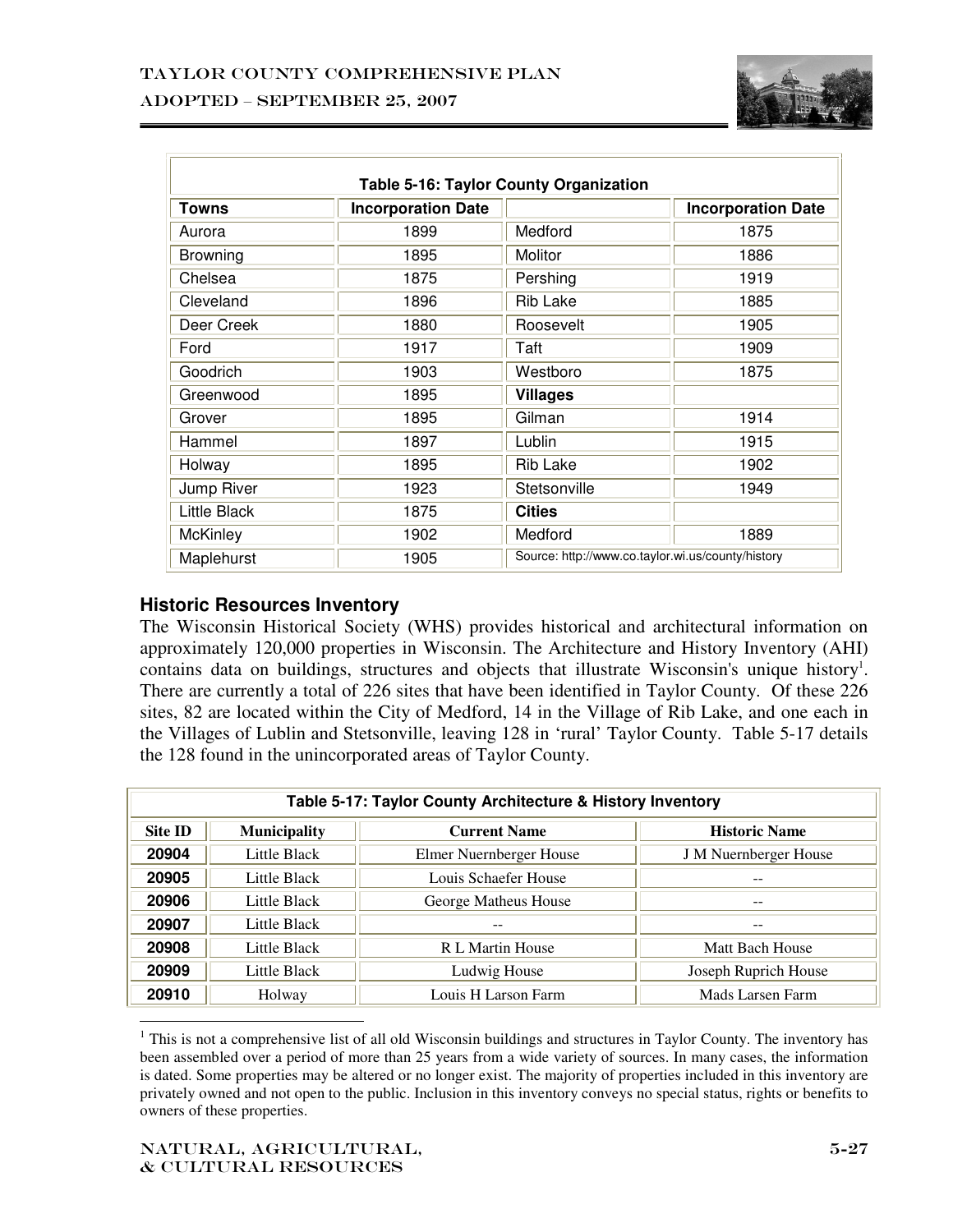

|                | Table 5-17: Taylor County Architecture & History Inventory |                                   |                              |  |  |
|----------------|------------------------------------------------------------|-----------------------------------|------------------------------|--|--|
| <b>Site ID</b> | Municipality                                               | <b>Current Name</b>               | <b>Historic Name</b>         |  |  |
| 20911          | Holway                                                     | Louis H Larson Farm               | Mads Larsen Farm             |  |  |
| 20912          | Holway                                                     | Amish School Privy                | Poplar Grove School          |  |  |
| 20913          | Holway                                                     | Amish School Privy                | Poplar Grove School Privy    |  |  |
| 20914          | Holway                                                     |                                   | Forest Grove School #5       |  |  |
| 20915          | Deer Creek                                                 | Frank Reinhart House              | <b>Reinhart House</b>        |  |  |
| 20916          | Deer Creek                                                 | Art Pfaff Farm                    | Wenzel Pfaff Farm            |  |  |
| 20917          | Deer Creek                                                 |                                   |                              |  |  |
| 20918          | Roosevelt                                                  | Helen Czech House                 | Jacob Konczak Farm           |  |  |
| 20919          | Roosevelt                                                  | Joe Karakula Barn                 | John Karakula Barn           |  |  |
| 20920          | Roosevelt                                                  |                                   |                              |  |  |
| 20921          | Roosevelt                                                  |                                   |                              |  |  |
| 20922          | Taft                                                       |                                   | Town Hall                    |  |  |
| 20923          | Medford                                                    | Mulberry Ln. Bridge               |                              |  |  |
| 20924          | Medford                                                    | Pleasant Heights School #8        | Pleasant Heights School      |  |  |
| 20925          | Medford                                                    | Fred W Dable House                |                              |  |  |
| 20926          | Medford                                                    |                                   |                              |  |  |
| 20927          | Medford                                                    | <b>Washington School</b>          | <b>Washington School</b>     |  |  |
| 20928          | Medford                                                    |                                   |                              |  |  |
| 20929          | Medford                                                    | Hilltop Varity Store              | Thielke School               |  |  |
| 20930          | Medford                                                    | Reinhold Janke Farm               | Anderson Farm                |  |  |
| 20931          | Medford                                                    | Medford House                     | Borneman's Supper Club       |  |  |
| 20932          | Hammel                                                     |                                   |                              |  |  |
| 20933          | Hammel                                                     |                                   | Molitor's Black Smith Shop   |  |  |
| 20934          | Medford                                                    | Bauer Log Cabin                   |                              |  |  |
| 20935          | Browning                                                   |                                   | $\overline{\phantom{a}}$     |  |  |
| 20936          | Grover                                                     | Perkinstown Jail                  | Perkinstown Jail             |  |  |
| 20937          | Grover                                                     | P. Town Saloon                    | Molitor School               |  |  |
|                | Grover                                                     | Lucky Hill 4-H Club               | Lincoln School               |  |  |
| 20938          | Goodrich                                                   |                                   | Goodrich School              |  |  |
| 20939          | Goodrich                                                   | Why Go By Bar                     |                              |  |  |
| 20940          | Ford                                                       |                                   |                              |  |  |
| 20941          | Ford                                                       | Hungry Hollow Bar Tractor Display | $-$                          |  |  |
| 20942          | Ford                                                       |                                   |                              |  |  |
| 20943          | Ford                                                       | Pete Helman House                 |                              |  |  |
| 20944          | Aurora                                                     | Truman Bolstad Hunting Cabin      |                              |  |  |
| 20945          | Aurora                                                     | <b>Fitzpatrick House</b>          |                              |  |  |
| 20946          | Aurora                                                     | Polley Lane Bridge                | Polley Lane Bridge           |  |  |
| 20947          | Aurora                                                     | Tony Prasnicki 14-Sided Barn      | George Sheldon 14-Sided Barn |  |  |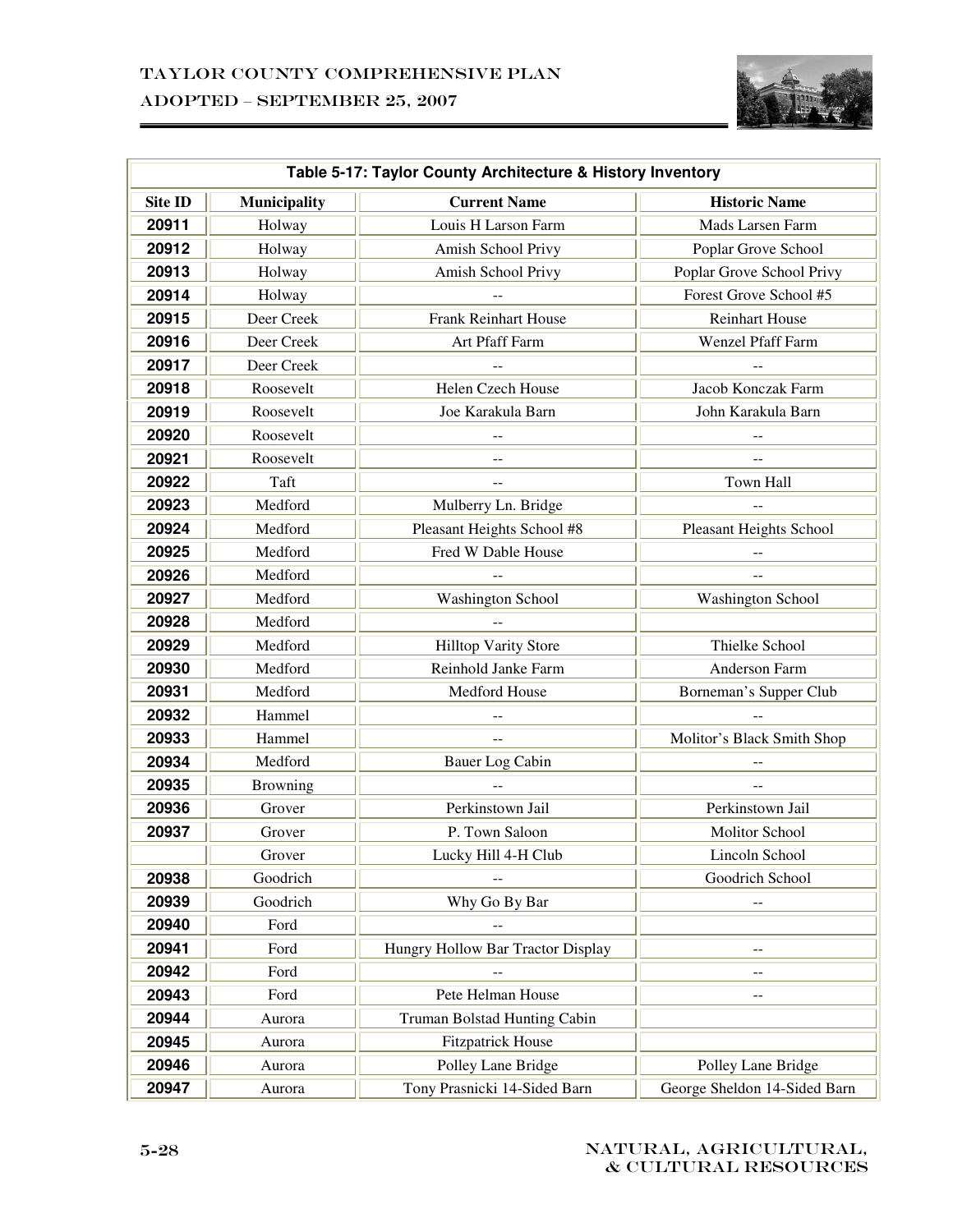

|                | Table 5-17: Taylor County Architecture & History Inventory |                                         |                                  |  |  |
|----------------|------------------------------------------------------------|-----------------------------------------|----------------------------------|--|--|
| <b>Site ID</b> | Municipality                                               | <b>Current Name</b>                     | <b>Historic Name</b>             |  |  |
| 20948          | Chelsea                                                    |                                         |                                  |  |  |
| 20949          | Chelsea                                                    |                                         |                                  |  |  |
| 20950          | Chelsea                                                    |                                         |                                  |  |  |
| 20951          | Chelsea                                                    |                                         | Town Hall                        |  |  |
| 20952          | Chelsea                                                    | George Stolp Farm                       | Stolp Farm                       |  |  |
| 20953          | Chelsea                                                    | George Stolp Farm                       | Stolp Farm                       |  |  |
| 20954          | Chelsea                                                    | Walter Kraschnewski House               |                                  |  |  |
| 20955          | Chelsea                                                    | Hidden Lane                             | $-$                              |  |  |
| 20956          | Molitor                                                    |                                         |                                  |  |  |
| 20957          | Molitor                                                    |                                         |                                  |  |  |
| 20958          | Molitor                                                    | Molitor Town Hall                       | Pine Tree School                 |  |  |
| 20959          | Greenwood                                                  | Carl Thums School                       | <b>Josef Thums General Store</b> |  |  |
| 20960          | Greenwood                                                  | John & Mary Dums Farm                   | Graumann Farm                    |  |  |
| 20961          | Greenwood                                                  | John & Mary Dums Farm                   | Graumann Farm                    |  |  |
| 20962          | Greenwood                                                  | Max Thums Farm                          | Philip Haider Farmstead          |  |  |
| 20963          | Greenwood                                                  | Max Thums Farm                          | Philip Haider Farmstead          |  |  |
| 20964          | Greenwood                                                  | Max Thums Farm                          | Philip Haider Farmstead          |  |  |
| 20965          | Greenwood                                                  | Max Thums Farm                          | Philip Haider Farmstead          |  |  |
| 20966          | Greenwood                                                  | St. Ann's Catholic Church               | St. Ann's Catholic Church        |  |  |
| 20967          | Greenwood                                                  |                                         |                                  |  |  |
| 20968          | Greenwood                                                  |                                         |                                  |  |  |
| 20969          | Greenwood                                                  |                                         | --                               |  |  |
| 20970          | Greenwood                                                  | St. Peter's Evangelical Lutheran Church |                                  |  |  |
| 20971          | Greenwood                                                  | L Frenz House                           | $-$                              |  |  |
| 20972          | Greenwood                                                  |                                         |                                  |  |  |
| 20973          | Goodrich                                                   | $-$                                     | --                               |  |  |
| 20974          | Pershing                                                   | St. Joesph's Catholic Parish            | St. Joesph's Catholic Parish     |  |  |
| 20975          | Pershing                                                   | Joe Debnar Barn                         | Frank Omasta Barn                |  |  |
| 20976          | Pershing                                                   | Hannibal Presbyterian Church            | Hannibal Presbyterian Church     |  |  |
| 20977          | Westboro                                                   | Westboro Library                        | Westboro High School             |  |  |
| 20978          | Westboro                                                   | Dr. MC Clure Office                     | Dr. MC Clure Office              |  |  |
| 20979          | Westboro                                                   | <b>Jack Sales</b>                       | Frank Ruprich Store              |  |  |
| 20980          | Westboro                                                   | William Westberg Farm                   | Andrew Westberg Farm             |  |  |
| 20981          | Westboro                                                   | William Westberg Farm                   | Andrew Westberg Farm             |  |  |
| 20982          | Westboro                                                   | William Westberg Farm                   | Andrew Westberg Farm             |  |  |
| 20983          | Westboro                                                   | Wallace Kennedy House                   | <b>Beng G Engstrom House</b>     |  |  |
| 20984          | Rib Lake                                                   | Corduroy Road                           |                                  |  |  |
| 20985          | Rib Lake                                                   | Peter Kauer House                       | Anton Kauer House                |  |  |
| 20986          | Rib Lake                                                   | Irene Vanasten Farm                     | Joseph Kauer Farm                |  |  |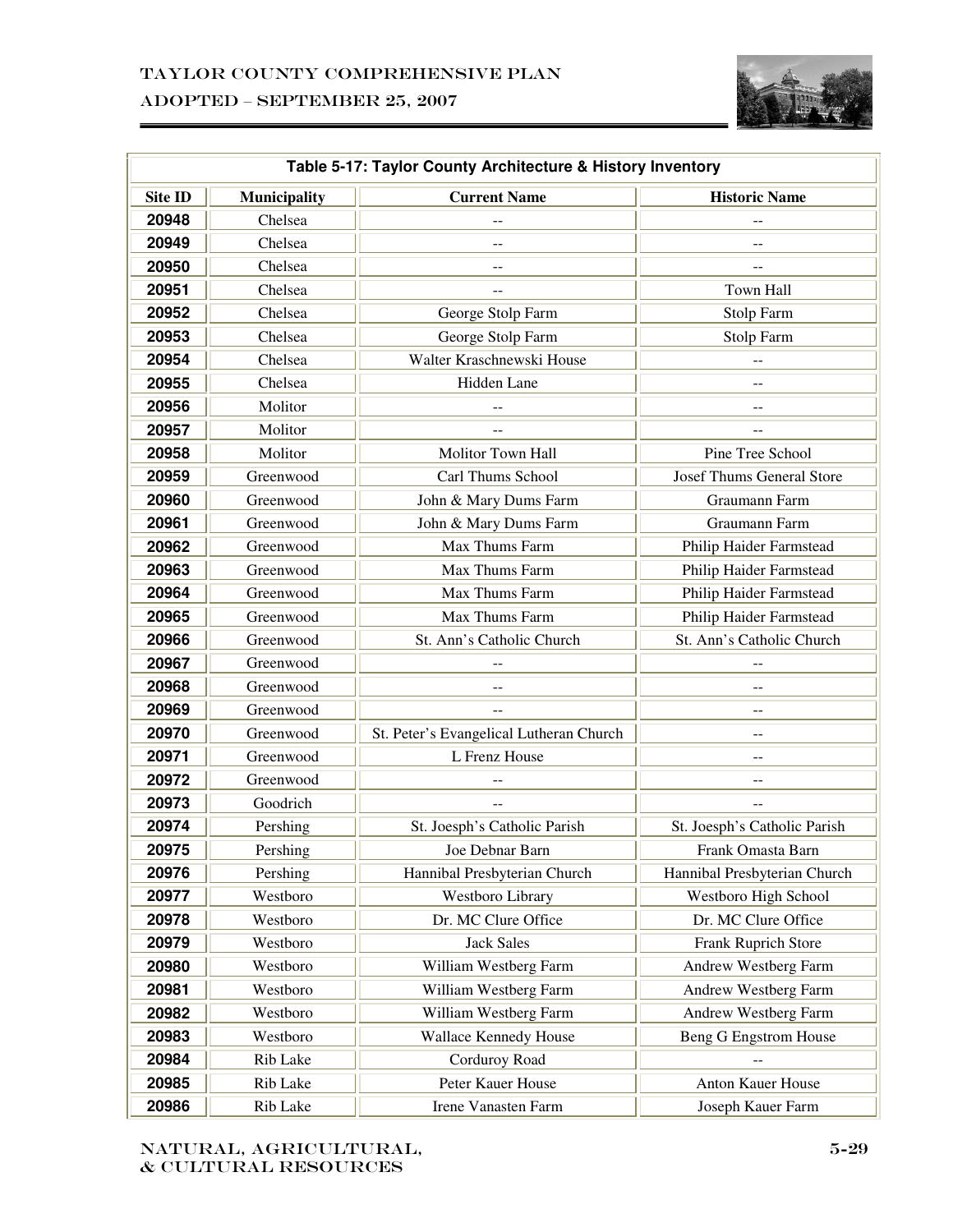

|                |              | Table 5-17: Taylor County Architecture & History Inventory |                                     |
|----------------|--------------|------------------------------------------------------------|-------------------------------------|
| <b>Site ID</b> | Municipality | <b>Current Name</b>                                        | <b>Historic Name</b>                |
| 20987          | Rib Lake     | <b>Irene Vanasten Farm</b>                                 | Joseph Kauer Farm                   |
| 20988          | Rib Lake     | <b>Irene Vanasten Farm</b>                                 | Joseph Kauer Farm                   |
| 20989          | Rib Lake     | Rib Lake Town Hall                                         |                                     |
| 20990          | Rib Lake     | Selma Beam Barn                                            | Lambert Enders Barn                 |
| 20991          | Greenwood    |                                                            |                                     |
| 20992          | Greenwood    | $-$                                                        | $-$                                 |
| 20993          | Greenwood    |                                                            |                                     |
| 20994          | Jump River   | Ladies' Aid Building                                       | Community Hall & Church             |
| 20995          | Jump River   | Jump River Presbyterian Church                             | Jump River School                   |
| 20996          | Jump River   |                                                            | Henry Boeckler Hotel                |
| 20997          | Jump River   | Allen Beadles Cabin                                        | Koonz House                         |
| 20998          | Jump River   |                                                            |                                     |
| 20999          | McKinley     |                                                            |                                     |
| 21000          | McKinley     | McKinley Town Hall                                         | Jump River Town Hall                |
|                |              | 21001-21073 - City of Medford                              |                                     |
|                |              | 21074-21087 - Village of Rib Lake                          |                                     |
|                |              | 21088 - Village of Stetsonville                            |                                     |
| 21089          | Westboro     | Chequamegon National Forest Bath and<br>Club House         | Mondeaux Dam Public Utility<br>Area |
| 20090          | Westboro     | Caretaker's/Concessionaire's Dwelling                      | Mondeaux Dam Public Utility<br>Area |
| 21091          | Westboro     | Chequamegon National Forest Garage                         | Mondeaux Dam Public Utility<br>Area |
| 21092          | Westboro     | Mondeaux Dam                                               | Mondeaux Dam Public Utility<br>Area |
|                |              | 22281 - City of Medford                                    |                                     |
|                |              | 23904 - Village of Lublin                                  |                                     |
| 24672          | Westboro     | Jump River Lookout Tower                                   | Jump River Lookout Tower            |
| 24673          | Westboro     |                                                            |                                     |
| 24674          | Grover       | Perkinstown Lookout Tower                                  | Perkinstown Lookout Tower           |
| 24675          | Grover       | Grover Town Hall                                           | <b>Grover Town Hall</b>             |
| 24676          | Grover       | <b>Foss Lake Guard Station</b>                             | Foss Lake Guard Station             |
| 24677          | Grover       | Ron & Holly Sromek Home                                    | <b>Foss Lake Guard Station</b>      |
|                | Grover       | Jackie Ogle Home                                           | Anton Anderson Home                 |
|                |              | 24679-24683 - City of Medford                              |                                     |
| 32069          | Hammel       |                                                            | Sawyer Avenue Bridge                |
|                | Hammel       | Dane & Jill Bolz                                           | Foss Lake Guard Station             |
| 37773          | Chelsea      | Will Geiser House                                          |                                     |
|                |              | 37774 & 41012 - City of Medford                            |                                     |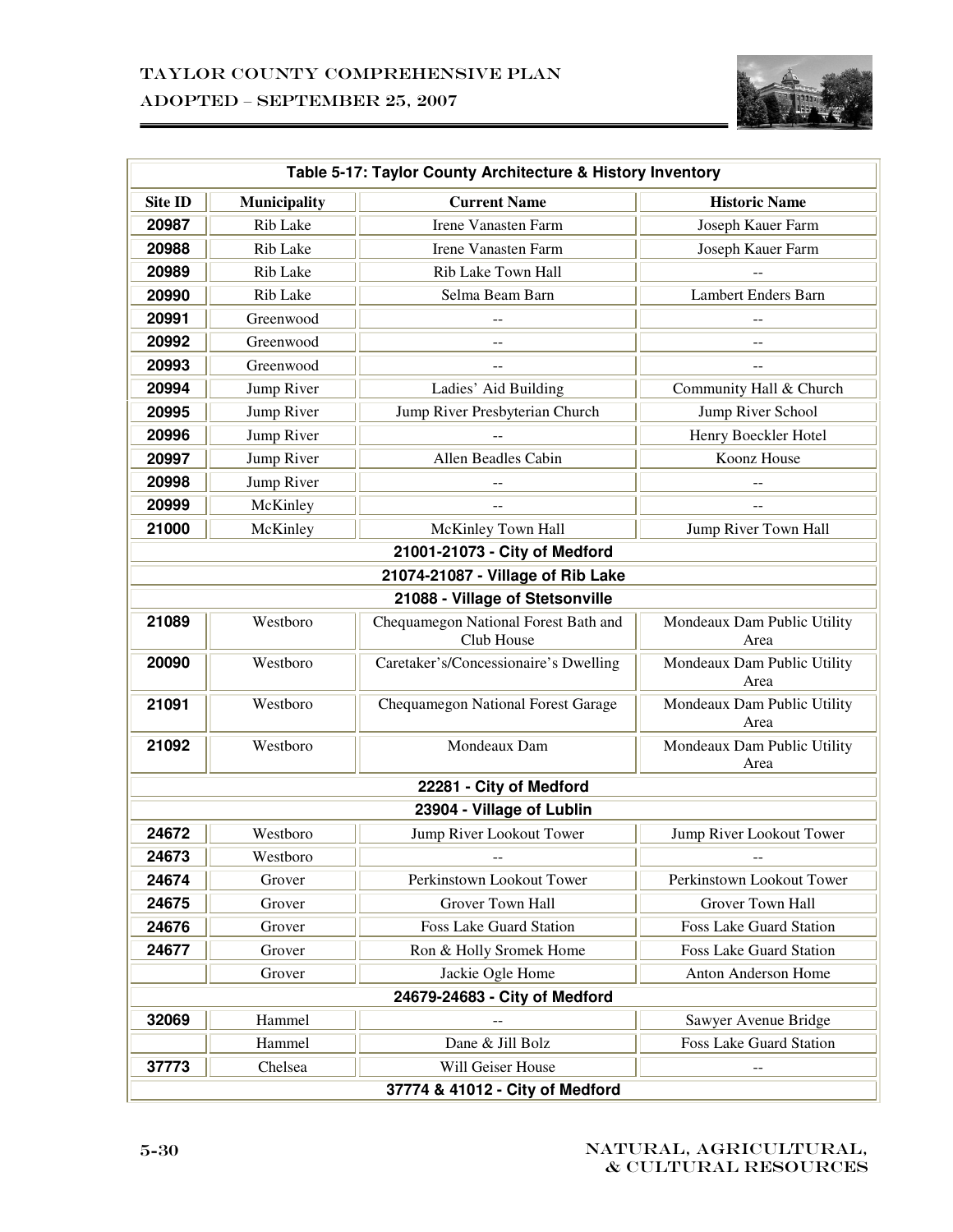

| Table 5-17: Taylor County Architecture & History Inventory              |                     |                           |                                |  |
|-------------------------------------------------------------------------|---------------------|---------------------------|--------------------------------|--|
| <b>Site ID</b>                                                          | <b>Municipality</b> | <b>Current Name</b>       | <b>Historic Name</b>           |  |
| 68194                                                                   | Westboro            |                           | Spearhead Point Picnic Shelter |  |
| 70918                                                                   | Cleveland           | <b>Webster Farmstead</b>  | <b>B.B. Colwell House</b>      |  |
| 72192                                                                   | McKinley            | Jump River Bridge         |                                |  |
| 109489                                                                  | Holway              | Water Dr. Bridge          |                                |  |
| 119988                                                                  | Aurora              | CTH H/Yellow River Bridge |                                |  |
|                                                                         |                     | 120533 - City of Medford  |                                |  |
| 123918                                                                  | Hammel              | <b>Black River Bridge</b> | <b>Black River Bridge</b>      |  |
| 123958                                                                  | Medford             | Klingbeil Lumber Yard     | Maurer Lumber Yard             |  |
| 123959                                                                  | Medford             | Klingbeil Lumber Yard     | Maurer Lumber Yard             |  |
| 132798                                                                  | Maplehurst          |                           | First Apostolic Church         |  |
| 132799                                                                  | Maplehurst          |                           |                                |  |
| 132800                                                                  | Maplehurst          |                           |                                |  |
| 132801                                                                  | Maplehurst          |                           | --                             |  |
| 133345                                                                  | Chelsea             |                           | Trout Avenue Bridge            |  |
| 133346                                                                  | Hammel              |                           | Division Road Bridge           |  |
| 133799                                                                  | Maplehurst          |                           |                                |  |
| 133800                                                                  | Maplehurst          |                           |                                |  |
| 134438                                                                  | Deer Creek          | --                        | G. Sonder House                |  |
| 134439                                                                  | Deer Creek          |                           | <b>Blasel House</b>            |  |
| Source: WI Architecture & Historic Inventory (Acquired 9/1/06) and LUAC |                     |                           |                                |  |

## **Historic Places (National and State Registers)**

The National Register of Historic Places is the Nation's official list of cultural resources worthy of preservation. Authorized under the National Historic Preservation Act of 1966, the National Register is part of a national program to coordinate and support public and private efforts to identify, evaluate, and protect our historic and archeological resources. Properties listed in the Register include districts, sites, buildings, structures, and objects that are significant in American history, architecture, archeology, engineering, and culture. The National Register is administered by the National Park Service, which is part of the U.S. Department of the Interior. All historic places listed on the National Register are also registered on the Wisconsin National Register of Historic Places. Table 5-18 lists the eight current sites that are included on the National Register of Historic Places in Taylor County.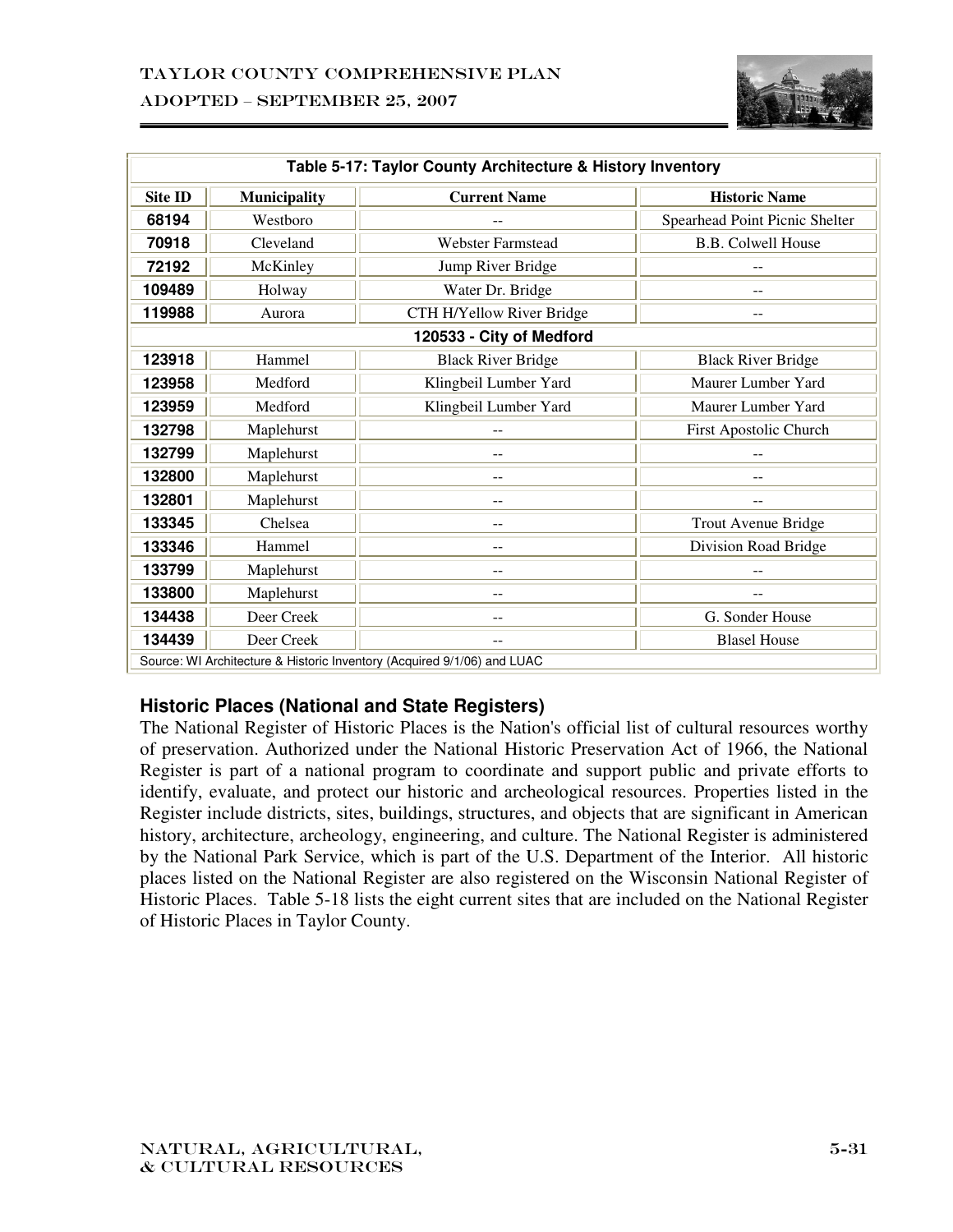

| <b>Historic Name</b>             | Town/Village/City | Location                  | <b>Date Listed</b>                                    |  |  |  |  |  |  |
|----------------------------------|-------------------|---------------------------|-------------------------------------------------------|--|--|--|--|--|--|
| Benn, J.W., Building             | C. Medford        | 202-204 S. Main St.       | 12/22/1983                                            |  |  |  |  |  |  |
| <b>Big Indian Farms</b>          | Westboro          | <b>Address Restricted</b> | 7/11/1988                                             |  |  |  |  |  |  |
| Jump River Town Hall             | Jump River        | S of WI 73                | 3/28/1974                                             |  |  |  |  |  |  |
| Medford Free Public Library      | C. Medford        | 104 E. Perkins St.        | 4/1/1993                                              |  |  |  |  |  |  |
| <b>Medford Post Office</b>       | C. Medford        | 304 S. Main St.           | 10/24/2000                                            |  |  |  |  |  |  |
| Mondeaux Dam Recreation Area     | Westboro          | *Mondeaux River           | 8/21/1984                                             |  |  |  |  |  |  |
| St. Ann's Catholic Church & Cem. | Greenwood         | W3963 Brehm Ave.          | 12/14/1995                                            |  |  |  |  |  |  |
| <b>Taylor County Courthouse</b>  | C. Medford        | 224 S. $2^{nd}$ St.       | 5/14/1980                                             |  |  |  |  |  |  |
|                                  |                   |                           | Source: National Register of Historic Places and LUAC |  |  |  |  |  |  |

**Table 5-18: National & State Registries** 

\*Roughly bounded by Mondeaux River and Forest Rd.

#### **Archaeological Resources Inventory**

Resource use and land stewardship is preserved in archaeological sites, buildings, landscapes, written accounts, photographs, governmental records, and the thoughts and ideas people remember and pass along by word of mouth. Planning can play a critical part in protecting these resources and in learning from this wealth of experience. Land-use planning and land-use decisions can directly impact historic buildings, archaeological sites, and cemeteries.

The Wisconsin Historical Society (WHS) maintains a list of archaeological sites and cemeteries referred to as the Archaeological Site Inventory (ASI) a component of the Wisconsin Archaeological and Historic Resource Database (WAHRD). The ASI is the most comprehensive list of archaeological sites, mounds, unmarked cemeteries, marked cemeteries, and cultural sites available. The ASI does not include all of the sites and cemeteries present in the state. It includes only those sites that have been reported to the Wisconsin Historical Society. The information in the ASI is a compilation of reports covering a period of at least 150 years. The information for each entry varies widely and WHS has not been able to verify all of the entries. Few of these sites have been evaluated for their importance. The ASI is changed and updated on a daily basis and recommendations about site importance may change as new information becomes available.

Since only a small portion of the County has been surveyed for the presence of archaeological sites and cemeteries, the sites listed in the inventory represent only a fraction of the sites actually present. Local residents and American Indian communities who have and do live and work in the area possess much additional information on other archaeological sites and cemeteries.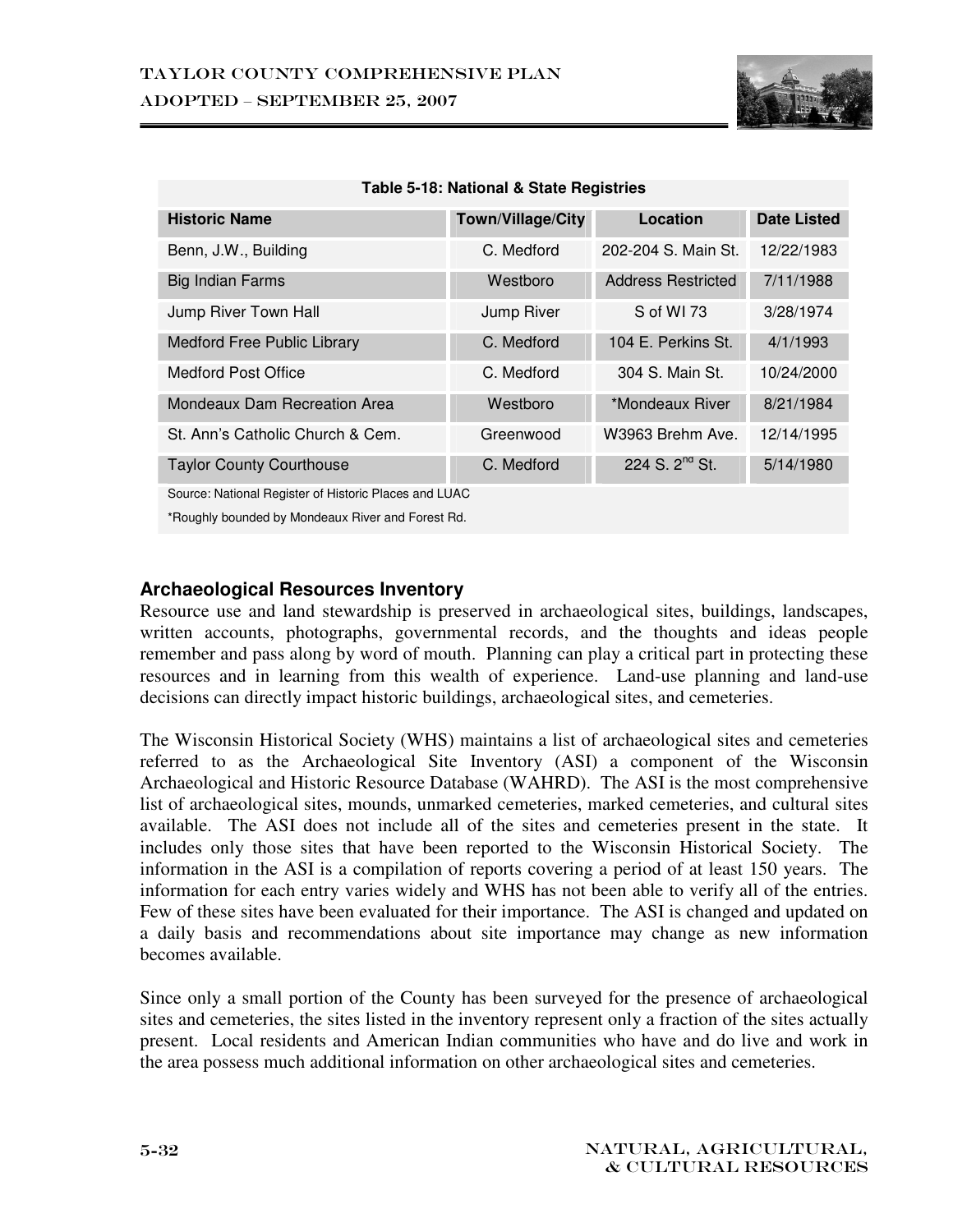

Up to this time, 207 archaeological sites and cemeteries (Table 5-19) has been reported for Taylor County with the following types of sites having been identified:

- Cemeteries (including, unmarked graves, mounds)
- **Campsites/villages**
- Cabins/Homesteads
- **Dams**
- Logging Camps
- Sugar Bush
- **Tower**
- Corn Hills / Garden
- **Beds**
- CCC/WPA Camp
- Dance Circle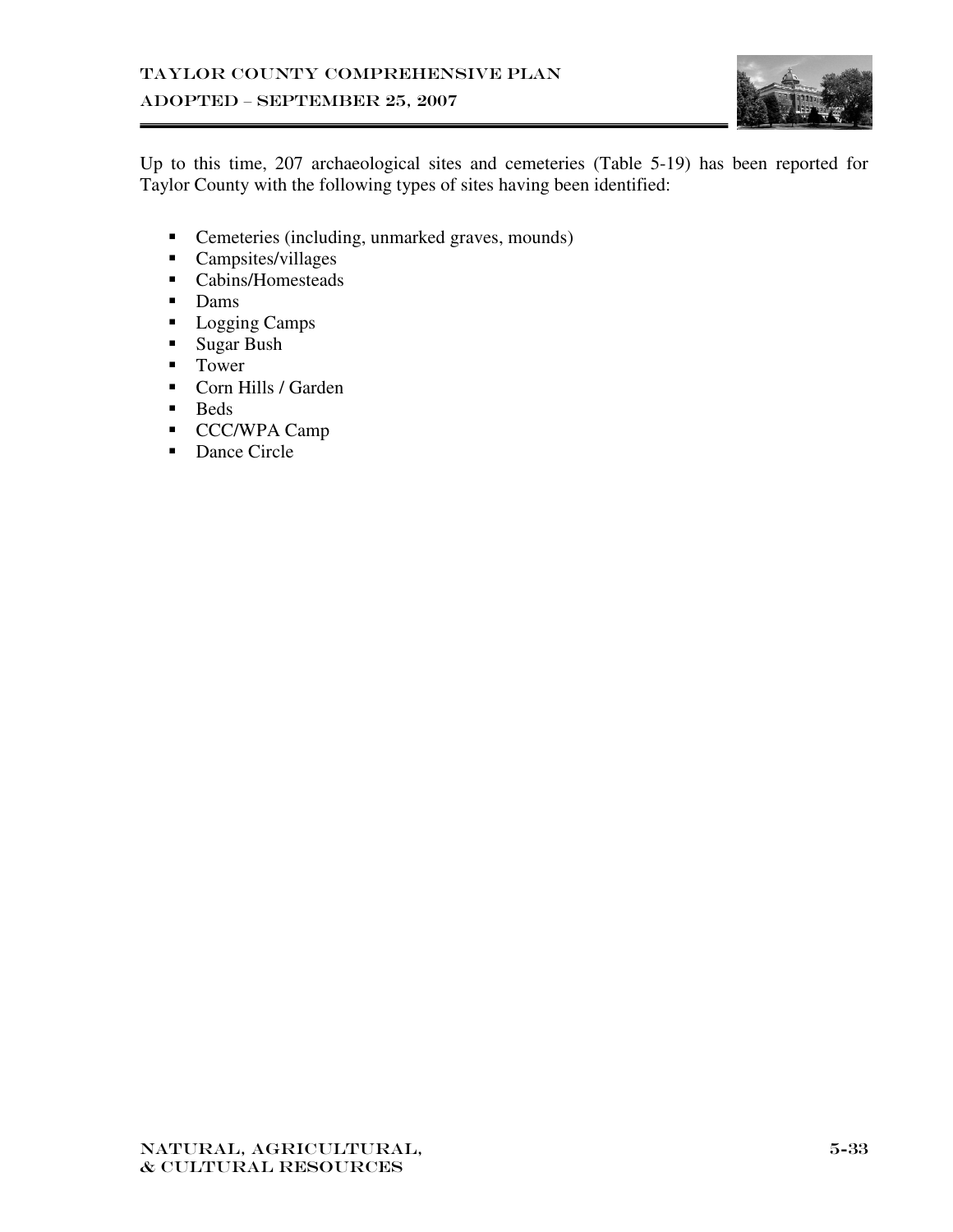

| <b>Site Name</b>                        | <b>Site Type</b>                    | <b>Cultural Study Unit</b> | <b>Town</b><br>Range<br><b>Section</b>                      |
|-----------------------------------------|-------------------------------------|----------------------------|-------------------------------------------------------------|
| FS 09-02-03-104                         | Logging camp                        | HEA*                       | 32, 2, W, 26                                                |
| <b>CURT SCHULTZ</b>                     | Campsite/village                    | Late Paleo-Indian          | 32, 2, W, 35                                                |
| <b>Unnamed Site</b>                     | Campsite/village                    | Historic Indian            | 30, 3, W, 1                                                 |
| <b>Black River Woods Mound</b>          | Mound(s) - Other/Unk                | Woodland                   | 31, 1, E, 10                                                |
| <b>Anderson Lake Mound</b>              | Mound(s) - Conical                  | Woodland                   | 31, 2, W, 2                                                 |
| <b>Unnamed Site</b>                     | Campsite/village                    | Historic Indian            | 31, 2, W, 2                                                 |
| Anderson Lake Cemetery                  | Cemetery/burial                     | Historic Indian            | 31, 2, W, 2                                                 |
| FS 09-02-03-062                         | Campsite/village                    | Unknown                    | 31, 2, W, 6                                                 |
| FR 121 GRAVEL PIT<br><b>SOUTH</b>       | Campsite/village                    | <b>Unknown Prehistoric</b> | 31, 2, W, 7                                                 |
| <b>LECHNER FARM</b>                     | Cabin/homestead                     | HEA*                       | 31, 2, W, 8<br>31, 2, W, 8                                  |
| <b>LAKE ELEVEN CAMP</b>                 | Logging camp                        | HEA*                       | 31, 2, W, 11                                                |
| <b>RIVAL ACORN</b><br><b>HABITATION</b> | Cabin/homestead                     | HEA*                       | 31, 2, W, 15                                                |
| <b>BEAVER CREEK CAMP</b>                | Cabin/homestead                     | HEA*                       | 31, 2, W, 16                                                |
| <b>Hundred Foot Hills</b>               | Other                               | Unknown                    | 31, 2, W, 26                                                |
| <b>Maiden Point</b>                     | Campsite/village<br>Cemetery/burial | Historic Indian            | 31, 3, W, 1                                                 |
| <b>MILLER DAM</b>                       | 1. Dam                              | HEA*                       | 31, 3, W, 2                                                 |
| FS 09-02-03-066                         | Logging camp                        | HEA*                       | 31, 3, W, 2                                                 |
| N, L AND HUDSON LOG<br>CO.              | Logging camp                        | HEA*                       | 31, 3, W, 10                                                |
| <b>HEMP HOMESTEAD</b>                   | Cabin/homestead                     | HEA*                       | 31, 3, W, 22                                                |
| FS #09-02-03-086                        | Unknown                             | HEA*                       | 32, 1, W, 6                                                 |
| FS #09-02-03-085                        | Cabin/homestead                     | HEA*                       | 32, 1, W, 7                                                 |
| FS 09-02-03-032                         | Campsite/village                    | Historic Indian            | 32, 1, W, 8                                                 |
| <b>KENNY DAM AND CAMP</b>               | Logging camp                        | HEA*                       | 32, 1, W, 10                                                |
| <b>STITTS DAM</b>                       | Dam                                 | HEA*                       | 32, 1, W, 13                                                |
|                                         |                                     |                            |                                                             |
| FEEDER DAM AND CAMP                     | Logging camp                        | HEA*                       | 32, 1, W, 13                                                |
| FS 09-02-03-036                         | Campsite/village                    | Unknown                    | 32, 1, W, 14                                                |
| FS 09-02-03-037                         | Campsite/village<br>Cemetery/burial | Historic Indian            | 32, 1, W, 15                                                |
| <b>MONDEAUX DAM</b>                     | Dam                                 | HEA*                       | 32, 1, E, 18                                                |
| Norton Cemetery                         | Cemetery/burial                     | Historic Indian            | 32, 1, E, 29<br>32, 1, E, 2<br>32, 1, E, 35<br>32, 1, E, 20 |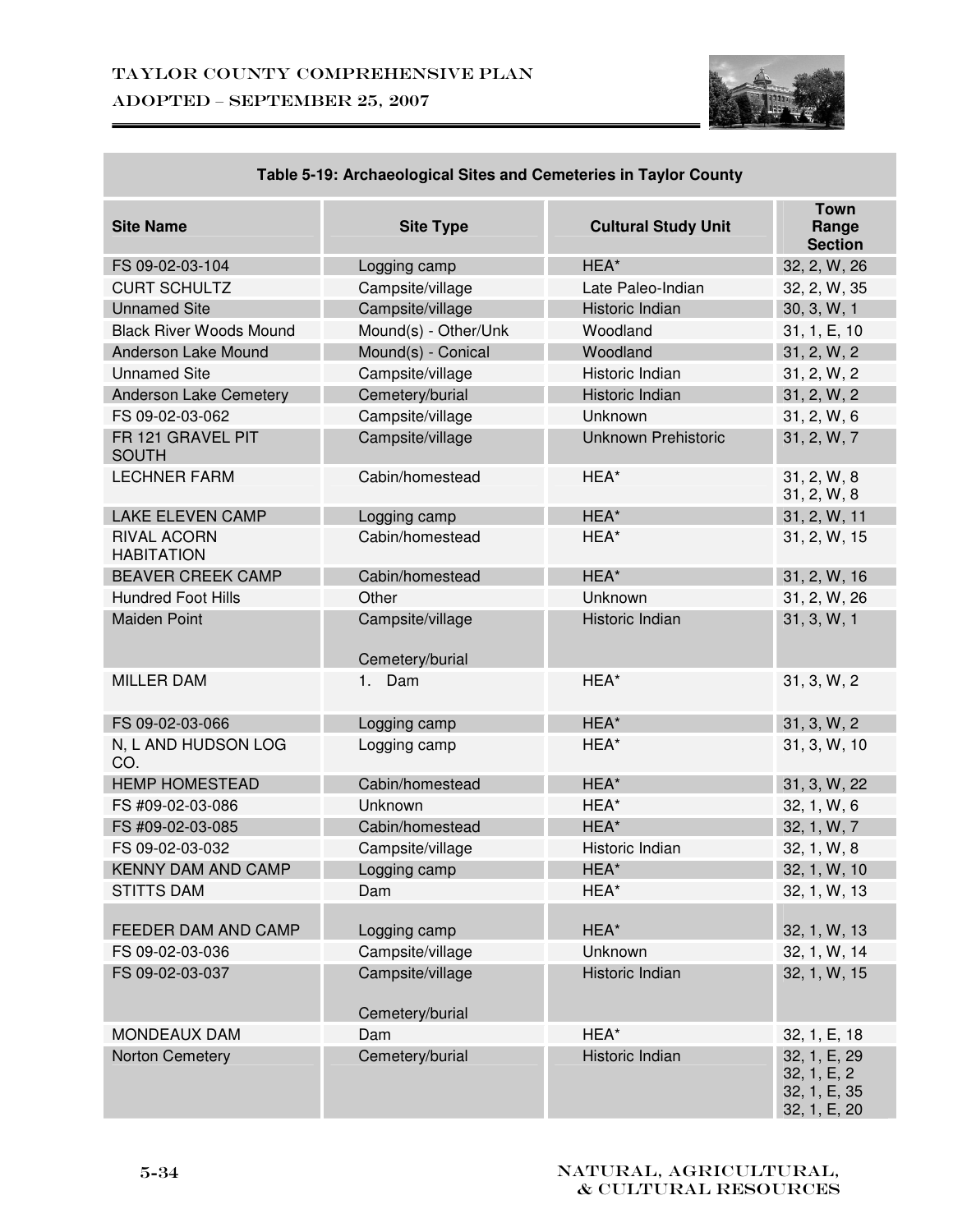

| <b>19. ADDITIONAL STRESS AND OCTIVIONIES IN TRAIDE ODDING</b> |                       |                            |                                        |
|---------------------------------------------------------------|-----------------------|----------------------------|----------------------------------------|
| <b>Site Name</b>                                              | <b>Site Type</b>      | <b>Cultural Study Unit</b> | <b>Town</b><br>Range<br><b>Section</b> |
|                                                               |                       |                            | 32, 2, E, 28                           |
| <b>Unnamed Site</b>                                           | Sugar bush            | Historic Indian            | 32, 2, W, 1                            |
| <b>PINE CAMP</b>                                              | Logging camp          | Historic Euro American     | 32, 2, W, 1                            |
| <b>PINE CAMP</b>                                              | Logging camp          | HEA*                       | 32, 2, W, 3                            |
| <b>HANSEN DAM</b>                                             | Other                 | HEA*                       | 32, 2, W, 4                            |
| RAUSS HOMESTEAD                                               | Cabin/homestead       | HEA*                       | 32, 2, W, 4                            |
| <b>HANSEN PINE CAMP</b>                                       | Logging camp          | HEA*                       | 32, 2, W, 4                            |
| FS 09-02-03-043                                               | Logging camp          | HEA*                       | 32, 2, W, 5                            |
| FS #09-02-03-089                                              | <b>Unknown</b>        | HEA*                       | 32, 2, W, 13                           |
| FS #09-02-03-090                                              | Logging camp          | HEA*                       | 32, 2, W, 13                           |
| FS #09-02-03-078                                              | Logging camp          | HEA*                       | 32, 2, W, 14                           |
| FS #09-02-03-079                                              | Unknown               | HEA*<br>Unknown Historic   | 32, 2, W, 14                           |
| FS #09-02-03-084                                              | Unknown               | HEA*                       | 32, 2, W, 14                           |
| FS 09-02-03-046                                               | Logging camp          | HEA*                       | 32, 2, W, 18                           |
| NORTON DAM, UNION<br>LUMBER CO.                               | Dam                   | HEA*                       | 32, 2, W, 18                           |
| FS #09-02-03-93                                               | Unknown               | HEA*                       | 32, 2, W, 21                           |
| FS #09-02-03-094                                              | Logging camp          | HEA*                       | 32, 2, W, 21                           |
| <b>INDIAN HILL</b>                                            | Campsite/village      | Unknown                    | 32, 2, W, 22                           |
| FS 09-02-03-048                                               | Mound(s) - Other/Unk  | Woodland                   | 32, 2, W, 22                           |
| <b>BAKER DAM, UNION</b><br><b>LUMBER COMPANY</b>              | Dam                   | HEA*                       | 32, 2, W, 24                           |
| FS #09-02-03-087                                              | <b>Unknown</b>        | HEA*                       | 32, 2, W, 24                           |
| FS 09-02-03-088                                               | Cabin/homestead       | HEA*                       | 32, 2, W, 24                           |
| STITTS DAM AND CAMP                                           | Logging camp          | HEA*                       | 32, 2, W, 25                           |
| Lake Bluff Cemetery                                           | Cemetery/burial       | Historic Indian            | 32, 2, W, 35<br>32, 2, W, 34           |
| <b>Unnamed Site</b>                                           | Campsite/village      | Historic Indian            | 32, 2, W, 34                           |
| <b>FEEDER DAM</b>                                             | Dam                   | HEA*                       | 32, 2, W, 36                           |
| <b>FEEDER DAM</b>                                             | Dam                   | HEA*                       | 32, 2, W, 36                           |
| <b>HUGHEY DAM AND CAMP</b>                                    | Other<br>Logging camp | HEA*                       | 32, 3, W, 13                           |
| FS 09-02-03-058                                               | Logging camp          | HEA*                       | 32, 3, W, 13                           |
| FS 09-02-03-076                                               | Unknown               | HEA*                       | 32, 3, W, 13                           |
| FS 09-02-03-017                                               | Campsite/village      | Unknown                    | 33, 1, E, 28                           |
| FS 09-02-03-020                                               | Campsite/village      | Unknown                    | 33, 1, E, 30                           |
| FS #09-02-03-091                                              | Logging camp          | HEA*                       | 33, 1, E, 30                           |
| FS 09-02-03-092                                               | Unknown               | HEA*                       | 33, 1, E, 31                           |
| 09-02-03-004 (PINE CAMP)                                      | Logging camp          | HEA*                       | 33, 1, W, 2                            |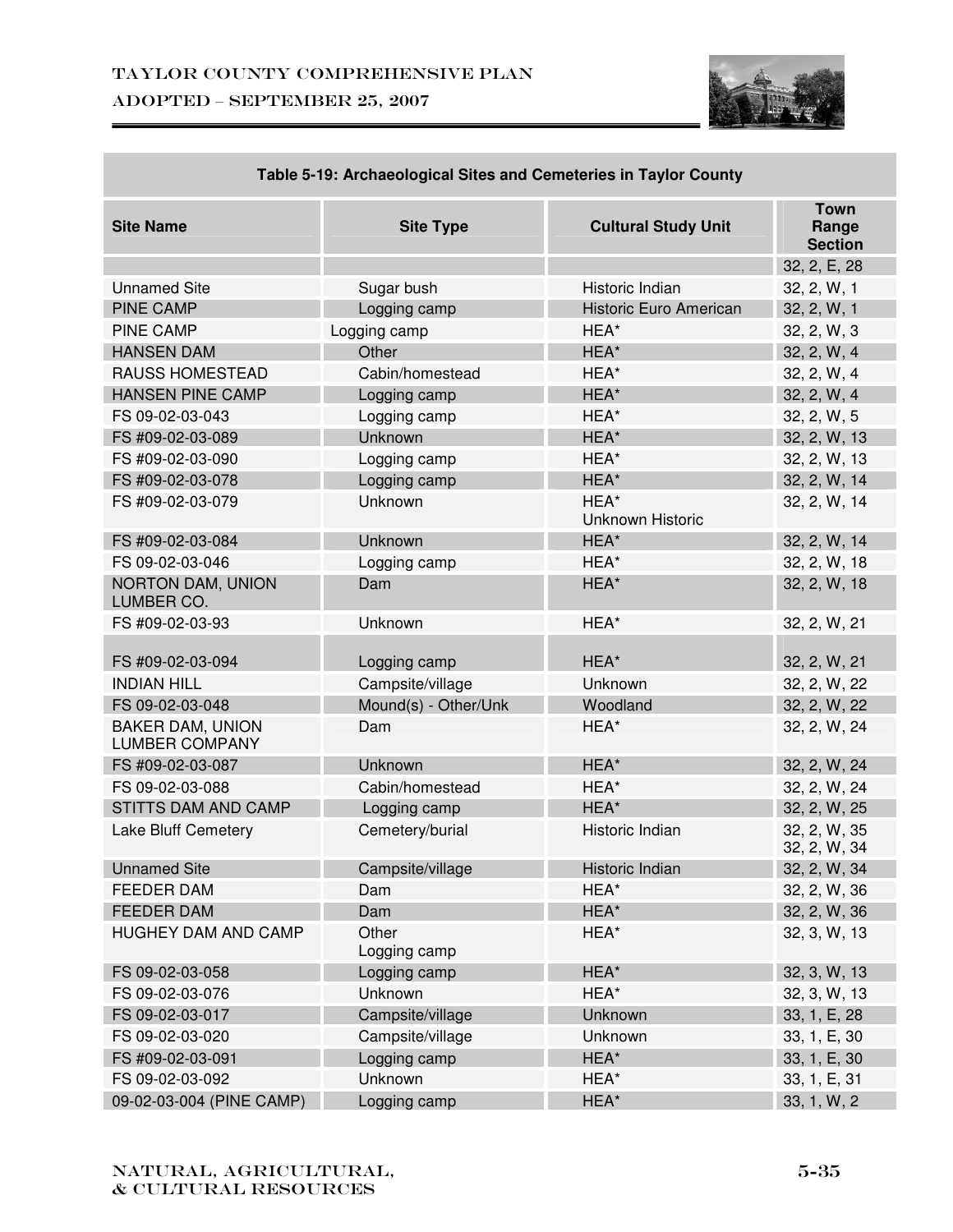

| <b>Site Name</b>                          | <b>Site Type</b>                           | <b>Cultural Study Unit</b>             | <b>Town</b><br>Range<br><b>Section</b> |
|-------------------------------------------|--------------------------------------------|----------------------------------------|----------------------------------------|
| FS 09-02-03-005 (HOAG<br>PINE CAMP)       | Logging camp                               | HEA*                                   | 33, 1, W, 3                            |
| FS 09-02-03-006 (CORWITH<br>DAM AND CAMP) | Dam<br>Logging camp                        | HEA*                                   | 33, 1, W, 3                            |
| FS 09-02-03-007                           | Sugar bush                                 | Historic Indian                        | 33, 1, W, 8                            |
| FS 09-02-03-008                           | Logging camp                               | HEA*                                   | 33, 1, W, 10                           |
| MONDEAUX DAM (FS 09-<br>02-03-009)        | Dam                                        | HEA*                                   | 33, 1, W, 13                           |
| FS 09-02-03-010                           | Logging camp                               | HEA*                                   | 33, 1, W, 14                           |
| FS 09-02-03-011                           | Cabin/homestead                            | HEA*                                   | 33, 1, W, 16                           |
| FS 09-02-03-013 (OLD PINE<br>CAMP)        | Logging camp                               | HEA*                                   | 33, 1, W, 19                           |
| FS 09-02-03-012                           | Logging camp                               | HEA*                                   | 33, 1, W, 19                           |
| FS 09-02-03-014 (HOAG<br>PINE CAMP)       | Logging camp                               | HEA*                                   | 33, 1, W, 20                           |
| FS 09-02-03-015                           | Sugar bush                                 | Unknown                                | 33, 1, W, 22                           |
| FS 09-02-03-016                           | Campsite/village                           | Unknown                                | 33, 1, W, 23                           |
| <b>GLACIAL SPRING</b>                     | Other                                      | HEA*                                   | 33, 1, W, 23                           |
| FS 09-02-03-018                           | Logging camp                               | HEA*                                   | 33, 1, W, 30                           |
| FS 09-02-03-019 (BARNEY<br>PINE CAMP)     | Logging camp                               | HEA*                                   | 33, 1, W, 30                           |
| FS 09-02-03-021 (KINNEY<br>PINE CAMP)     | Logging camp                               | HEA*                                   | 33, 1, W, 32                           |
| FS 09-02-03-022 (NORTH<br>FORK DAM)       | Dam                                        | HEA*                                   | 33, 1, W, 33                           |
| <b>Unnamed Site</b>                       | Logging camp                               | HEA*                                   | 33, 1, W, 35                           |
| <b>Rib Lake Point</b>                     | Mound(s) - Conical                         | Woodland                               | 33, 2, E, 26                           |
| <b>Unnamed Site</b>                       | Campsite/village<br>Corn hills/garden beds | Unknown                                | 33, 2, E, 26                           |
| <b>BIG LICK</b>                           | Logging camp                               | HEA*                                   | 33, 2, W, 3                            |
| JUMP RIVER CCC CAMP                       | <b>CCC/WPA site</b>                        | HEA*                                   | 33, 2, W, 15<br>33, 2, W, 15           |
| <b>JOHNSON HOMESTEAD</b>                  | Cabin/homestead                            | HEA*                                   | 33, 2, W, 20                           |
| FS 09-02-03-024                           | Logging camp                               | HEA*                                   | 33, 2, W, 24                           |
| PINE TREE CAMP                            | Logging camp                               | HEA*                                   | 33, 2, W, 25                           |
| KIDRICK HOMESTEAD                         | Cabin/homestead                            | HEA*                                   | 33, 2, W, 28                           |
| FS 09-02-03-028                           | Logging camp                               | HEA*                                   | 33, 2, W, 36                           |
| FS 09-02-03-029                           | Cabin/homestead                            | HEA*                                   | 33, 3, W, 35                           |
|                                           | Cemetery/burial                            |                                        |                                        |
| <b>Unnamed Site</b>                       | Campsite/village                           | Historic Indian Unknown<br>Prehistoric | 33, 4, W, 12<br>33, 4, W, 13           |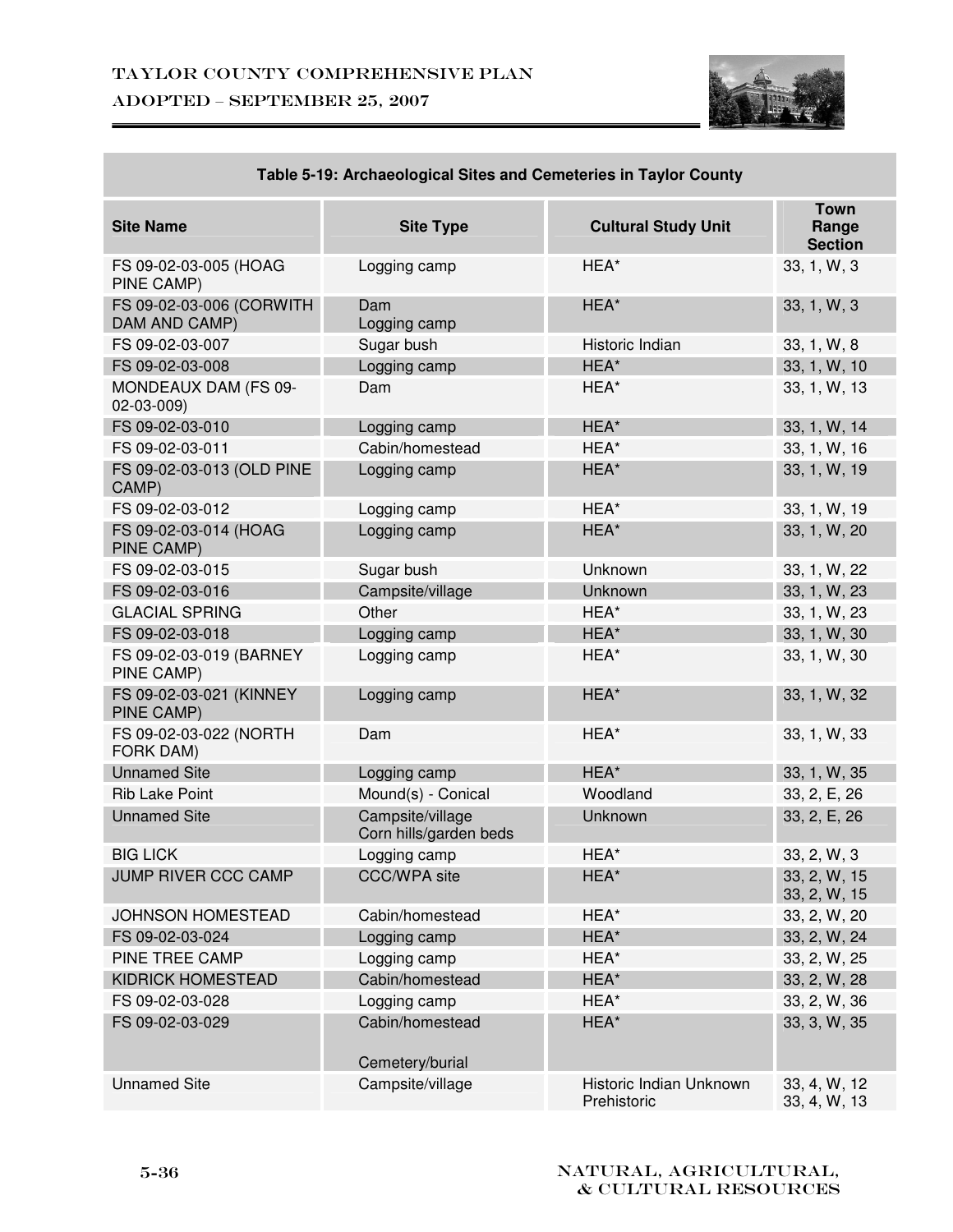

| <b>Site Name</b>                              | <b>Site Type</b> | <b>Cultural Study Unit</b>     | <b>Town</b><br>Range<br><b>Section</b> |
|-----------------------------------------------|------------------|--------------------------------|----------------------------------------|
| <b>TWO BADGERS</b>                            | Campsite/village | <b>Unknown Prehistoric</b>     | 32, 1, E, 34                           |
| <b>BAHR SITE</b>                              | Cabin/homestead  | HEA*                           | 32, 1, E, 12                           |
| FR 1408 LUMBER CAMP                           | Logging camp     | HEA*                           | 31, 2, W, 6                            |
| <b>FRANKLIN HOMESTEAD</b><br><b>DUMP</b>      | Cabin/homestead  | HEA*                           | 33, 1, E, 16                           |
| <b>SHADY BROOK SUGAR</b><br><b>BUSH</b>       | Sugar bush       | HEA*                           | 33, 1, E, 16                           |
| <b>Unnamed Site</b>                           | Logging camp     | HEA*                           | 31, 2, W, 19                           |
| <b>GYPO CAMP</b>                              | Cabin/homestead  | HEA*                           | 32, 1, W, 3                            |
| YELLOW RIVER CAMP                             | Logging camp     | HEA*                           | 31, 3, W, 10                           |
| <b>KINNEY PINE CAMP</b>                       | Logging camp     | HEA*                           | 33, 2, W, 34                           |
| <b>MOLITOR SALE</b>                           | Cabin/homestead  | HEA*                           | 32, 1, W, 8                            |
| <b>WEST POINT</b>                             | Campsite/village | HEA*<br>Unknown<br>Prehistoric | 33, 1, W, 25                           |
| <b>TAFT TOWN CEMETERY</b>                     | Cemetery/burial  | HEA*                           | 30, 4, W, 33                           |
| <b>HANNIBAL CEMETERY</b>                      | Cemetery/burial  | HEA*                           | 32, 3, W, 17                           |
| <b>MEADOWBROOK</b><br><b>CEMETERY</b>         | Cemetery/burial  | HEA*                           | 31, 4, W, 24<br>31, 4, W, 25           |
| ST. ANDREWS LUTHERAN<br><b>CEMETERY</b>       | Cemetery/burial  | HEA*                           | 31, 3, W, 27                           |
| MT. NEBO CEMETERY                             | Cemetery/burial  | HEA*                           | 33, 3, W, 18                           |
| <b>Donald Mission Church</b><br>Cemetery      | Cemetery/burial  | HEA*                           | 32, 4, W, 10                           |
| <b>MAPLEHURST CEMETERY</b>                    | Cemetery/burial  | HEA*                           | 30, 2, W, 33                           |
| <b>ST. MARY'S POLISH</b><br>NATIONAL CEMETERY | Cemetery/burial  | HEA*                           | 30, 3, W, 22                           |
| <b>ST. STANISLAUS</b><br><b>CEMETERY</b>      | Cemetery/burial  | HEA*                           | 30, 3, W, 15                           |
| <b>HOLY ASSUMPTION</b><br>ORTHODOX CEMETERY   | Cemetery/burial  | HEA*                           | 30, 3, W, 15                           |
| ST. MARY'S CATHOLIC<br><b>CEMETERY</b>        | Cemetery/burial  | HEA*                           | 30, 1, W, 29                           |
| <b>MEDFORD EVERGREEN</b><br><b>CEMETERY</b>   | Cemetery/burial  | HEA*                           | 31, 1, E, 26                           |
| <b>HOLY ROSARY</b><br><b>CEMETERY</b>         | Cemetery/burial  | HEA*                           | 31, 1, E, 26                           |
| <b>EVERGREEN CEMETERY</b>                     | Cemetery/burial  | HEA*                           | 31, 1, E, 26                           |
| <b>NEW HOLY ROSARY</b><br><b>CEMETERY</b>     | Cemetery/burial  |                                | 31, 1, E, 26                           |
| <b>TRINITY LUTHERAN</b><br><b>CEMETERY</b>    | Cemetery/burial  | HEA*                           | 32, 1, E, 35                           |
| <b>WHITTLESEY CATHOLIC</b>                    | Cemetery/burial  | HEA*                           | 32, 1, E, 26                           |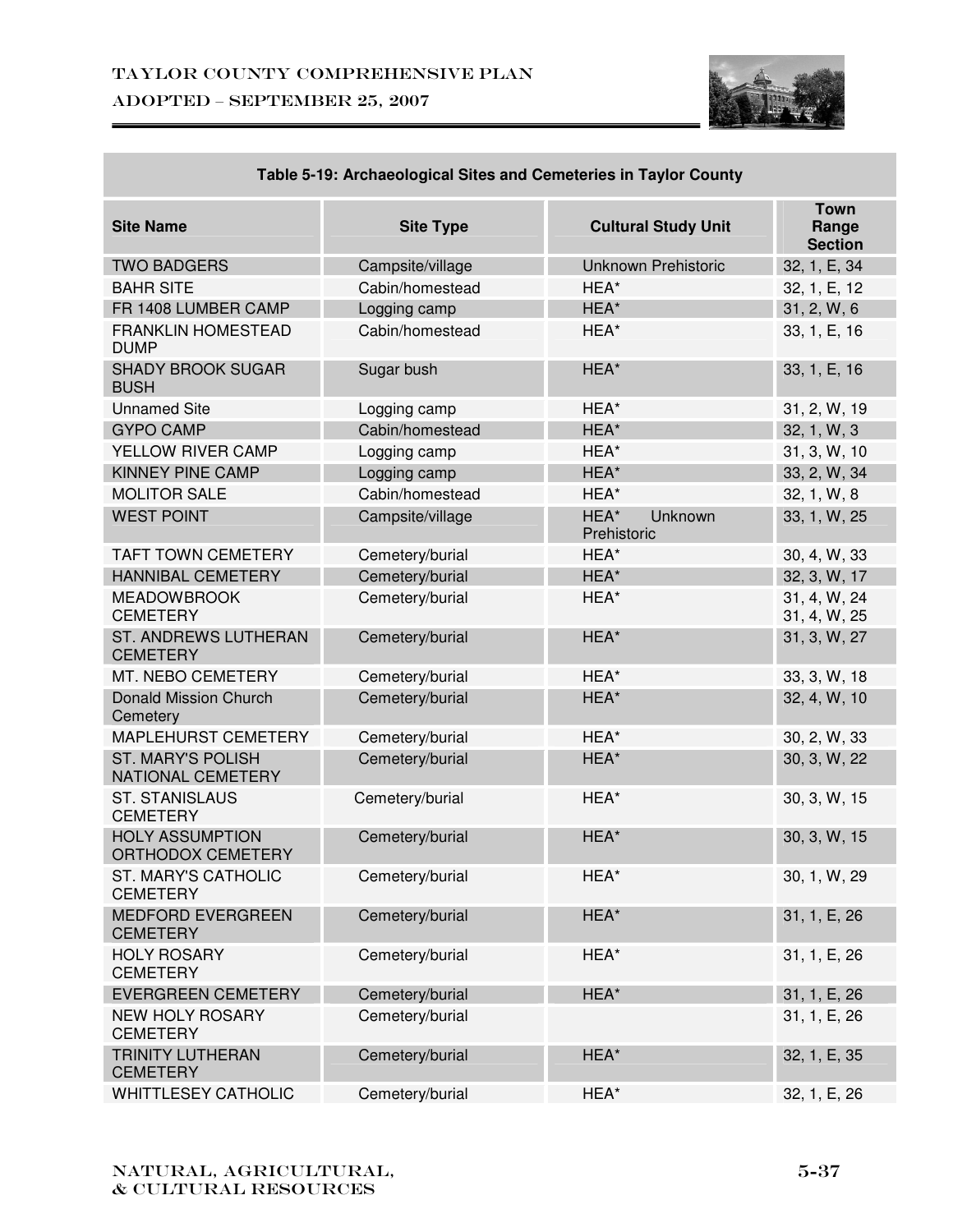## Taylor County Comprehensive Plan ADOPTED – SEPTEMBER 25, 2007



| rapic J-19. Archaeological Olles and Oemetenes in Taylor Oounty                                       |                  |                            |                                        |  |
|-------------------------------------------------------------------------------------------------------|------------------|----------------------------|----------------------------------------|--|
| <b>Site Name</b>                                                                                      | <b>Site Type</b> | <b>Cultural Study Unit</b> | <b>Town</b><br>Range<br><b>Section</b> |  |
| <b>CEMETERY (AKA OUR</b><br><b>LADY OF PERPETUAL</b><br>HELP CEM.)                                    |                  |                            |                                        |  |
| <b>MOLITOR CATHOLIC</b><br><b>CEMETERY</b>                                                            | Cemetery/burial  | HEA*                       | 32, 1, W, 33                           |  |
| <b>ST. MARY'S CATHOLIC</b><br><b>CEMETERY</b>                                                         | Cemetery/burial  | Historic Euro American     | 30, 1, E, 8                            |  |
| <b>Holway Town Hall Cemetery</b>                                                                      | Cemetery/burial  | HEA*                       | 30, 1, W, 22                           |  |
| <b>AMISH CEMETERY</b>                                                                                 | Cemetery/burial  | HEA*                       | 30, 1, W, 11                           |  |
| <b>HOLWAY CHURCH</b><br><b>CEMETERY (AKA OUR</b><br><b>SAVIOR'S LUTHERAN</b><br>CEMETERY)             | Cemetery/burial  | HEA*                       | 30, 1, W, 12                           |  |
| <b>PERKINSTOWN</b><br><b>CEMETERY (AKA</b><br><b>PERKINSTOWN</b><br><b>COMMUNITY CEMETERY)</b>        | Cemetery/burial  | HEA*                       | 31, 2, W, 3                            |  |
| <b>LAKE VIEW CEMETERY</b><br>(AKA RIB LAKE<br>CEMETERY)                                               | Cemetery/burial  | HEA*                       | 33, 2, E, 26                           |  |
| <b>GREENWOOD LUTHERAN</b><br>CEMETERY (AKA ST.<br>PETER'S LUTHERAN<br>CEMETERY)                       | Cemetery/burial  | HEA*                       | 32, 3, E, 19                           |  |
| <b>DONALD CEMETERY</b>                                                                                | Cemetery/burial  | HEA*                       | 32, 4, W, 18                           |  |
| STETSONVILLE PUBLIC<br><b>CEMETERY</b>                                                                | Cemetery/burial  | HEA*                       | 30, 1, E, 25                           |  |
| <b>ZION EVANGELICAL</b><br><b>LUTHERAN CEMETERY</b><br>(AKA STETSONVILLE<br><b>LUTHERAN CEMETERY)</b> | Cemetery/burial  | HEA*                       | 30, 1, E, 25                           |  |
| <b>SACRED HEA*RT</b><br><b>CATHOLIC CEMETERY</b>                                                      | Cemetery/burial  | HEA*                       | 30, 1, E, 24                           |  |
| <b>NORTHSIDE CEMETERY</b>                                                                             | Cemetery/burial  | HEA*                       | 33, 1, E, 12                           |  |
| <b>ST. ANN CEMETERY</b>                                                                               | Cemetery/burial  | HEA*                       | 32, 2, E, 9                            |  |
| <b>CHELSEA COMMUNITY</b><br><b>CEMETERY</b>                                                           | Cemetery/burial  | HEA*                       | 32, 1, E, 1                            |  |
| PILGRIMS REST<br><b>CEMETERY</b>                                                                      | Cemetery/burial  |                            | 32, 1, E, 1                            |  |
| <b>MOUNT OLIVE CEMETERY</b>                                                                           | Cemetery/burial  |                            | 33, 1, E, 14                           |  |
| <b>WESTBORO SPUR</b>                                                                                  | Campsite/village | HEA*                       | 33, 1, W, 8                            |  |
| HARDSCRABBLE CABIN                                                                                    | Cabin/homestead  | HEA*                       | 33, 1, W, 5                            |  |
| POTHOLE SITE                                                                                          | Logging camp     | HEA*                       | 31, 2, W, 22                           |  |
| J.P. REDWINE                                                                                          | Cabin/homestead  | HEA*                       | 31, 2, W, 3                            |  |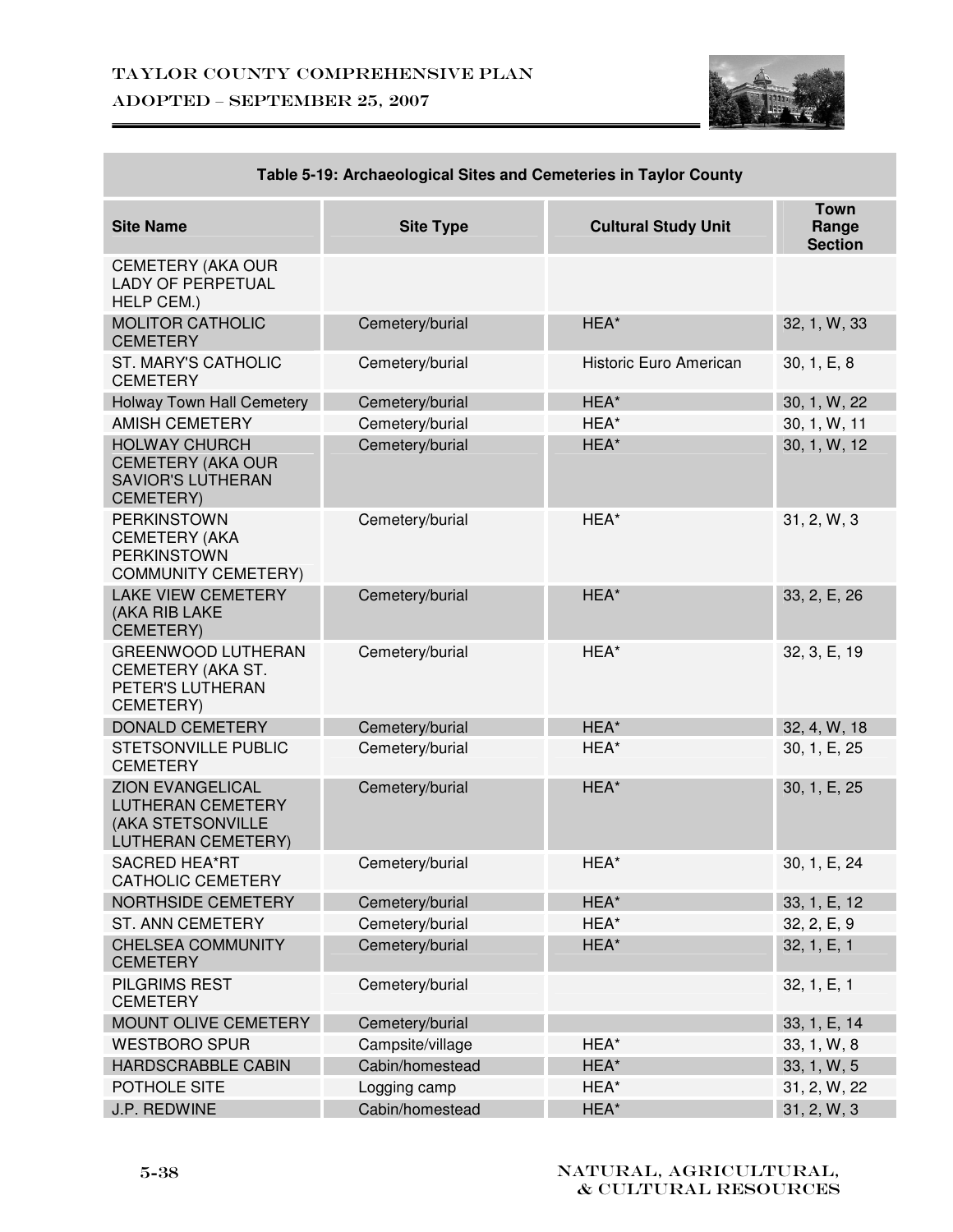

| <b>Site Name</b>                       | <b>Site Type</b>                                  | <b>Cultural Study Unit</b>        | <b>Town</b><br>Range<br><b>Section</b> |
|----------------------------------------|---------------------------------------------------|-----------------------------------|----------------------------------------|
| <b>HOMESTEAD</b>                       |                                                   |                                   |                                        |
| FS 09-02-03-081                        | Logging camp                                      | HEA*                              | 33, 3, W, 34                           |
| FS 09-02-03-082                        | Cabin/homestead                                   | HEA*                              | 33, 3, W, 34                           |
| <b>RED PINE</b>                        | Campsite/village                                  | <b>Unknown Prehistoric</b>        | 31, 2, W, 7                            |
| <b>DONUT</b>                           | Cabin/homestead                                   | HEA*                              | 32, 3, W, 12                           |
| Duplicate of TA-0124                   | <b>CCC/WPA site</b>                               | HEA*                              | 31, 2, W, 4                            |
| <b>RINDT LOOKOUT TOWER</b>             | Other                                             | HEA*                              | 33, 1, E, 20                           |
| <b>BEAR CUB</b>                        | Logging camp                                      | HEA*                              | 32, 2, W, 17                           |
| <b>MARSH CAMP</b>                      | Logging camp                                      | HEA*                              | 32, 2, W, 16                           |
| PERCH LAKE                             | Other                                             | HEA*                              | 32, 1, E, 18                           |
| PONCEK HOMESTEAD                       | Cabin/homestead                                   | HEA*                              | 33, 1, E, 5                            |
| <b>DEER</b>                            | Logging camp                                      | HEA*                              | 33, 1, W, 28                           |
| FS 09-02-03-137                        | Logging camp                                      | HEA*                              | 33, 1, W, 22                           |
| <b>MICE SITE</b>                       | Cabin/homestead                                   | HEA*                              | 32, 1, W, 18                           |
| <b>LITTLE CREEK</b>                    | Logging camp                                      | HEA*                              | 32, 2, W, 17                           |
| <b>SKILLE</b>                          | Campsite/village                                  | Early Paleo-Indian (Fluted<br>pt) | 31, 3, W, 29                           |
| JUMP TOWER/CCC DUMP<br><b>SITE</b>     | <b>CCC/WPA site</b>                               | HEA*                              | 33, 2, W, 15                           |
| <b>STICKLEBACK</b><br><b>HOMESTEAD</b> | Cabin/homestead                                   | <b>Unknown Historic</b>           | 32, 1, W, 15                           |
| <b>PERCH LAKE</b>                      | Other                                             | <b>Unknown Historic</b>           | 32, 1, E, 18                           |
| <b>Unnamed Site</b>                    | Cabin/homestead                                   | HEA*                              | 31, 1, W, 18                           |
| <b>Unnamed Site</b>                    | Cabin/homestead                                   | HEA*                              | 31, 1, W, 18                           |
| <b>Unnamed Site</b>                    | Cabin/homestead                                   | HEA*                              | 31, 1, W, 18                           |
| <b>PINE WELLS</b>                      | Logging camp                                      | HEA*                              | 31, 1, W, 7<br>31, 1, W, 18            |
| <b>Unnamed Site</b>                    | Cabin/homestead                                   | HEA*                              | 32, 2, W, 31                           |
| <b>TURK'S CAP</b>                      | Campsite/village                                  | <b>Unknown Prehistoric</b>        | 31, 2, W, 15                           |
| <b>CHEESE AND RICE</b>                 | Campsite/village                                  | Unknown Prehistoric               | 32, 2, W, 24                           |
| <b>HISTORIC HABITATION</b>             | Cabin/homestead                                   | HEA*                              | 32, 1, E, 18                           |
| FS 09-02-03-101                        | Foundation/depression<br><b>HCM</b> concentration | HEA*                              | 32, 2, W, 10                           |
| <b>CAMP MONDEAUX RIVER</b>             | <b>CCC/WPA site</b>                               | HEA*                              | 33, 1, W, 11                           |
| <b>HIPWADERS</b>                       | Campsite/village                                  | <b>Unknown Prehistoric</b>        | 32, 1, E, 27                           |
| First Apostolic Church<br>Cemetery     | Cemetery/burial                                   | HEA*                              | 30, 2, W, 5                            |
| PERKINSTOWN CCC<br>CAMP                | <b>CCC/WPA site</b>                               | HEA*                              | 31, 2, W, 4                            |
| <b>Hempfner Burial Site</b>            | Cemetery/burial                                   | HEA*                              | 30, 1, W, 28                           |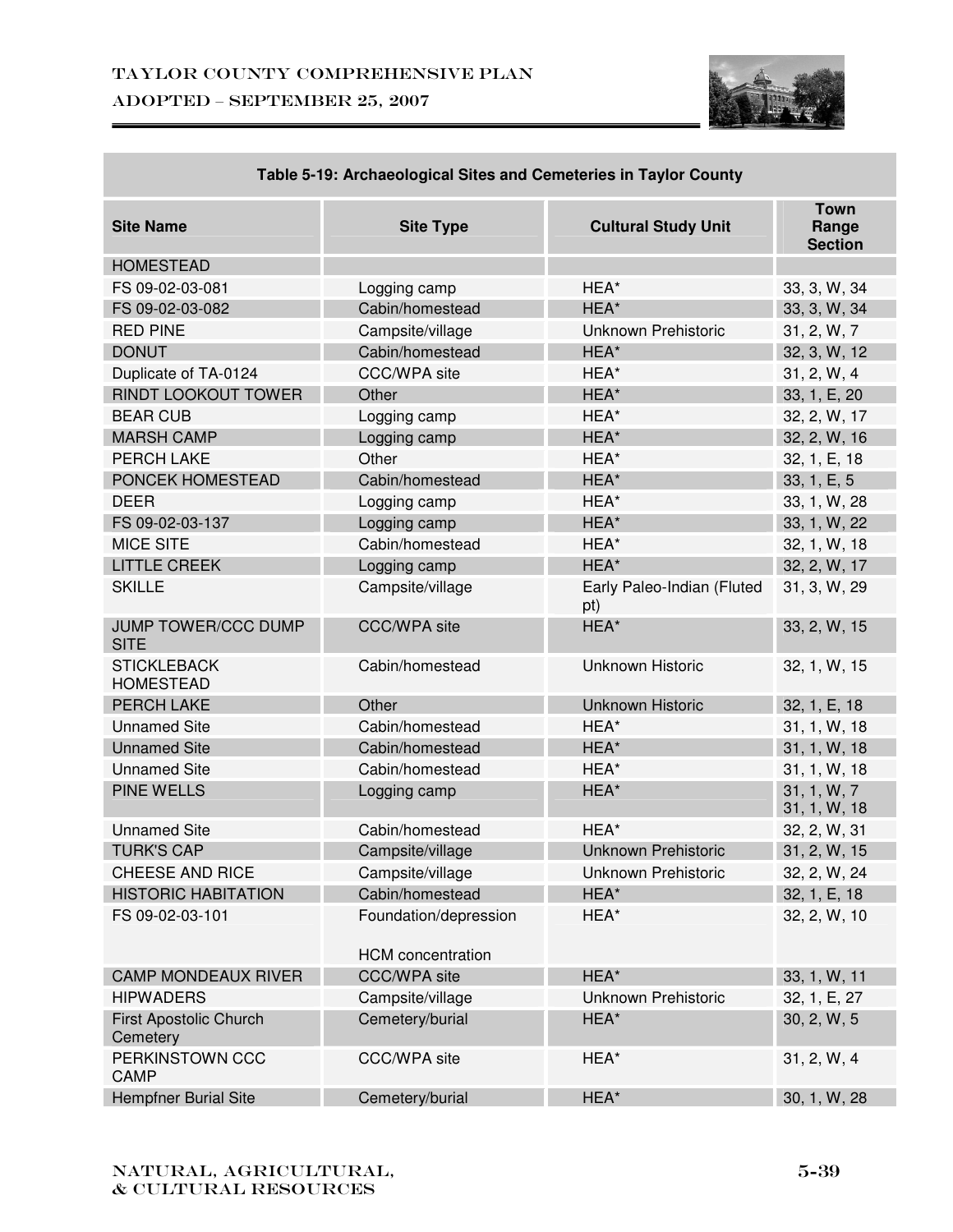

| 00 0-13. AIGHACOIOGIGAI OILGS AND OCHIGLOICS IN TAYIOI OOANLY |                              |                                                      |                                                              |
|---------------------------------------------------------------|------------------------------|------------------------------------------------------|--------------------------------------------------------------|
| <b>Site Name</b>                                              | <b>Site Type</b>             | <b>Cultural Study Unit</b>                           | <b>Town</b><br>Range<br><b>Section</b>                       |
| TOWN OF ROOSEVELT<br><b>CEMETERY</b>                          | Cemetery/burial              | HEA*                                                 | 30, 3, W, 15                                                 |
| FS 09-02-03-135                                               | Cabin/homestead              | HEA*                                                 | 33, 1, W, 6                                                  |
| FS 09-02-03-155                                               | Sugar bush                   | Unknown                                              | 31, 2, W, 8                                                  |
| FS 09-02-03-126                                               | Logging camp                 | HEA*                                                 | 32, 2, W, 7                                                  |
| FS 09-02-03-128                                               | Campsite/village             | <b>Unknown Prehistoric</b><br>Historic Euro American | 33, 1, W, 11                                                 |
| FS 09-02-03-156                                               | Logging camp                 | HEA*                                                 | 33, 1, W, 33                                                 |
| Nicpon Logging Camp                                           | Logging camp                 | HEA*                                                 | 30, 3, W, 9                                                  |
| South Twin Lake Site                                          | Campsite/village             | <b>Unknown Prehistoric</b><br>Woodland               | 32, 1, W, 12                                                 |
| FS 09-02-03-083                                               | Cabin/homestead              | Unknown Historic                                     | 32, 1, E, 8                                                  |
| Mondeaux Dam Historic<br><b>District</b>                      | Dam                          | HEA*                                                 | 33, 1, W, 13<br>33, 1, W, 14<br>33, 1, W, 23<br>33, 1, W, 24 |
| <b>Foss Lake Guard Station</b>                                | <b>Guard Station</b>         | HEA*                                                 | 32, 2, W, 33                                                 |
| Medford RD Administrative<br><b>Site</b>                      | Other                        | HEA*                                                 | 31, 1, E, 27                                                 |
| Jump River Look Out Tower                                     | Tower                        | HEA*                                                 | 33, 2, W, 15                                                 |
| Perkinstown Lookout Tower                                     | Tower<br><b>CCC/WPA site</b> | HEA*                                                 | 31, 2, W, 9                                                  |
| Spearhead*d Point Picnic<br>Shelter                           | <b>CCC/WPA</b> site          | HEA*                                                 | 33, 1, W, 24                                                 |
| FS 09-02-03-121                                               | <b>CCC/WPA site</b>          | HEA*                                                 | 33, 1, E, 31                                                 |
| FS 09-02-03-124                                               | Logging camp                 | HEA*                                                 | 33, 2, W, 5                                                  |
| FS 09-02-03-129                                               | Campsite/village             | <b>Unknown Prehistoric</b>                           | 33, 1, W, 24                                                 |
| <b>Webster Farm</b>                                           | Farmstead                    | HEA*                                                 | 32, 3, W, 24                                                 |
| FS 09-02-03-150                                               | Cabin/homestead              | <b>Unknown Historic</b>                              | 32, 1, W, 14                                                 |
| FS 09-02-03-151                                               | Cabin/homestead              | Unknown Historic                                     | 32, 1, W, 13                                                 |
| FS 09-02-03-153                                               | Cabin/homestead              | <b>Unknown Historic</b>                              | 32, 2, W, 10                                                 |
| FS 09-02-03-158                                               | Well                         | Unknown Historic                                     | 31, 2, W, 8                                                  |
| Mondeaux Dam in Section 9                                     | Dam/historic earthwork       | HEA*                                                 | 32, 1, E, 9                                                  |
| FS 09-02-03-068                                               | Campsite/village             | Unknown Prehistoric                                  | 32, 2, W, 1                                                  |
| <b>Mauer Creek</b>                                            | Cabin/homestead              | <b>Unknown Historic</b>                              | 33, 2, W, 28                                                 |
| FS 09-02-03-159                                               | Cabin/homestead              | Unknown Historic                                     | 31, 2, W, 20                                                 |
| FS 09-02-03-067                                               | Cabin/homestead              | HEA*                                                 | 32, 3, W, 13                                                 |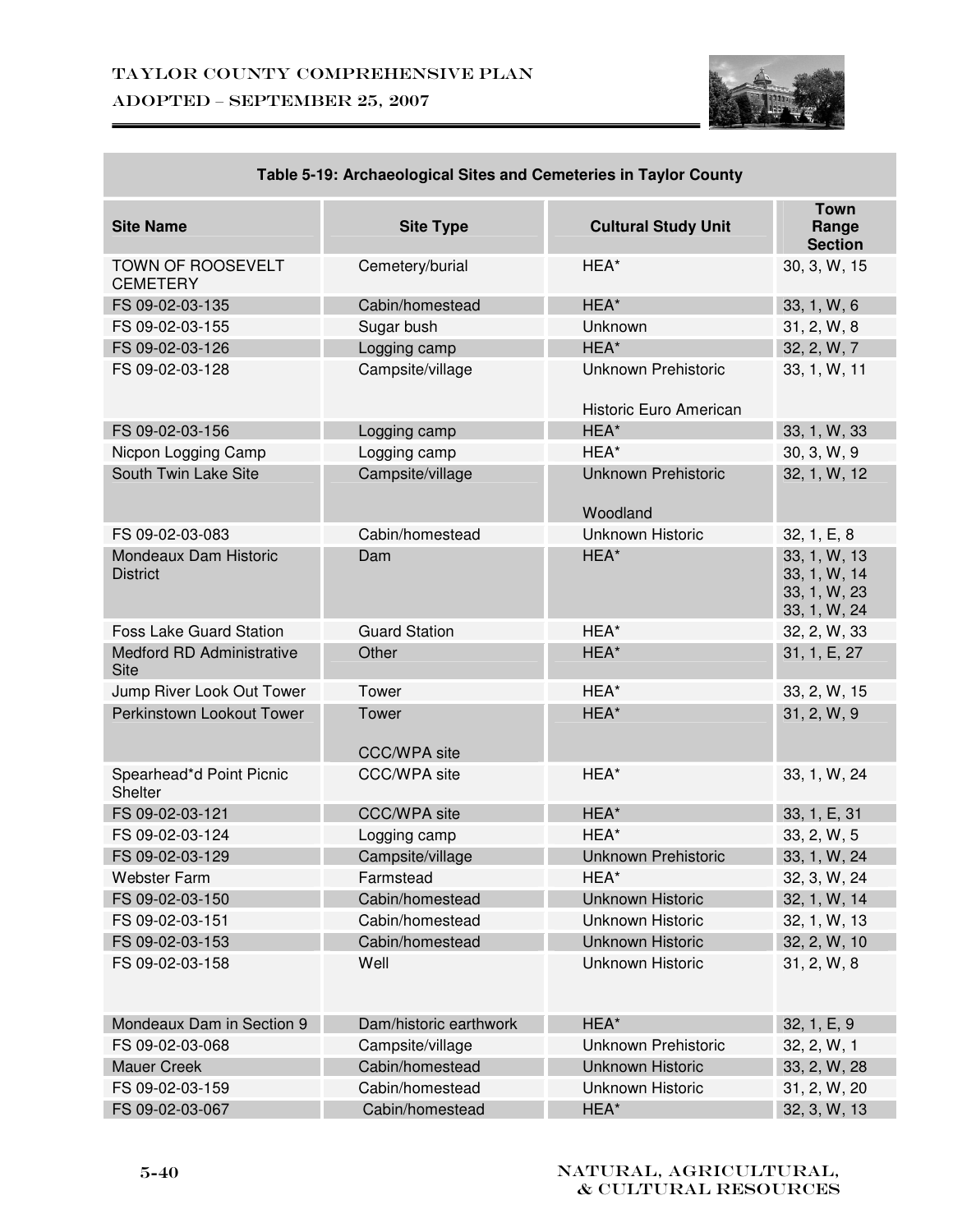

| <b>TANIO 6 TOT ATOMOOD GIORI UNOO AND OUNCION NO IN TAYIOI OURINY</b> |                     |                            |                                 |
|-----------------------------------------------------------------------|---------------------|----------------------------|---------------------------------|
| <b>Site Name</b>                                                      | <b>Site Type</b>    | <b>Cultural Study Unit</b> | Town<br>Range<br><b>Section</b> |
| FS 09-02-03-160                                                       | Transportation site | HEA*                       | 32, 2, W, 7                     |
| FS 09-02-03-161                                                       | Cabin/homestead     | HEA*                       | 33, 2, W, 34                    |
| FS 09-02-03-162                                                       | Logging camp        | HEA*                       | 32, 2, W, 1                     |
| FS 09-02-03-163                                                       | Logging camp        | HEA*                       | 32, 1, W, 12                    |
| $P-224-7$                                                             | Campsite/village    | Unknown Prehistoric        | 30, 3, W, 16                    |

\*HEA – Historic Euro-American

#### **Protecting Important Archaeological Sites**

To begin the process of protecting important sites, the WHS has four specific recommendations.

- > Development of a strong cultural resource component will allow the residents to identify valuable sites and locations and clarify the important role they play in the present and in planning for the future. This can provide a variety of rewards such as heritage tourism, economic development and other community enrichments.
- > Local residents and American Indian communities who have or do live and work in the area possess much additional information on past history. Thus, steps should be taken to have this information incorporated into a document that narrates the societal history.
- > Cemeteries and burials should be cataloged under Wis. Stat. 157.70 to provide for the maximum protection of these important sites and to clearly define their boundaries.
- > Archaeological investigations should be completed at the locations of known archaeological sites to assess the impacts of projects on these resources and archaeological investigations should be completed at high potential areas as identified through research.

There are also a wide variety of other methods used to protect archaeological sites. For example, land purchases, easement purchases, zoning, and state tax exemptions can further documentation and preservation of known and yet to be discovered sites.

#### **Cultural/Community Events and Festivities**

Cultural events and festivals are an important part of Taylor County's culture and every part of the county has something to offer. Throughout the year, but especially during summer, multiple cultural events are held. What follows is a listing of cultural/community events that represent or symbolize some form of cultural activity in Taylor County. This list is not intended to be all inclusive, but rather to list the variety of activities throughout the county.

- **Taylor County Fair**
- **Lublin Days**
- **Gilman June Dairy Days**